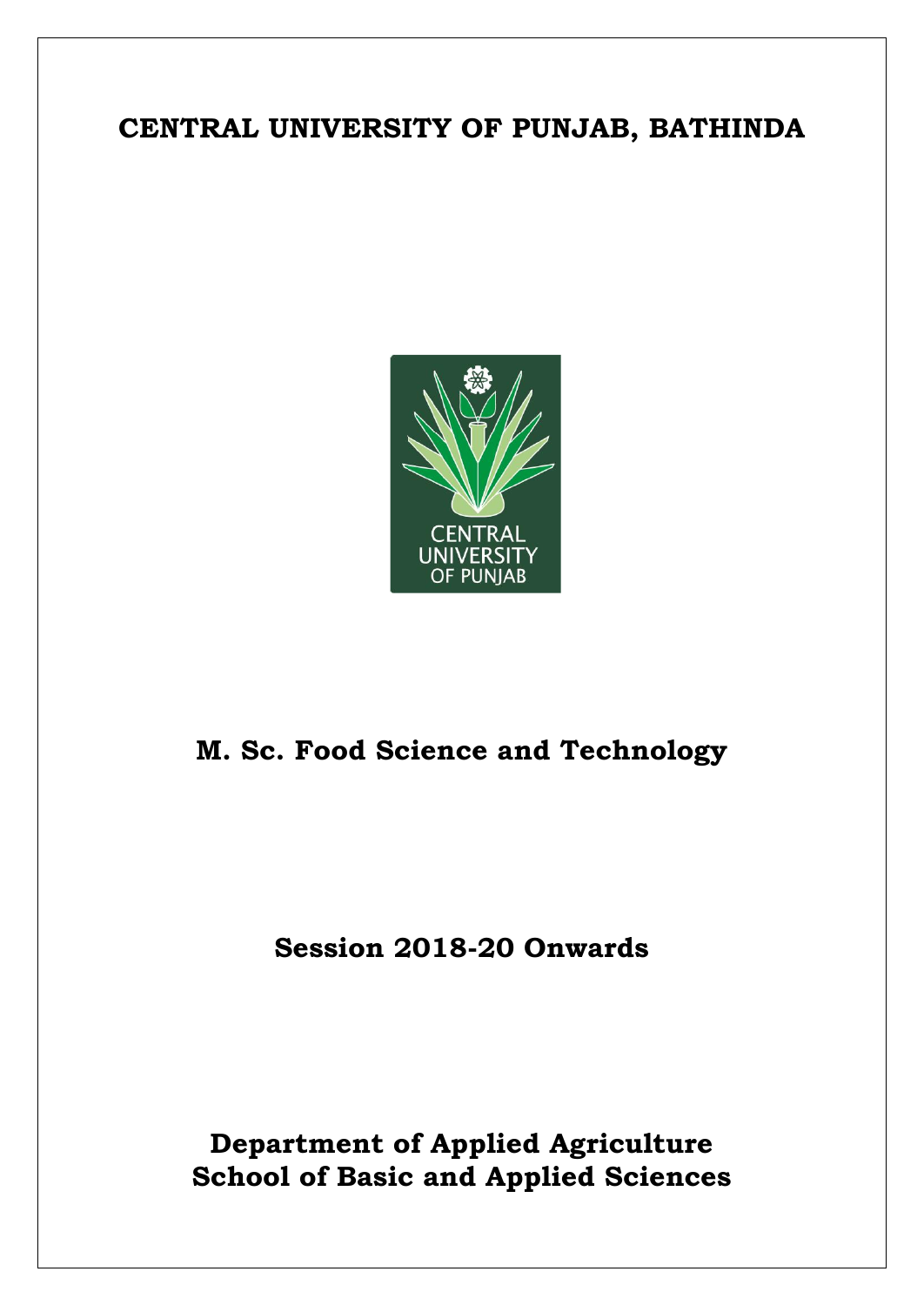| Semester-I                    |               |                                          |                   |                          |                |                |  |
|-------------------------------|---------------|------------------------------------------|-------------------|--------------------------|----------------|----------------|--|
|                               |               |                                          | <b>Hours</b>      |                          |                |                |  |
| <b>Course code</b>            |               | <b>Course Title</b>                      | L                 | T                        | $\mathbf{P}$   | <b>Credits</b> |  |
| CST.501                       |               | <b>Computer Applications</b>             | $\overline{2}$    |                          |                | 2              |  |
| CST.502                       |               | <b>Computer Applications (Practical)</b> | $\equiv$          | L,                       | $\overline{4}$ | $\overline{2}$ |  |
| <b>FST.506</b>                |               | Food Chemistry and Microbiology          |                   |                          |                | $\overline{4}$ |  |
| <b>FST.507</b>                |               | Food Packaging                           |                   | $\overline{a}$           |                | $\overline{4}$ |  |
| <b>FST.508</b>                |               | Lab-Food Chemistry and                   |                   |                          | 4              | $\overline{2}$ |  |
|                               |               | Microbiology (Practical)                 |                   | ÷,                       |                |                |  |
| <b>FST.509</b>                |               | Lab- Food Packaging (Practical)          | $\qquad \qquad -$ |                          | 2              | $\mathbf{1}$   |  |
|                               |               | Food Biotechnology/                      |                   |                          |                |                |  |
| FST.510/<br><b>FST.511</b>    |               | Nutrition, Nutraceutical and             | $\overline{4}$    |                          |                | 4              |  |
|                               |               | <b>Functional Foods</b>                  |                   |                          |                |                |  |
| IDC                           |               | <b>Interdisciplinary Course</b>          | $\overline{2}$    |                          |                | $\overline{2}$ |  |
|                               |               | <b>Total</b>                             | 16                |                          | 8              | 20             |  |
|                               |               | Semester-II                              |                   |                          |                |                |  |
| <b>VAC</b>                    |               | Value Added Course                       | $\mathbf{1}$      | $\blacksquare$           | $\blacksquare$ | $\mathbf{1}$   |  |
| FST.521                       |               | Food Processing and Preservation         | $\overline{4}$    |                          |                | $\overline{4}$ |  |
| <b>FST.522</b>                |               | Processing of Cereals, Pulses and        | 4                 |                          |                | 4              |  |
|                               |               | Oilseeds                                 |                   |                          |                |                |  |
| <b>FST.523</b>                |               | Food Engineering and Unit                | $\overline{4}$    |                          |                | 4              |  |
|                               |               | Operations                               |                   |                          |                |                |  |
| <b>FST.524</b>                |               | Processing of Fruits and Vegetables      | $\overline{4}$    | $\overline{a}$           | L.             | $\overline{4}$ |  |
| <b>FST.525</b>                |               | Lab-Cereals, Pulses and Oilseeds         |                   | ÷,                       | $\overline{2}$ | $\mathbf{1}$   |  |
|                               |               | (Practical)                              |                   |                          |                |                |  |
| <b>FST.526</b>                |               | Lab-Food Engineering (Practical)         |                   | $\overline{a}$           | $\overline{2}$ | $\mathbf{1}$   |  |
| <b>FST.527</b>                |               | Lab-Fruits and Vegetable                 |                   | $\overline{\phantom{0}}$ | 2              | $\mathbf{1}$   |  |
|                               |               | Processing (Practical)                   |                   |                          |                |                |  |
| FST.528/                      |               | Fermented Foods /                        | 4                 |                          |                | 4              |  |
| <b>FST.529</b>                |               | <b>Beverage Technology</b>               |                   |                          |                |                |  |
| IDC                           |               | Interdisciplinary course                 | $\overline{2}$    |                          |                | $\overline{2}$ |  |
|                               |               | Total                                    | 23                |                          | 6              | 26             |  |
|                               |               | Semester-III                             |                   |                          |                |                |  |
| <b>VAC</b>                    | EF            | Value Added Course-II                    | $\mathbf{1}$      | -                        | $\blacksquare$ | $\mathbf{1}$   |  |
| <b>STA-503</b>                | CF            | <b>Basic Statistics for Sciences</b>     | $\overline{2}$    |                          |                | $\overline{2}$ |  |
| <b>FST.551</b>                | $\mathcal{C}$ | Processing of Milk and Milk              | $\overline{4}$    | $\overline{\phantom{a}}$ |                | 4              |  |
|                               |               | Products                                 |                   |                          |                |                |  |
| <b>FST.552</b>                | $\mathcal{C}$ | Application of Enzymes in Food           | 4                 |                          |                | 4              |  |
|                               |               | Processing                               |                   |                          |                |                |  |
| $\mathbf C$<br><b>FST.553</b> |               | Lab-Milk and Milk Processing             |                   |                          | 4              | $\overline{2}$ |  |
|                               |               | (Practical)                              |                   |                          |                |                |  |
| <b>FST.543</b>                | <b>SBE</b>    | Seminar-I                                | $\qquad \qquad -$ | $\qquad \qquad$          |                | 1              |  |
| <b>FST.599</b>                | <b>SBE</b>    | Project                                  |                   |                          | 12             | 6              |  |
|                               |               | Total                                    | 12                |                          | 16             | 20             |  |

## **Course structure and Syllabus M.Sc. Food Science and Technology (Session 2018-20 onwards)**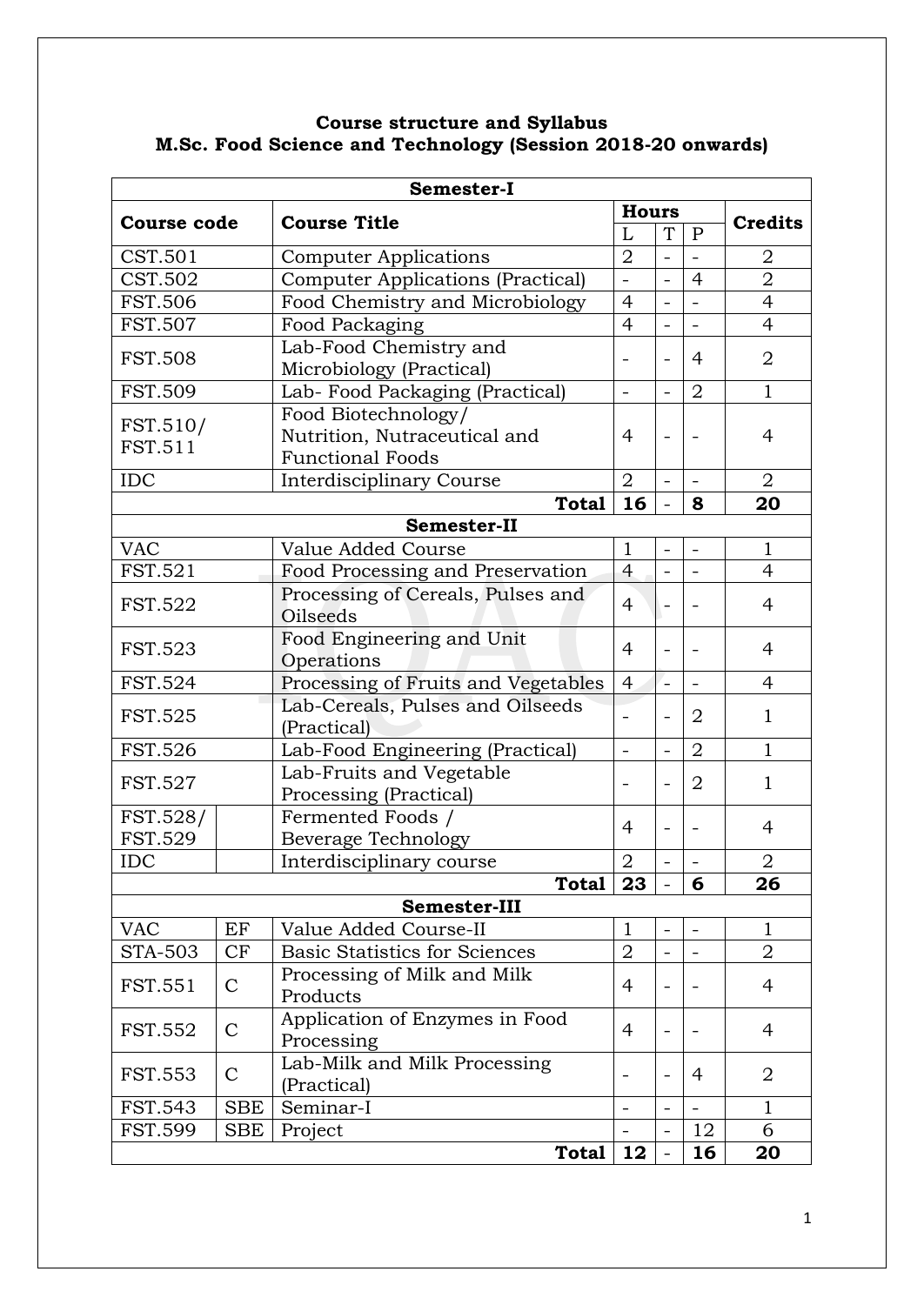|                                          |                                               | <b>Semester-IV</b>                                    |   |   |    |                |  |
|------------------------------------------|-----------------------------------------------|-------------------------------------------------------|---|---|----|----------------|--|
| <b>FST.571</b>                           | C                                             | Food Safety, Regulation and Policy                    | 4 |   |    | 4              |  |
| <b>FST.572</b>                           | C                                             | Poultry, Meat and Fish Processing                     | 4 |   |    | 4              |  |
| <b>FST.573</b>                           | C                                             | Technology of Spices, Sugar and<br>Chocolate          | 4 |   |    | 4              |  |
| <b>FST.574</b>                           | $\mathcal{C}$                                 | Lab-Food Quality (Practical)                          |   |   | 2  |                |  |
| <b>FST.575</b>                           | <b>DEC</b>                                    | Advances in Food Processing                           |   | 2 |    | $\overline{2}$ |  |
| <b>FST.576</b>                           | <b>DEC</b>                                    | Analytical Techniques - Principles<br>and Application |   |   | 4  | $\overline{2}$ |  |
| <b>FST.544</b>                           | <b>SBE</b>                                    | Seminar-II                                            |   |   |    |                |  |
| <b>FST.599</b>                           | <b>SBE</b>                                    | Project                                               |   |   | 12 | 6              |  |
|                                          | 13<br>18<br>24<br><b>Total</b><br>$\mathbf 2$ |                                                       |   |   |    |                |  |
| Total Credits = $20 + 26 + 20 + 24 = 90$ |                                               |                                                       |   |   |    |                |  |

 $C = Core$ ;  $CF = Company$  Foundation;  $DE = Discpline$  Elective;  $IDC =$ Interdisciplinary; EF = Elective Foundation/ Value Added; SBE = Skill-Based Elective; DEC = Discipline Enrichment Course

**In addition, students are required to pass two Massive Open Online Courses (MOOCs) of minimum 2 credits as mandatory Elective Foundation Courses during the programme preferably in I and III semesters.**

**Interdisciplinary courses (IDC) to be offered to the students of other Departments**

| S.             | Course | <b>Course Title</b>                                                  | <b>Semester of the</b>                          |                | <b>Hours</b> |             | <b>Credits</b>              |
|----------------|--------|----------------------------------------------------------------------|-------------------------------------------------|----------------|--------------|-------------|-----------------------------|
| N.             | Code   |                                                                      | academic year<br>the course is to<br>be offered | $\mathbf{L}$   |              | $\mathbf P$ |                             |
|                |        | FST.512   Food Regulation,<br>Quality and<br>Safety<br>Assessment    | 1st                                             | $\overline{2}$ |              |             | $\mathcal{D}_{\mathcal{L}}$ |
| $\overline{2}$ |        | FST.529   Introduction to<br>Nutrition and<br><b>Specialty Foods</b> | 2 <sub>nd</sub>                                 | $\overline{2}$ |              |             | 2                           |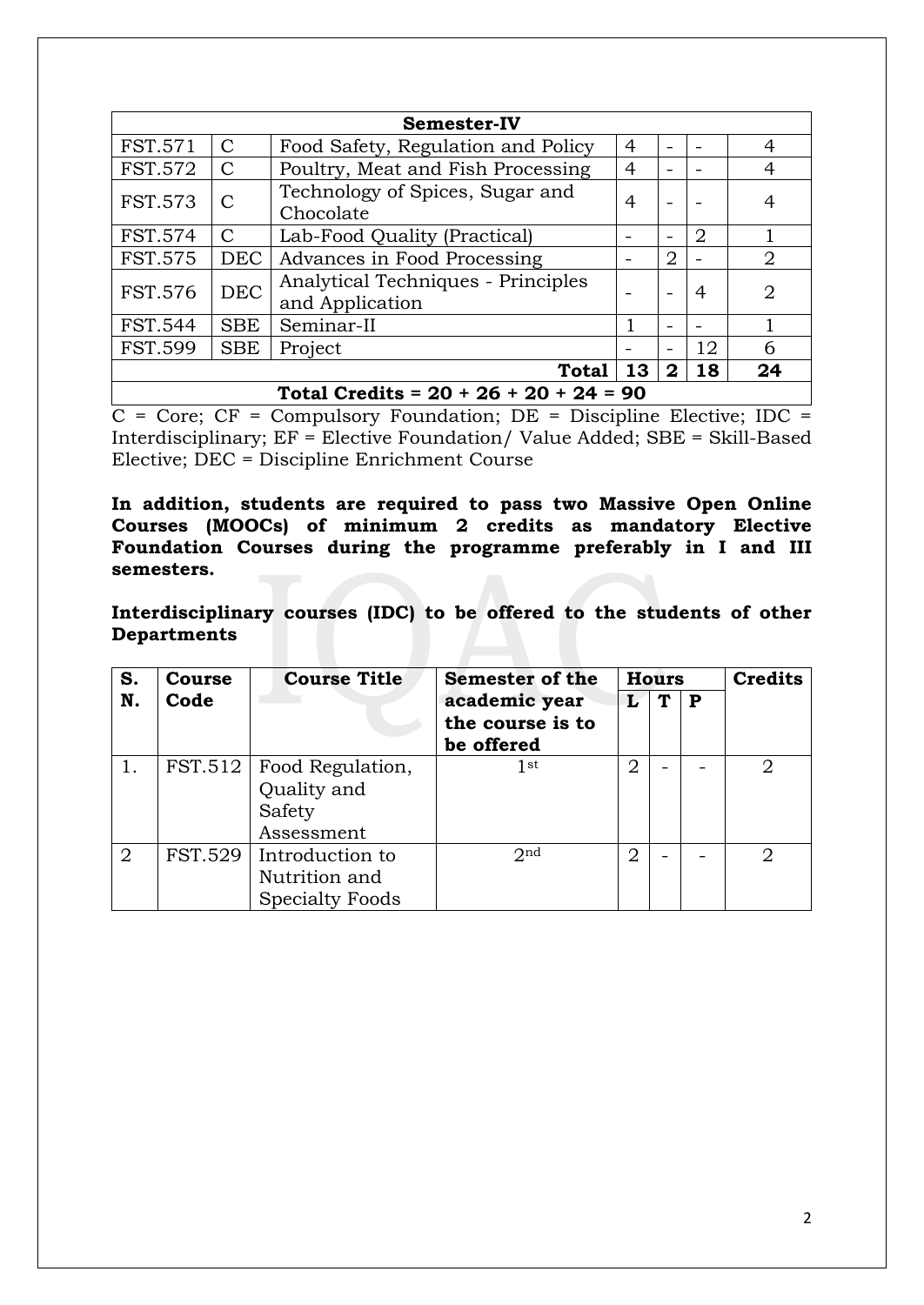### **Unit-III (10 hours)**

**Computer Fundamentals:** Introduction to Computer, Input devices, Output Devices, Memory (Primary and Secondary), Concept of Hardware and Software, C.P.U., System bus, Motherboard, Ports and Interfaces, Expansion Cards, Ribbon Cables, Memory Chips, Processors, Software: Types of Software, Operating System, User Interface of popular Operating System, Introduction to programming language, Types of Computer.

## Unit-II (10 hours)

**Computer Network:** Introduction to Computer Network, Types of Network: LAN, WAN and MAN, Topologies of Network, Internet concept, WWW.

**Word Processing using MS Word**: Text creation and Manipulation; Table handling; Spell check, Hyper-linking, Creating Table of Contents and table of figures, Creating and tracking comments, language setting and thesaurus, Header and Footer, Mail Merge, Different views, Creating equations, Page setting, Printing, Shortcut keys.

**Presentation Tool:** Creating Presentations, Presentation views, Working on Slide Transition, Making Notes Pages and Handouts, Drawing and Working with Objects, Using Animations, Running and Controlling a Slide Show, Printing Presentations, Shortcut keys.

**Spread Sheet**: Entering and editing data in cell, Basic formulas and functions, deleting or inserting cells, deleting or inserting rows and columns, printing of Spread Sheet, Shortcut keys.

## **Course Name: Computer Applications Course Code: CST.501**

## **Objective/Learning Outcome:**

- 1. Upon successful completion of this course, the student will be able to:
- 2. Use different operating system and their tools easily.
- 3. Use word processing software, presentation software, spreadsheet software and latex.
- 4. Understand networking and internet concepts.
- 5. Use computers in every field like teaching, industry and research.

# **Course Contents:**

## Unit-I (6 hours)

## $T | P | Cr$  $2 \, | - | 2 | 3$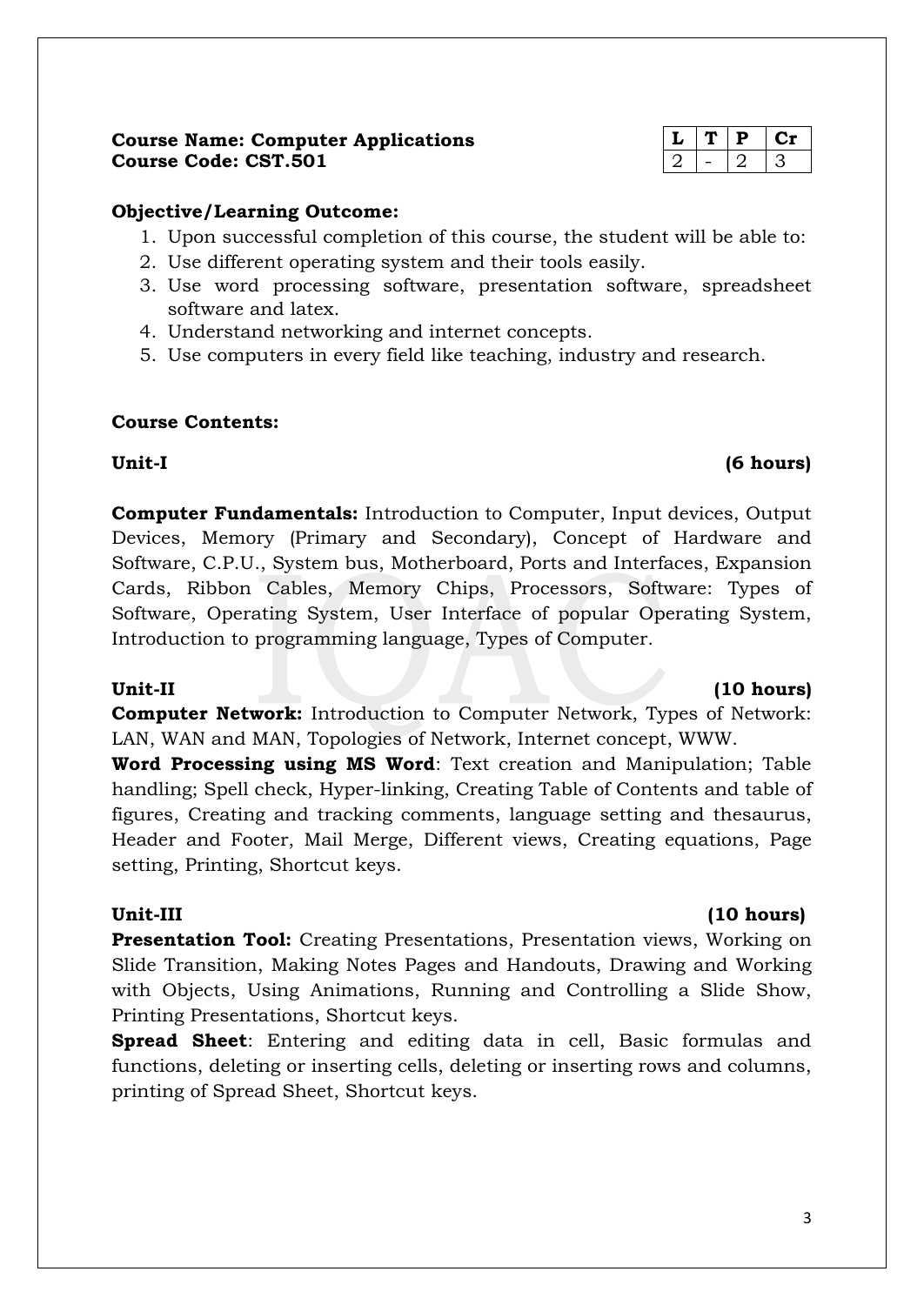## Unit-IV (4 hours)

**Use of Computers in Education and Research**: Data analysis tools, e-Library, Search engines related to research, Research paper editing tools like Latex.

## **Readings**

- Goel, A., Ray, S. K. 2012. Computers: Basics and Applications. Pearson Education India.
- Microsoft Office Professional 2013 Step by Step https://ptgmedia.pearsoncmg.com/images/9780735669413/samplep ages/97807356694 13.pdf
- Sinha, P.K. Computer Fundamentals. BPB Publications.

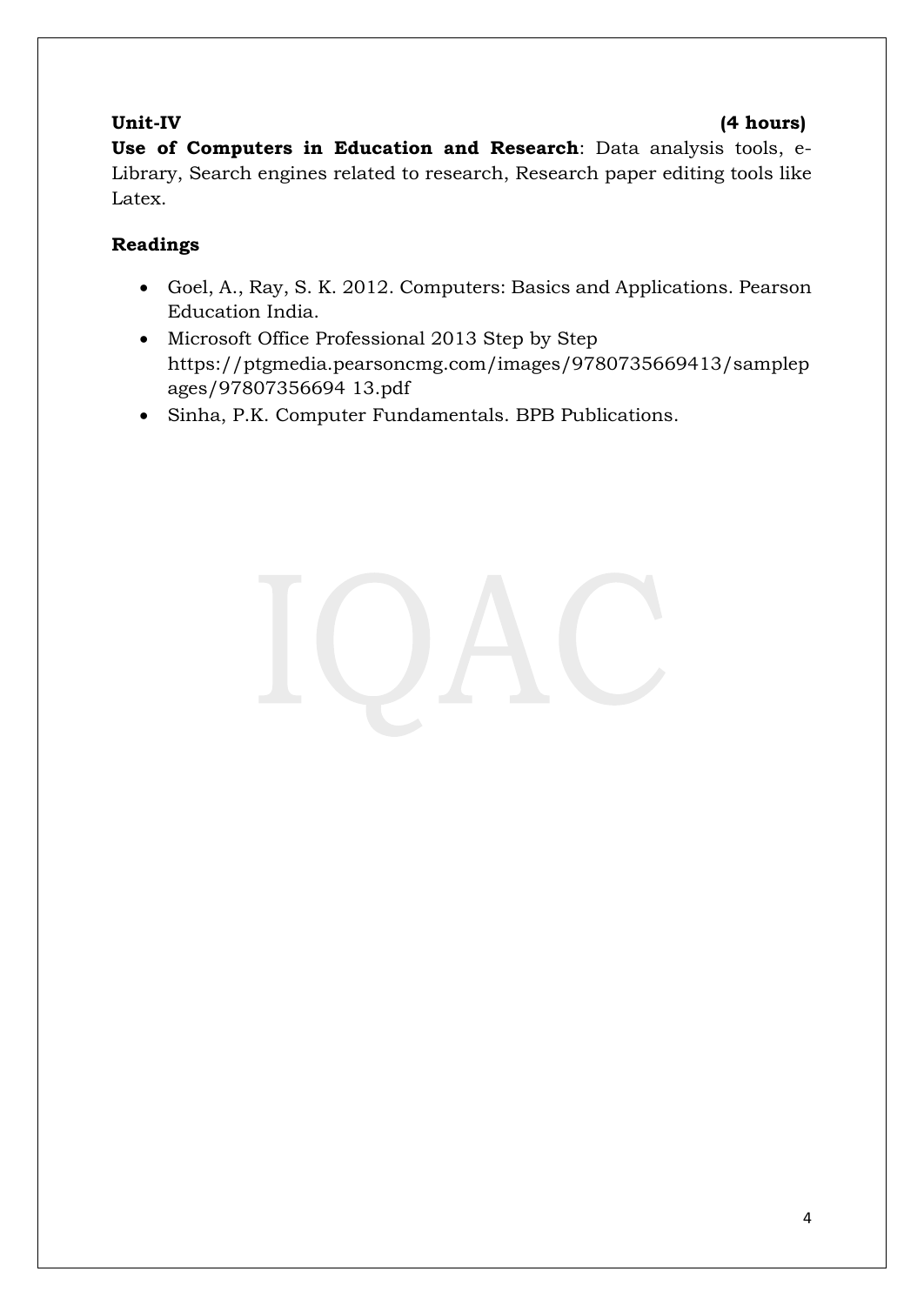## **Course Code: FST.506 Course Title: Food Chemistry and Microbiology**

#### **Objective**

*To provide an understanding of structure, reactions and functional properties of different food components*

*To provide an understanding of significance of microorganisms with respect to food processing and safety*

> 16 hours

#### **Unit I**

Water in foods: Function; Types; Relevance to deteriorative processes in foods;Methods for measurement of total and available water in foods

Mono, Oligo and Polysaccharides; Occurrence; Properties and applications of important polysaccharides e.g. starch, cellulose, guar gum, xanthan gum, pectin, etc.; Starch digestibility and Glycaemic Index; MCC, CMC, MC and HPMC

Proteins: Classification; Physicochemical properties of proteins; Protein structure; Forces involved in stability of protein structure; Denaturation; Functional properties; Methods of protein analysis; Nutritional properties; Chemical and biological methods for evaluation of protein quality; Processing induced changes

### **Unit**

**II**

14 hours

Lipids: Classification; Physicochemical properties of lipids; Functions of lipids in foods; Rancidity and flavour reversion; Measurement of lipid oxidation; Role of fats in body; Health problems associated with fats; Trans fats; Recommendations for fat intake; Fat replacement strategies.

Vitamins: Sources, requirements and functions of different vitamins.

Minerals: General functions of minerals; Specific functions and requirements of Ca, P, Mg, Fe, Cu, Zn and Se; Plant pigmentseffect of processing

## **Unit**

**III**

16

hours

Historical development in Food Microbiology; Microorganisms important in Food Microbiology; Intrinsic and extrinsic factors affecting the growth of microorganisms in foods; Sources of microorganisms in foods their prevention and control; Pasteurization and sterilization methods for food and media; Chemical/Biochemical changes caused by microorganisms in foods.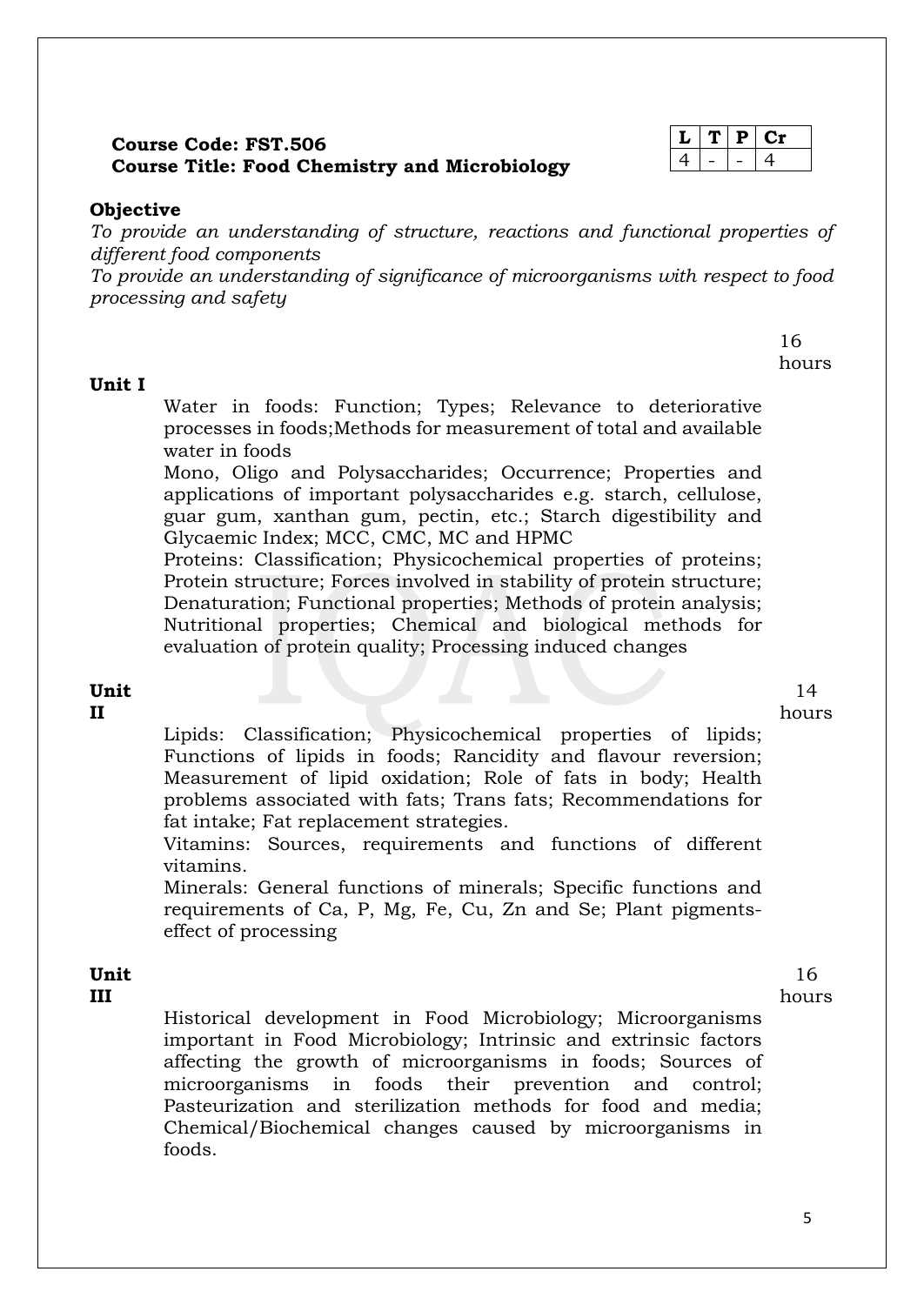Microbial spoilage, prevention and control of milk and milk products, cereals and cereal products; meat and meat products, fish and fish products, poultry and eggs, sugars, salt and canned foods; Indicators of microbial food spoilage

#### **Unit IV**

14 hours

Food borne illnesses: Food poisoning Vs. intoxications; Bacterial food born pathogen and toxins in foods; Non-bacterial food infection and intoxication; Mycotoxins; Control and prevention of food born diseases; Food sanitation and public health; Good laboratory practices (GLP); Good housekeeping practices (GHP); Good Manufacturing practices (GMP) and their roles in production of quality and safe food

- Adams MR et al. (2016). *Food Microbiology.* RSC.
- Chakraborty MM (2003). *Chemistry and Technology of Oils and Fats*. Prentice Hall.
- Cheung P (2015). *Handbook of Food Chemistry*. Springer Science.
- Chopra HK and Penesor PS (2010). *Food Chemistry*. Narosa Publication.
- Cooper G et al. (2017) *Food Microbiology.*
- Damodaran S (2008). *Fennema's Food Chemistry*.CRC Press.
- Doyle MP and Buchanan RL (2007). *Food Microbiology: Fundamentals and Frontiers*. ASM Press.
- Foster WM (2016) *Food Microbiology*. CBS Publishers.
- Frazier WC et al. (2015). *Food Microbiology*. Mcgraw-Hill.
- Garg *N.* (2013)*. Laboratory Manual of Food Microbiology*. I.K. International Publishing House.
- Hettiarachchy (2012). *Food Proteins and Peptides*. CRC Press.
- Jay JM (2005). *Modern Food Microbiology*. Golden Food Science Text Series.
- Khetrapaul N (2016). Food Microbiology. Daya Publishing House
- Kumari S (2012). *Basics of Food Biochemistry and Microbiology*. Koros Press.
- *Manuals* published by Food Safety and Standard Authority, GOI.
- Montville TJ et al. (2012). *Food Microbiology: An Introduction*. ASM Press.
- Msagati TAM (2013). *Chemistry of Food Additives and Preservatives*. John Wiley and Sons.
- Owusu K et al. (2015). *Introduction to Food Chemistry*. CRC Press.
- Pelczar MJ and Michael J (1999). *Microbiology*. McGraw-Hill.
- Ray B (2014). *Fundamental Food Microbiology*. CRC Press.
- Sohier D. (2016). *Food and Industrial Microbiology*. Intelliz Press.
- Ustunol Z (2015). *Applied Food Protein Chemistry*. John Wiley and Sons.
- Velisek J et al. (2014). *The Chemistry of Food*. Wiley Blackwell.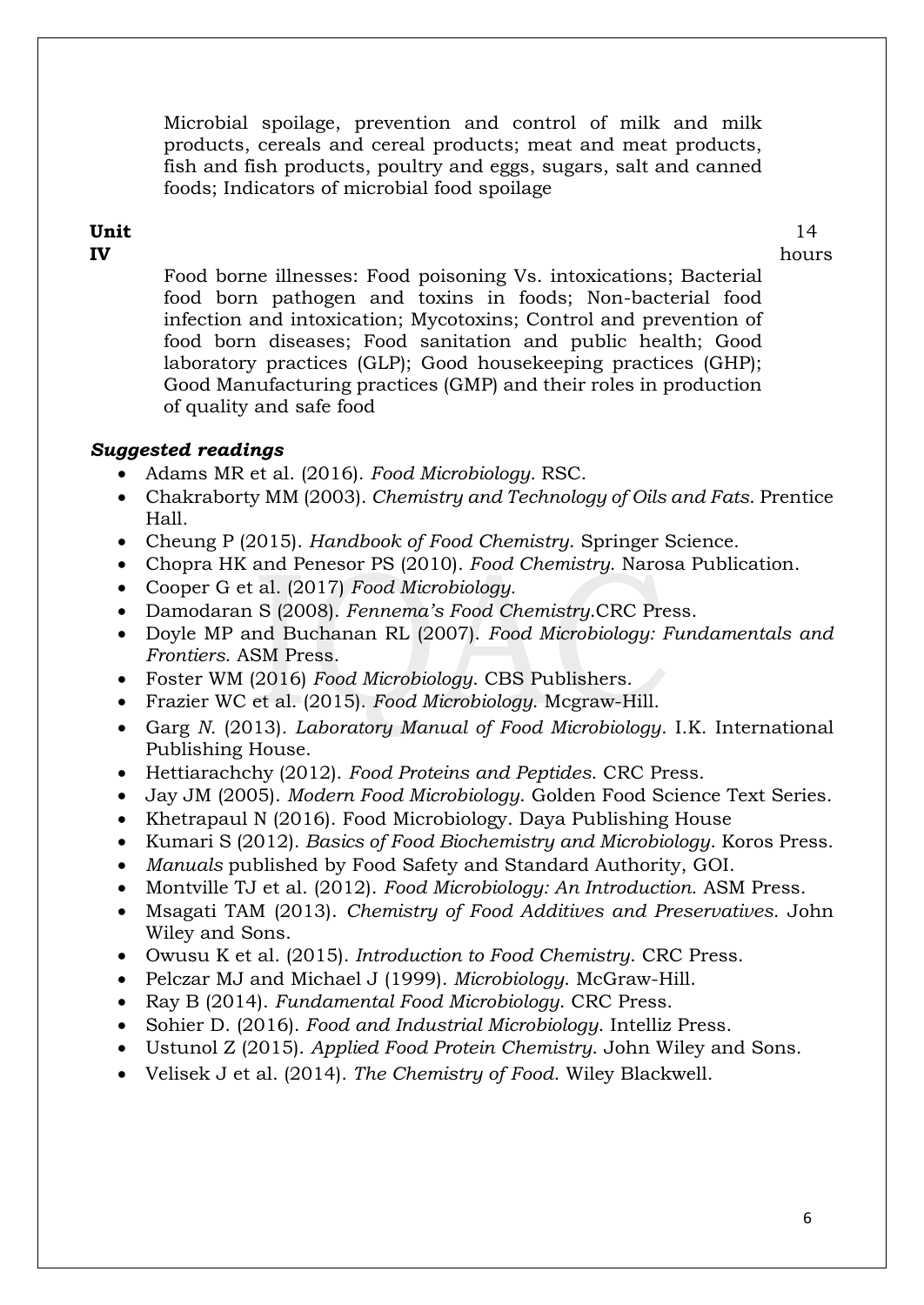## **Course Code: FST.507 Course Title: Food Packaging**

#### **Objective**

*This course aims to provide an understanding of different packaging materials and their use in food industry. The students will learn about the packaging requirements of different foods.*

**Unit I 14**

# **hours**

Definition; Package environment; Functions of packaging; Importance and scope of packaging; Classification of packages; Labelling laws

Glass as packaging material: Composition; Physical properties of glass; Advantages and disadvantages of glass packaging materials; Types of glass containers; Parts of glass container; Manufacture, annealing and surface treatments

#### **Unit II**

Metal packaging materials: Tin plate; Chromium coated steel; Aluminium containers and foil; Corrosion of metal containers; Corrosiveness of foods; Effect of processing on corrosion of cans; External corrosion of cans **16 hours**

Paper and paper-based packaging materials: Manufacture (pulping, digestion, bleaching, beating, refining, paper making and converting); Types of paper; Physical properties of papers; Paper bags; Cartons; CFB boxes, Advantages and disadvantages of paper and paper-based packaging materials

Plastic and plastic-based packaging materials: Classification of polymers; Properties and application of different plastics; Laminates: Types and properties. Coating on paper and films; Types and methods of coating

### **Unit III**

**15 hours**

Aseptic packaging: Definition; Reasons of aseptic packaging; Sterilization of packages and food contact surfaces; System of aseptic packaging

Packaging of microwavable foods; Retortable pouch technology

Mechanical and functional tests on packages: Measurement of thickness, weight, water absorption, bursting strength, tear resistance, puncture resistance, OTR, WVTR and tensile strength of packaging materials. Measurement of grease resistance of paper.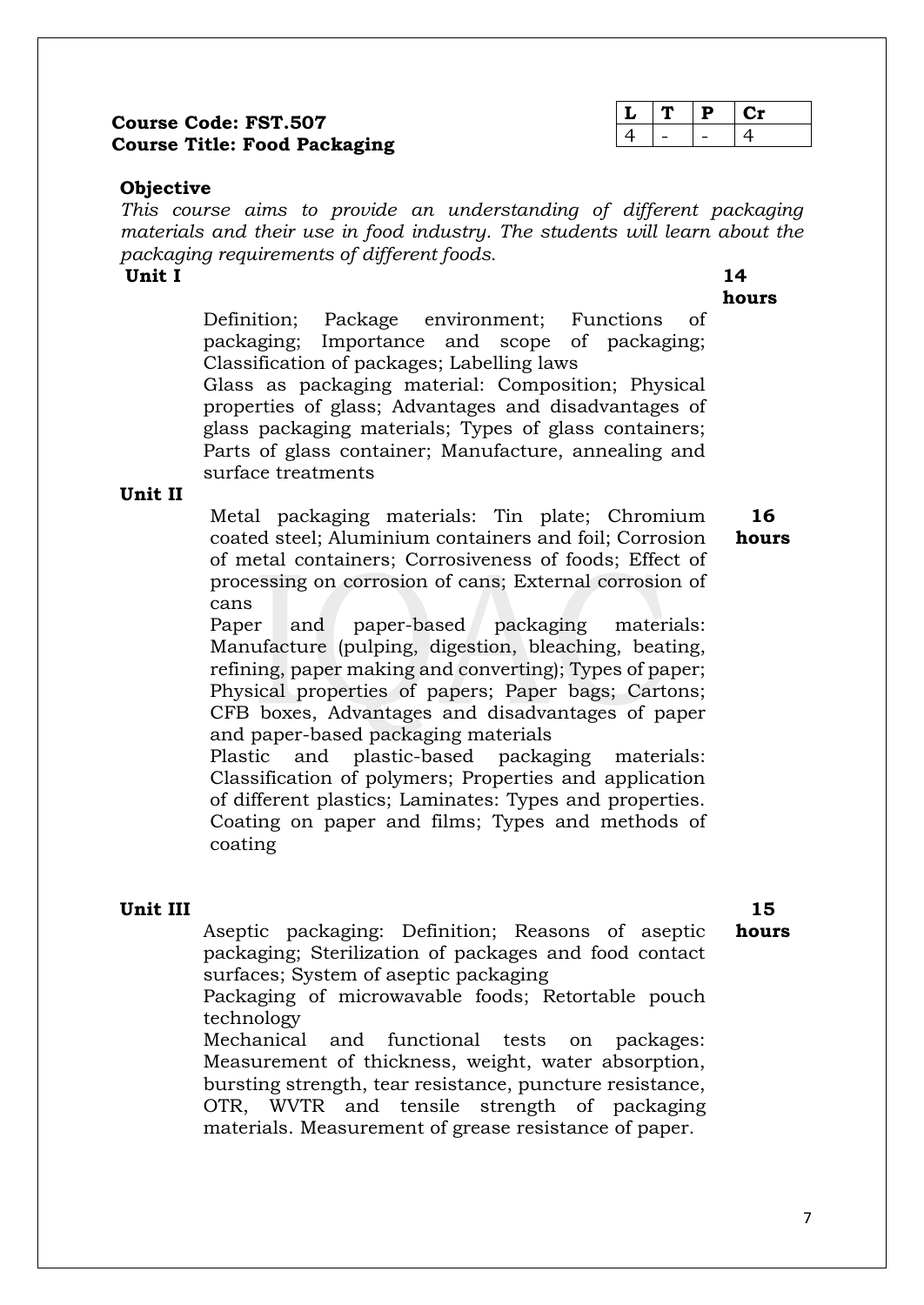## **Unit IV**

Packaging of specific foods: Fruits and vegetables; Dairy products; Cereal products; Snacks; Whole eggs; Meat and meat products; Water; Fruit juices; Beer; Wine; Carbonated beverages **15 hours**

Novel Packaging (antimicrobial food packaging, nonmigratory bioactive polymers, active and intelligent packaging).

- Brody A (2017). *Active Packaging for Food Applications*. CRC Press.
- *Cha DS & Chinnan M S (2004). Biopolymer-based antimicrobial packaging: a review. Critical reviews in food science and nutrition, 44, 223-237.*
- Han JH (2014). *Innovations in Food Packaging*. Academic Press.
- *Handbook of Frozen Food Processing and Packaging* Oxford Book Company (2018)*.*
- Kadoya T. (2014). *Food Packaging*. Academic Press.
- Lee DS and Yam KL (2008). *Food Packaging Science and Technology*  by. CRC Press Taylor & Francis*.*
- Omre PK (2016). *Food packaging systems*. Biotech Books.
- Robertson GL (2005). *Food Packaging Principles and Practice*. CRC Press.
- Sanches-Silva A, Costa D, Albuquerque TG et al. (2014). *Trends in the use of natural antioxidants in active food packaging: a review. Food Additives & Contaminants: Part A, 31, 374-395.*
- Yam KL and Lee DS (2015). *Emerging Food Packaging Technologies: Principles and Practice*. Woodhead Publishing.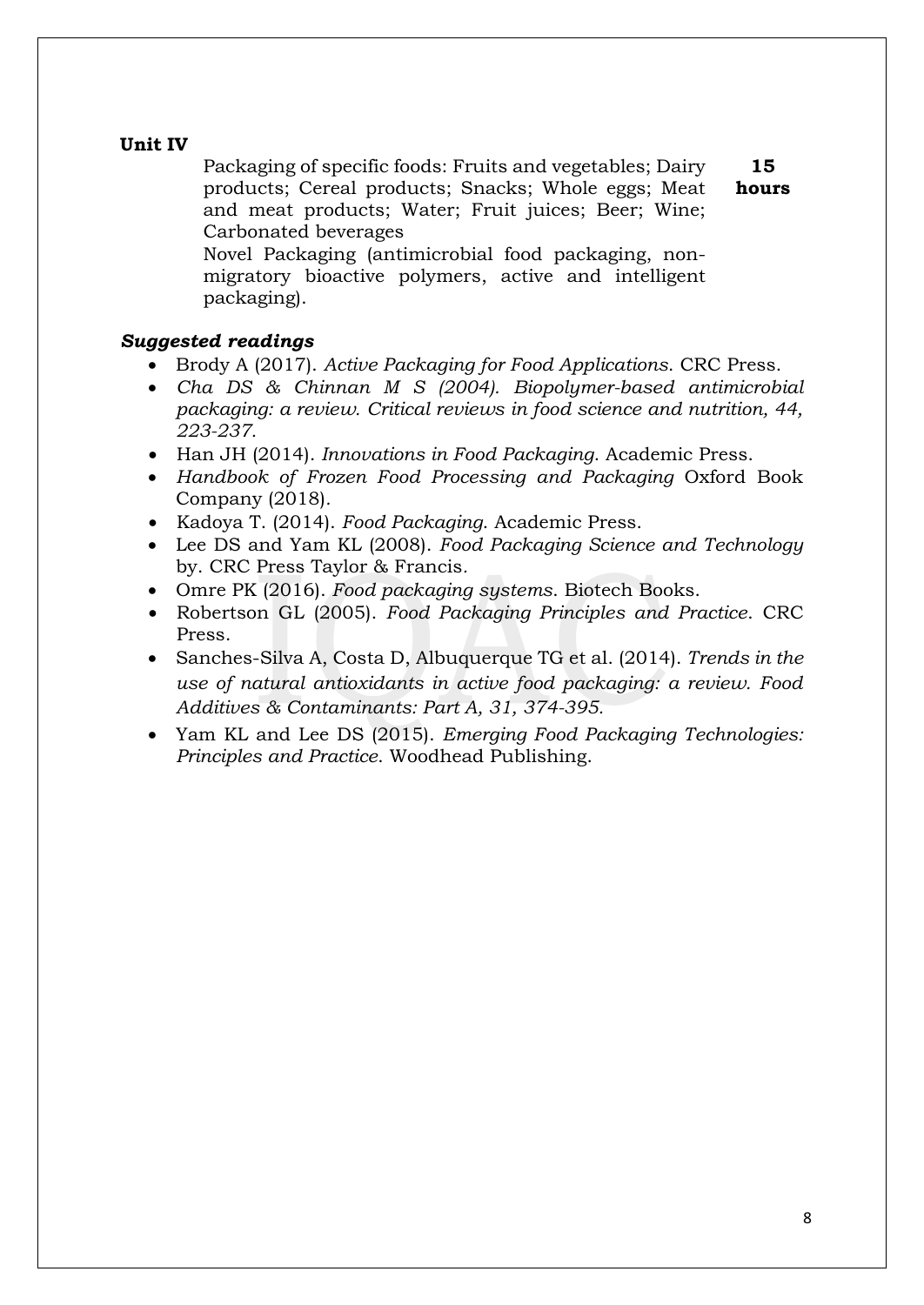### **Course Code: FST.508**

## **Course Title: Lab-Food Chemistry and Microbiology S.N. Practical**

- 1. Determination of moisture content of foods using different methods.
- 2. Determination of total, soluble and insoluble ash content of different foods.
- 3. Determination of chlorophyll content.
- 4. Determination of crude proteins using Kjeldhal method.
- 5. Determination of crude fat content of different foods.
- 6. Determination of acid value and saponification value of fat/oil.
- 7. Determination of ascorbic acid content using dye method.
- 8. Determination of sugar content.
- 9. Determination of total phenolic content and antioxidant activities of plant foods.
- 10. Determination of oil stability by using rancimat.
- 11. Study methods for eliminating enzymatic browning of fruits and vegetables
- 12. To study staining techniques
- 13. Media preparation
- 14. Total Plate count
- 15. Dye reduction tests
- 16. Microbial examination of water-potable and water used in food industry, cereal products, fruits and vegetables, canned foods and milk and milk products.

Lab practical may be added/modified depending on the availability of *materials and facilities as well as latest advancements.*

**Evaluation criteria:** The course shall be evaluated on the basis of attendance (10% weightage), lab record (20% weightage), oral viva-voce (20% weightage) and written and practical performance in end semester examination (20% and 30% weightage, respectively).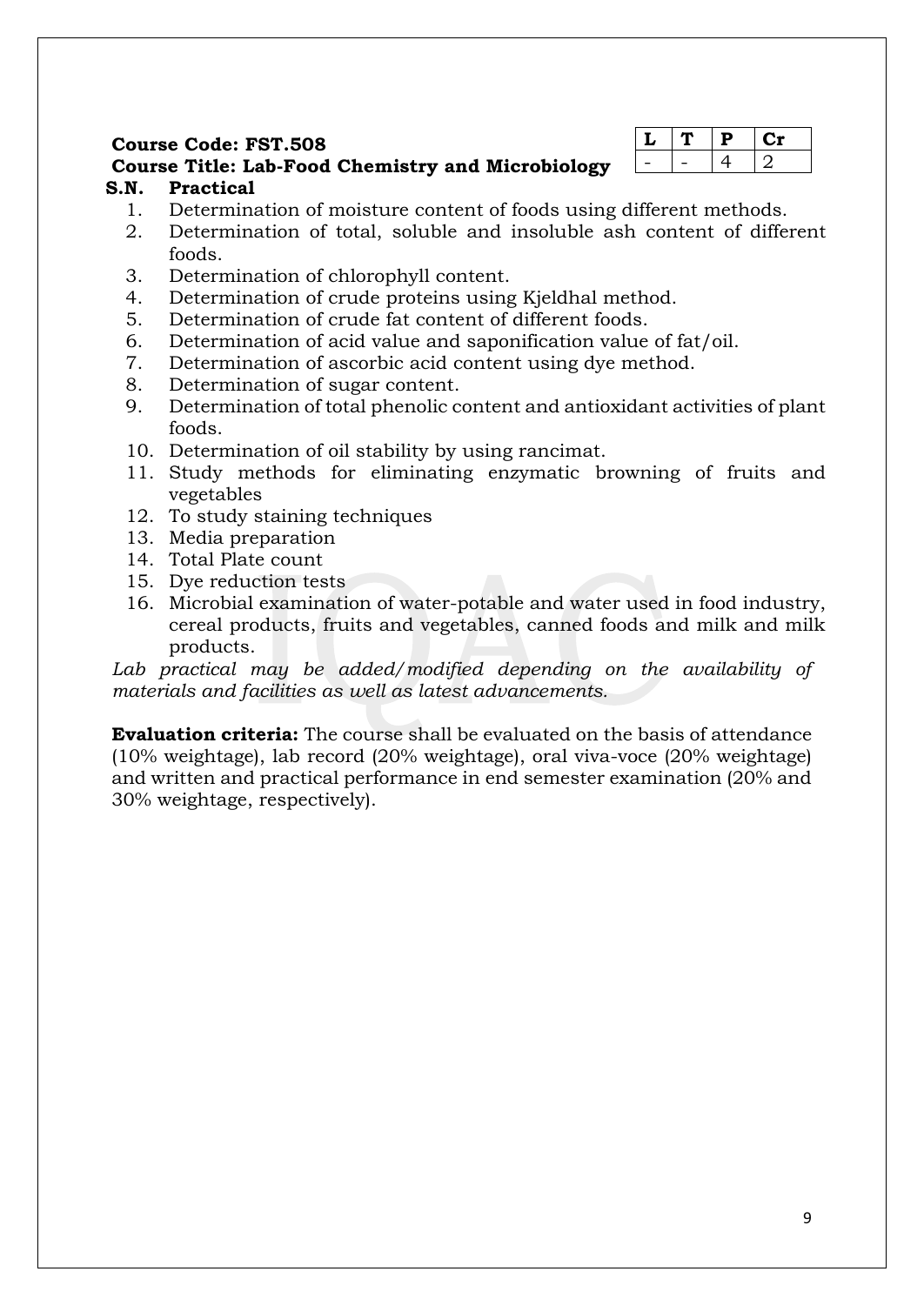## **Course Code: FST.509 Course Title: Lab-Food Packaging**

|  | D |  |
|--|---|--|
|  |   |  |

## **S. N. Practical**

- 1. Identification of different types of packaging material.
- 2. Spotting-Packaging symbols.
- 3. Determination of WVTR in different packaging materials.
- 4. Determination of Grammage weight of paper.
- 5. Determination of uniformity and amount of wax coating.
- 6. Determination of grease resistance of packaging material.
- 7. Determination of water absorption of paperboard and CFB.
- 8. To conduct drop test of different packaging material.
- 9. Determination of tin coating weight and porosity.

Lab practical may be added/modified depending on the availability of *materials and facilities as well as latest advancements.*

**Evaluation criteria:** The course shall be evaluated on the basis of attendance (10% weightage), lab record (20% weightage), oral viva-voce (20% weightage) and written and practical performance in end semester examination (20% and 30% weightage, respectively).

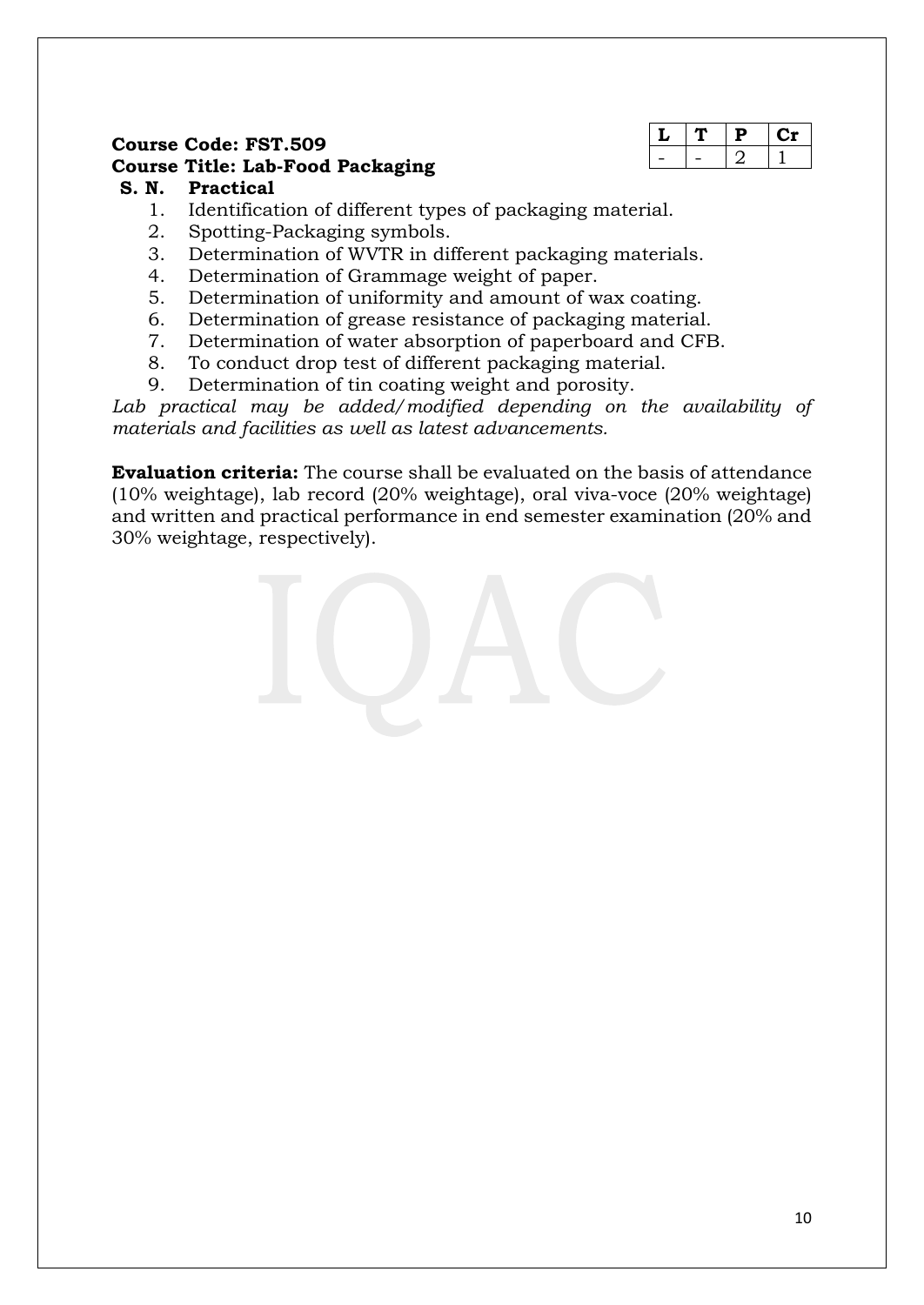### **Course Code: FST.510 Course Title: Food Biotechnology Objective**

|  | ъ. |  |
|--|----|--|
|  |    |  |

*The objective of this course is to acquaint the students with the fundamentals and application of biotechnology in relation to raw materials for food processing, nutrition and food fermentation.* 

#### **Unit I**

Overview of biotechnology; Present scenario and future prospects of food biotechnology; Applications of biotechnology in the food industry; Biotechnology and food safety 15 hours

#### **Unit II**

Fermenter design; Parts of fermenter and their functions; Types of fermentation processes, aeration and agitation 15 hours

Media for industrial fermentation; Downstream processing (centrifugation, filtration, precipitation, extraction, drying, cell disruption); Membrane technology and its application in fermentation industry

#### **Unit III**

Biotechnology in the production of bio-colours, flavours, vitamins, bio-preservatives, antibiotics and industrial alcohol 15 hours

Single cell proteins: Definition; Advantages; Nutritional value; Microorganisms used as SCP; Production of SCP; Fungi and algae as food

Probiotics and prebiotics: Definition; Composition; Health effects; Safety consideration; Future trends

#### **Unit IV**

Genetically modified foods: Definitions; Advantages; Indian and global market and value; Effect on environment, farming structure, biodiversity and soil ecosystem; Safety; Future prospects. Golden rice: Need, history and production. 15 hours

- K Shetty, *Functional Foods and Biotechnology.* CRC Press Taylor & Francis (2015).
- KL Benson, *Industrial Microbiology*. CBS Publishers (2016).
- PS Panesar and SS Marwaha, *Biotechnology in Agriculture and Food Processing*. CRC Press (2013).
- S Skariyachan et al., *Introduction to Food Biotechnology.* CBS Publisher (2012).
- SS Kariyachan, *Food Biotechnology*. CBS Publisher (2012).
- SS Marwaha and JK Arora, *Biotech Strategies in Agro processing*. Asiatech (2003).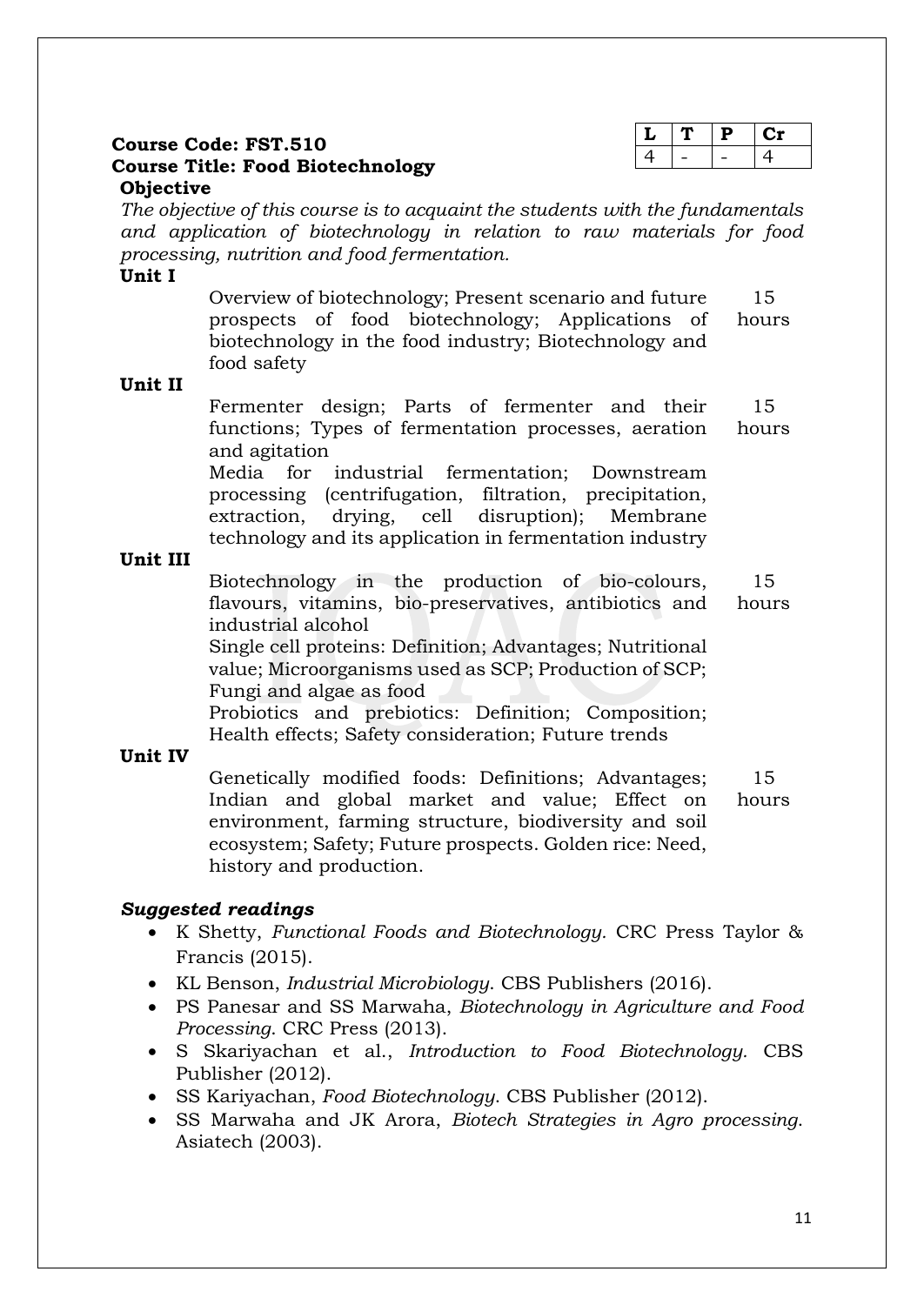- VK Gupta et al. *Biotechnology of Bioactive Compounds*. Wiley-Blackwell (2015).
- VK Joshi and RS Singh, *Food Biotechnology: Principles and Practices*. IK International Publishing House (2012)
- W Clarke, *Biotechnology of Industrial Microbiology*. CBS Publishers (2016).
- YH Hui, *Food Biotechnology*. Wiley-Blackwell (2014).
- O Paredes‐López et al. Food biotechnology review: Traditional solid‐ state fermentations of plant raw materials—application, nutritional significance, and future prospects. *Critical Reviews in Food Science & Nutrition*, 1988, *27*, 159-187.

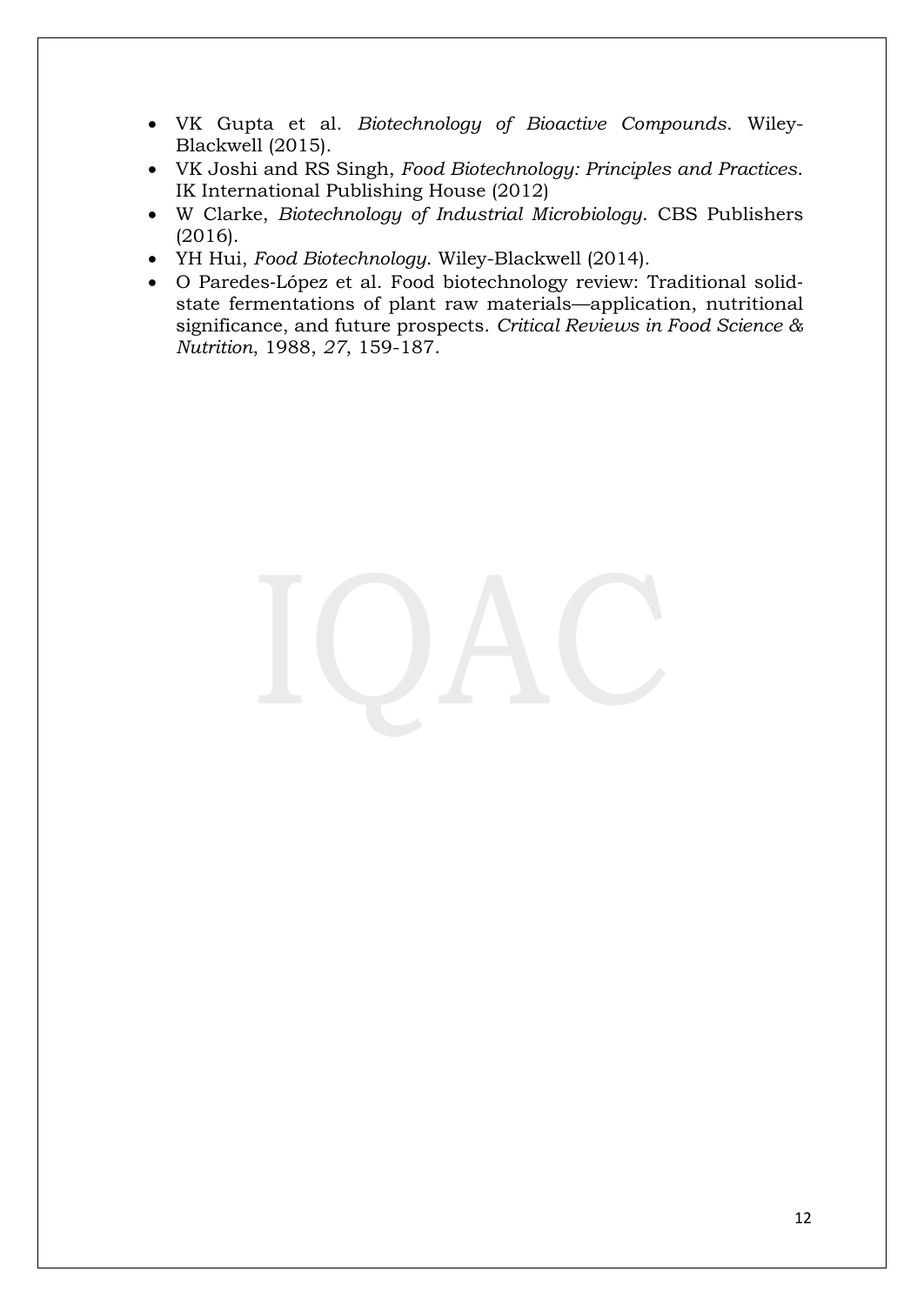## **Course Code: FST.511**

## **Course Title: Nutrition, Nutraceuticals and Functional Foods**

## **Objective**

*This paper aims to acquaint the newly emerging area of nutraceuticals with respect to the types, mechanisms of action, manufacture of selected nutraceuticals and product development aspects.* 

### **Unit I**

Definitions (food, diet, nutrients, nutrition, adequate/good nutrition, nutritional status, malnutrition, nutritional care, health, nutraceuticals, functional foods and dietary supplements); Functions of food; Food types and groups; Concept of balanced diet **15 hours**

Nutritional requirements during life cycle: Nutritional requirements and RDA for infants, school children, adolescents, pregnant and lactating mother and elderly people; Alcoholism and nutrition: Nutritional problem among alcoholics; Health problems from alcohol abuse; Benefits of moderate alcohol use.

**Unit** 

**II**

Classification of nutraceuticals; Reasons for taking supplements; Sources and health benefits of nutraceuticals like phytosterols, polyphenols, phyto-oestrogens, lycopene, dietary fibre, nondigestible oligosaccharides, etc.; Probiotics and prebiotics (Definitions, Characteristics, Possible probiotics and prebiotics, health benefits); Omega-3 fatty acids and oils (Sources; Applications; Health benefits); Conjugated linoleic acids (biological actions and health benefits); Chitin and chitosan (Production and application of bioactive chitosan oligosaccharides as nutraceuticals); Glucosamine (Production and Health Benefits); Bioactive peptides (examples, productions and functions) **15 hours**

#### **Unit III**

Processing technologies for functional food bioactive components and nutraceutical products; Application of supercritical fluid and membrane technology in the production of nutraceuticals; Impact of processing on the bioactivity of functional and nutraceutical ingredients in foods **15 hours**

Incorporation of nutraceutical ingredients in baked foods; Regulation of nutraceuticals and functional foods; Food label claim guidelines and marketing issues for nutraceuticals and functional foods and product positioning.

**Unit IV** Nutraceuticals in disease prevention; prevalence and risk factors for coronary heart diseases, Diet and coronary heart diseases relationship, probiotics, prebiotics and omega 3 fatty acids for prevention of coronary heart diseases; Prevalence and causes of obesity; measurement of obesity (body mass index), dietary and

**15 hours**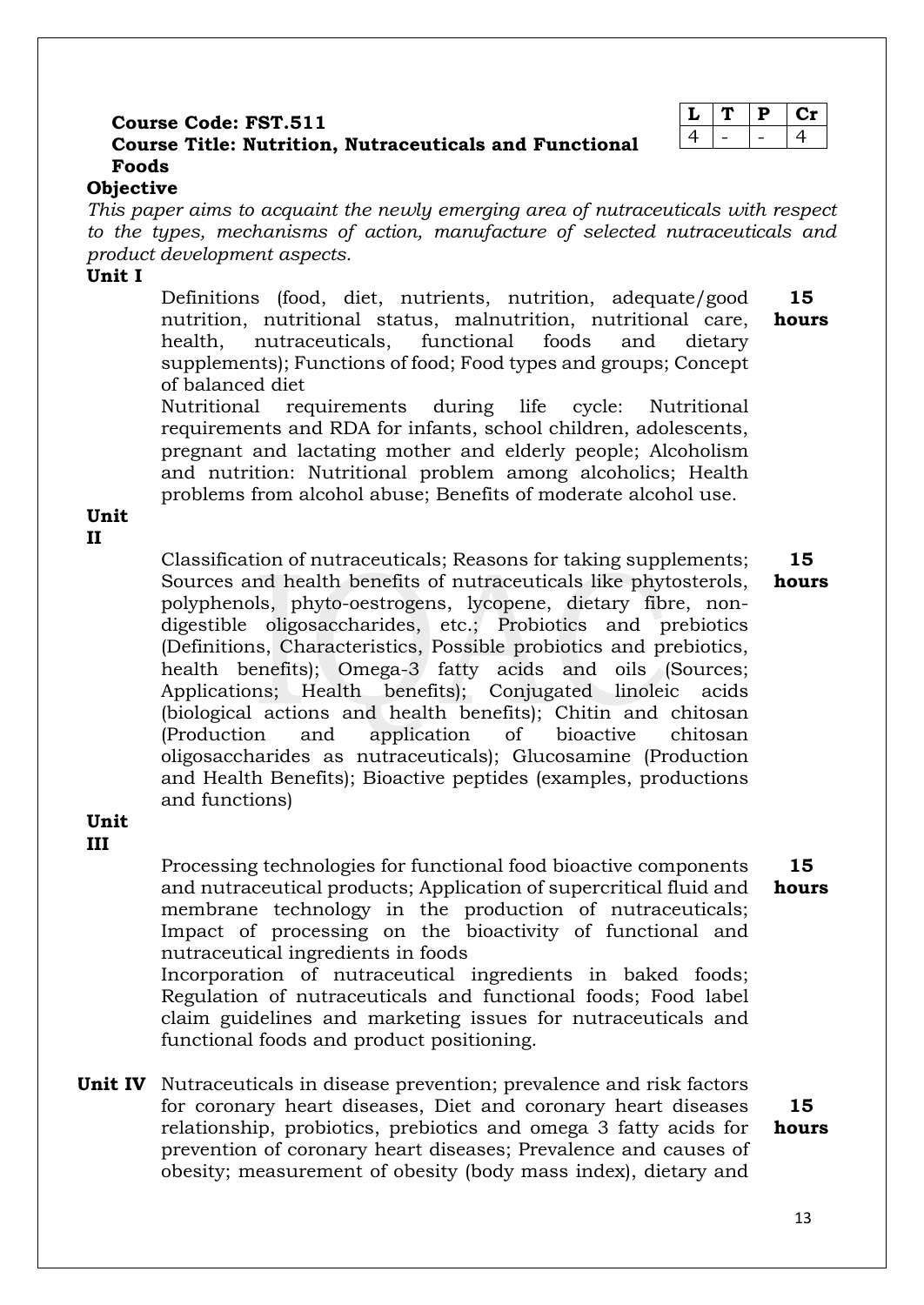non-dietary approaches for treatment of severe obesity (VLCD and Gastroplasty); Foods and cancers: anti-tumour action of phytochemicals, antioxidants and dietary fibres

- C Galanakis, *Nutraceutical and Functional Food Components: Effects of Innovative Processing Techniques*. Academic Press (2017).
- EC Robert, *Handbook of Nutraceuticals and Functional Foods*. CRC Press (2006).
- G Subbulakshmi, *Functional Foods and Nutrition*, Daya Publishing House (2014).
- GR Gibson and CM Williams, *Functional Foods: Concept to Product*. Woodhead Publishing (2000).
- H Dominguez *Functional Ingredients from Algae for Foods and Nutraceuticals*. Woodhead Publishing (2013).
- J Boye, *Nutraceutical and Functional Food Processing Technology*. Wiley Blackwell (2015).
- J Gilbert, *Bioactive Compounds in Foods*. Wiley India (2014).
- J Shi, *Functional Food Ingredients and Nutraceuticals: Processing Technologies*. CRC Press (2006).
- M Saarela, *Functional Foods: Concept to Product*. Woodhead Publishing (2014).
- M. Swaminathan, *Essentials of Food and Nutrition,* Volumes 1-2. Ganesh Publisher (1974).
- NN Potter, *Food Science*. CBS Publishers (2007).
- RR Watson, *Fruits Vegetables and Herbs: Bioactive Foods in Health Promotion*. Academic Press, (2016).
- S Riar et al., *Functional Foods and Nutraceuticals: Sources and Their Developmental Techniques*. New India publishing agency (2015).
- Subbulakshmi S and Subhadra M, *Nutrition in Traditional Therapeutic Foods*. Daya Publishing House (2015).
- V Vaclavik and CW Elizabeth, *Essentials of Food Science*. Springer (2014).
- Y Zhao, *Specialty Foods: Processing Technology, Quality and Safety*. CRC Press (2012).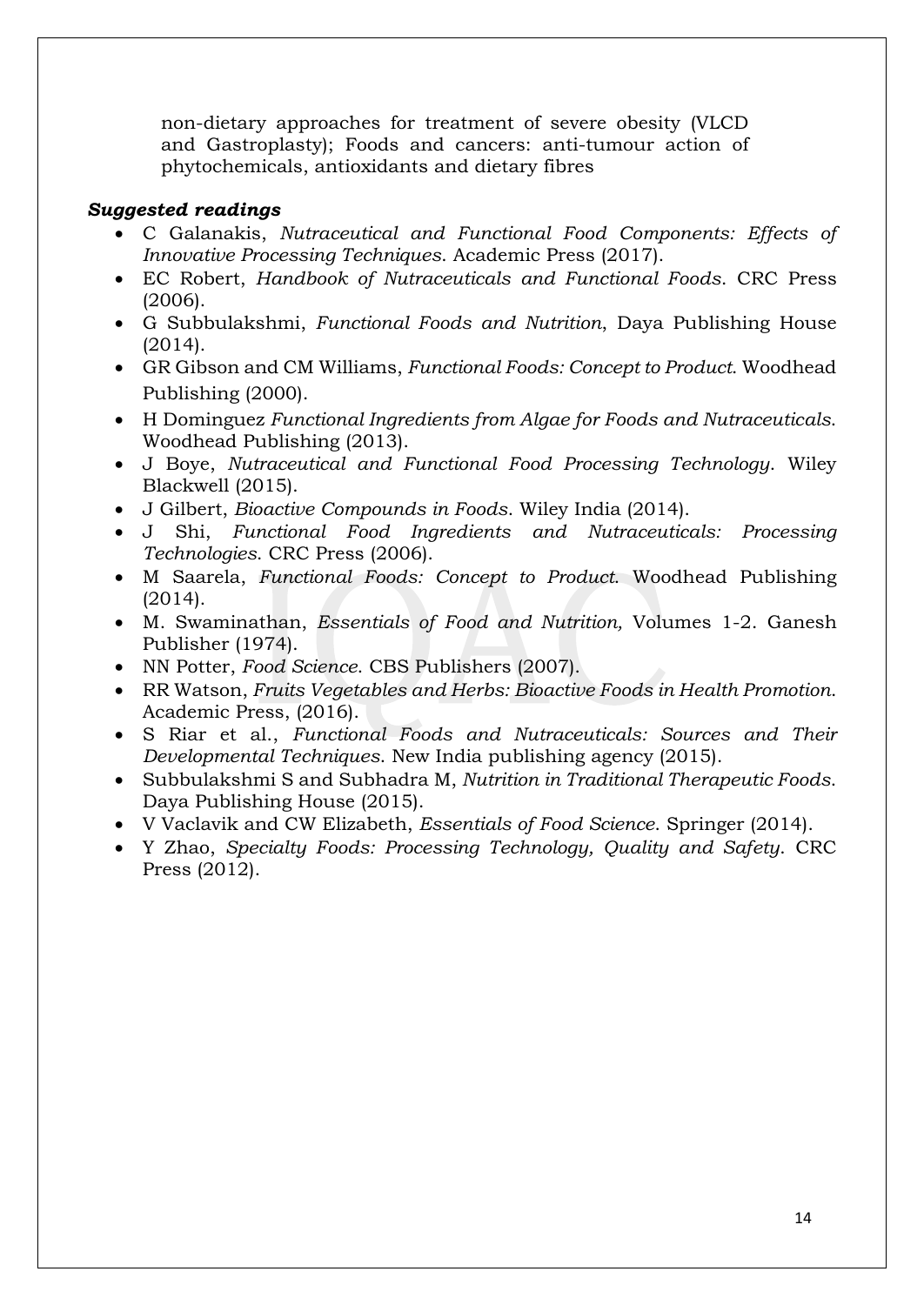## **Course Code: FST.521 Course Title: Food Processing and Preservation**

## **Objective**

*This course is designed to integrate the knowledge and provide an understanding of scientific aspects of conventional and innovative techniques used in processing and preservation of foods*

**Unit I**

Scope of food processing; Principles of food processing and preservation; Water activity and its relation with the chemical and microbial spoilage of foods; Causes of food deterioration 16 hours

Processing and preservation by heat: Heat resistance of microorganisms; Protective effect of food constituents; Blanching; Pasteurization; Sterilization and UHT processing; Ohmic heating; Microwave heating, etc.

## **Unit II**

Processing and preservation by low temperature: Refrigeration; Freezing; Differences between refrigeration and freezing; Freezing curve; Factors affecting freezing rate; Freezing methods and equipment; Changes in foods during refrigeration and frozen storage 15

Processing and preservation by drying and dehydration: Drying curve; Drying methods and equipment; Changes in food due to drying; Intermediate moisture foods (IMF)

### **Unit III**

Novel/emerging technologies for food preservation: High pressure processing; Pulsed electric field; Hurdle technology; Nanotechnology; Ozone application; Technologies for sous-vide ready meals 14 hours

Application of membrane technology in food processing: RO, NF, UF, MF and Electrodialysis; Membrane materials; Configuration and modules

## **Unit IV**

Concentration: Applications/purposes; Concentration methods and equipment; Changes in Food during concentration Irradiation in food preservation: Source; Direct and indirect effects responsible for death/inactivation of microorganisms; Dose determination; Effect on foods 15 hours

## *Suggested readings*

- AK Haghi, *Food Science: Research and Technology*. Academic Press (2011).
- D Singh, *Food Processing and Preservation*. Shree Publisher (2015).
- G Saravakos and AK Kostaropoulos, *Handbook of Food Process Equipment*. Springer (2016).
- GV Barbosa-canovas and GW Gould, *Innovation in Food Processing*. CRC Press (2017).

15

hours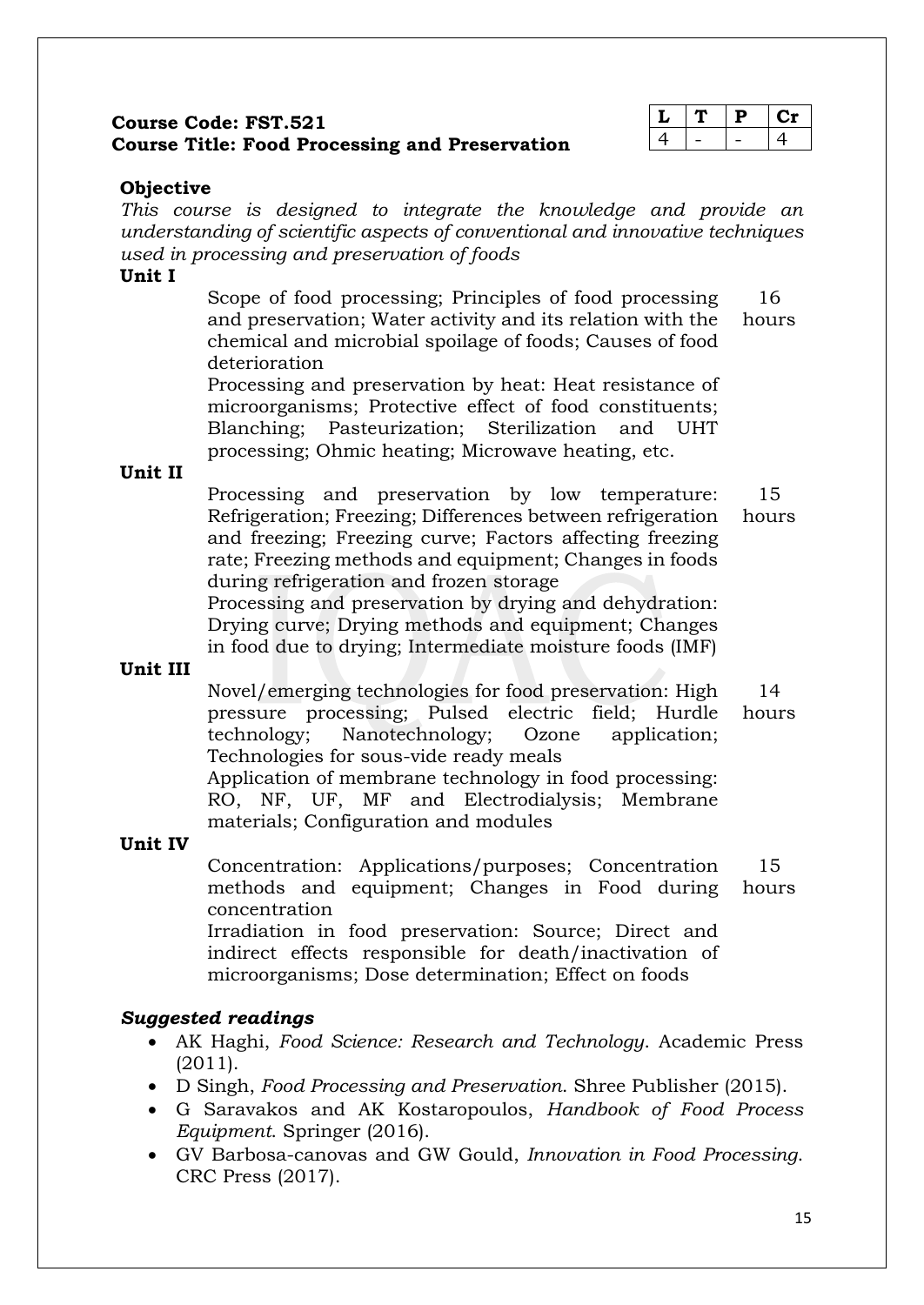- H W Xiao et al., Recent developments and trends in thermal blanching - A comprehensive review. *Information Processing in Agriculture*. Volume 4, 2017, 101-127
- HS Ramaswamy and M Marcotte, *Food Processing Principle and Application*. Taylor and Francis (2006).
- JS Smith and YH Hui, *Food Processing*. Wiley (2014).
- K Kai, *Innovative Food Processing Technologies*. WP Publisher (2016).
- M Regier, *The Microwave Processing of Foods*. Academic Press, (2017).
- MC Knirsch et al., Ohmic heating–a review. *Trends in Food Science & Technology*, 21, 2010, 436-441.
- NN Potter, *Food Science*. CBS Publishers (2007).
- P Fellows, *Food Processing Technology Principles and Practice*. CRC Press (2005).
- RL Shewfelt, *Introducing Food Science*. CRC (2013).
- T Varzakasand C Tzia, *Handbook of Food Processing*. CRCPress (2016).

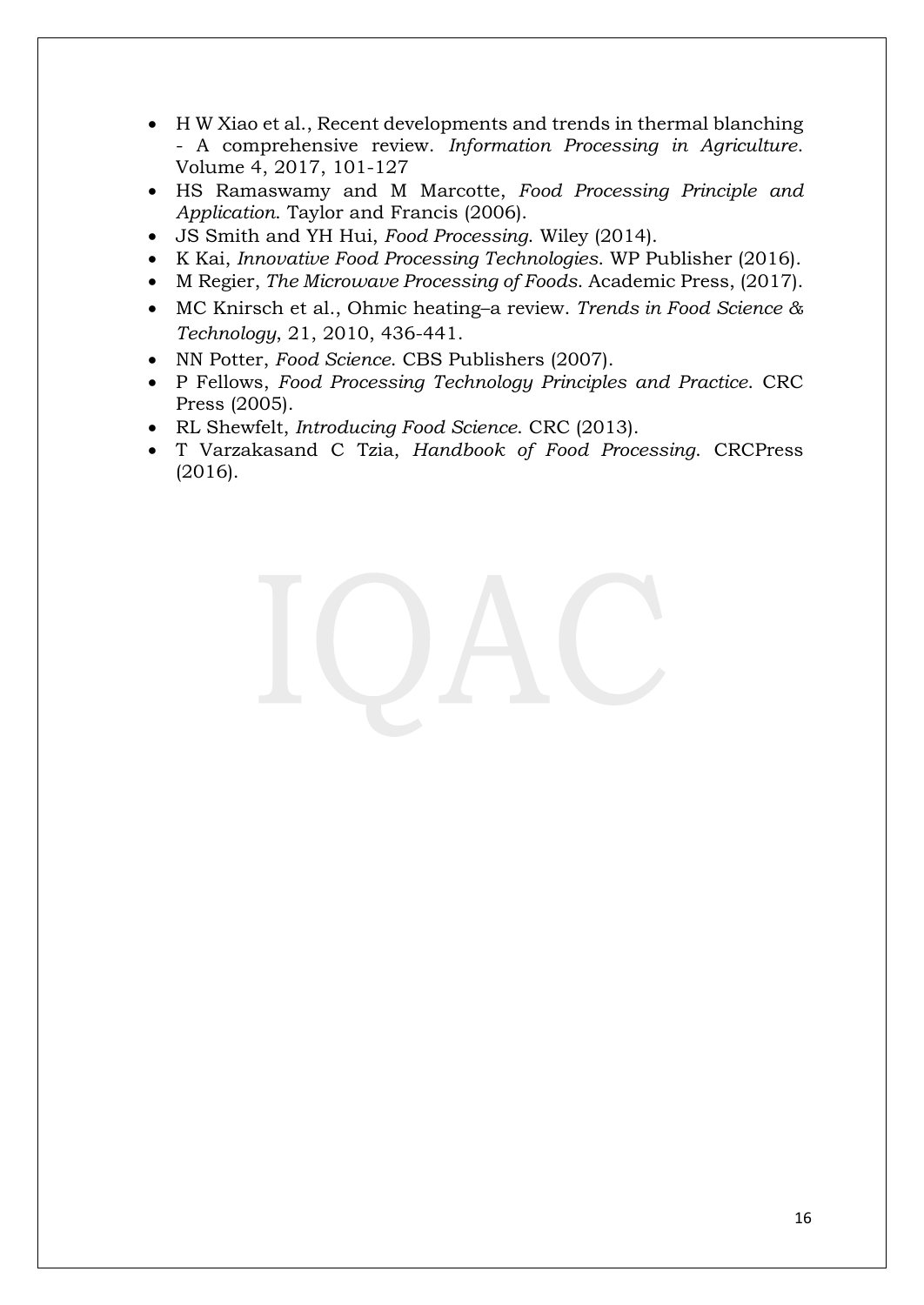|  | D |  |
|--|---|--|
|  |   |  |

#### **Course Code: FST.522 Course Title: Processing of Cereals, legumes and Oilseeds Objective**

*The objective of this course is to gain an understanding and acquaint with the structure, composition, quality evaluation, processing and value addition of various cereals, legumes and oilseeds* 

#### **Unit I**

Production, composition, structure and usage of major cereals like wheat, rice, maize, barley and oats. Wheat: Classification; Cleaning; Conditioning; Milling; Air fractionation of flours; Flour treatment; Quality tests for analysis of flour: physicochemical and rheological tests (farinograph, mixograph, extensiograph, alveograph, pasting profile, etc.) for wheat flour analysis; Yeast fermentation tests (fermentograph, rheofermentometer, maturograph, etc); Bakery ingredients and their roles in bakery products; Manufacturing and evaluation of bakery products; Biochemical changes during bread making; Durum wheat processing(milling and manufacturing of pasta products); Production of wheat starch and vital wheat gluten; Manufacturing of chapatti. hours

#### **Unit II**

Rice: Rice quality and grading; Aging - Changes during aging, methods for accelerated aging; Milling; Parboiling - Methods, changes during parboiling, advantages and disadvantages; Technology of quick cooking rice and sake; Stabilization of rice bran.

Maize: Dry and wet milling; Processing of by-products from dry and wet milling; Production of starch-based syrups and sweeteners (HFCS, Dextrose, high maltose syrups, maltodextrins, etc.); Alkaline cooked products; Processing of maize germ oil and flakes.

Oats: Composition and processing of rolled oats; Health benefits of oats and beta glucan.

#### **Unit III**

Legumes/pulses: Legumes *vs*. pulses; Production, structure, constituents and classification of pulses; Anti-nutritional factors in legumes and methods of elimination; Milling; Technology of legume/pulse flours, proteins (concentrates and isolates) and starches; Cooking properties of pulses and Hard-to-cook defect; Technology of soy milk, tofu, proteins (soy flour, concentrates and isolates) and TVP; Application of soy proteins.

14 hours

16 hours

16

17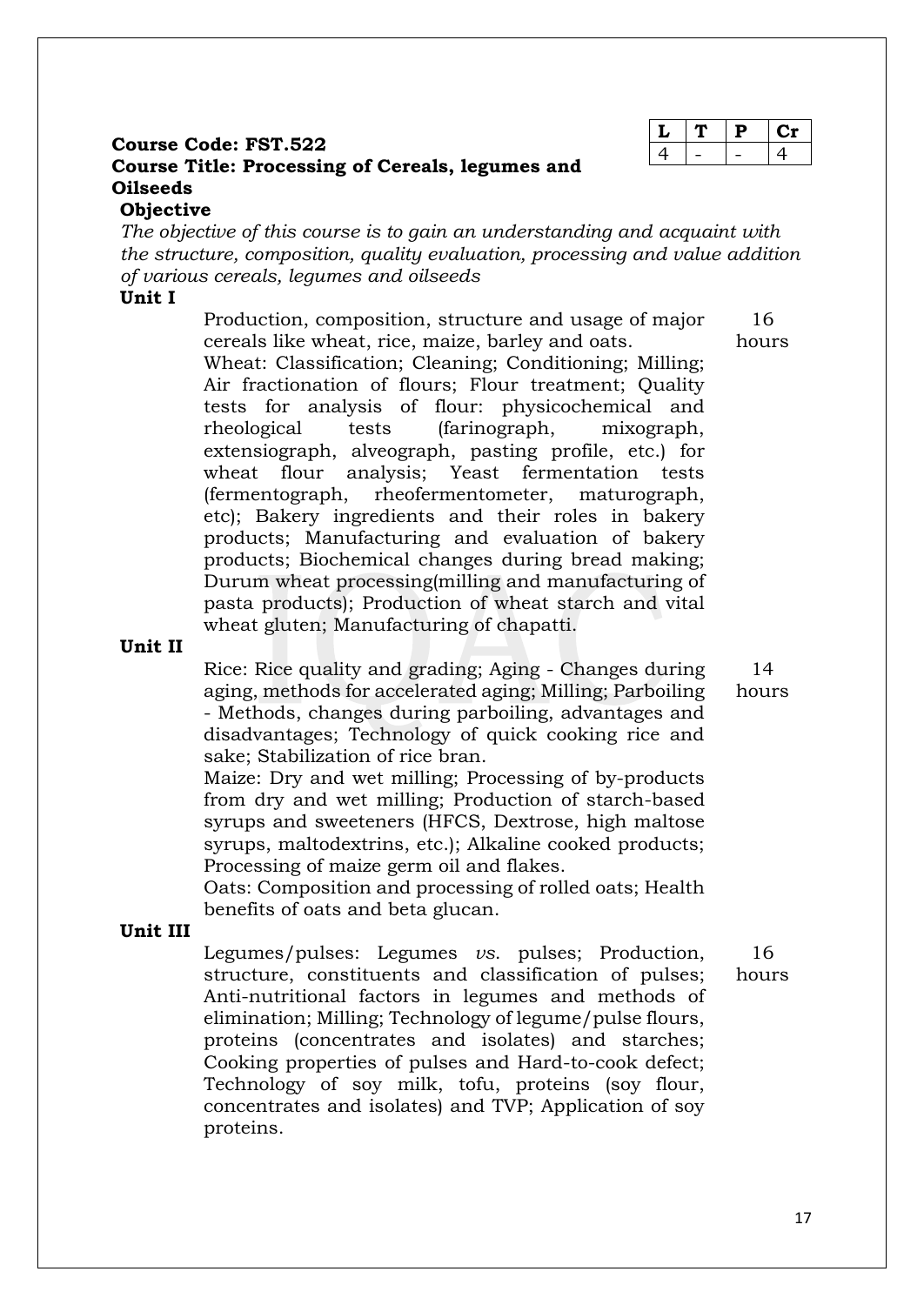#### **Unit IV**

Oilseeds: Production and trade of oils and oilseeds; Components of vegetable oils; Oilseed processing: drying, storage, cleaning, grading, dehulling, flaking, heat treatment/ extrusion, oil extraction (mechanical and solvent extraction); Physical and chemical refining of crude vegetable oils; Modification of vegetable oils (hydrogenation, winterization/fractionation and interesterification); Utilization of de-oiled cake/meal; Tests for evaluation of oils and fats (melting point, smoke point, saponification value, acid value, iodine value, acetyl value, Reichart-Meissl number, tests for stability of oils and fats, etc.); Non-food uses of oils and fats

*Suggested readings*

- A Chakraverty and RP Singh, *Postharvest Technology and Food Process Engineering*. CRC Press (2014)
- A Chakraverty et al. *Handbook of Postharvest Technology*. Marcel Dekker (2003).
- B Richards, *Oils Fats and Fatty Foods*. Biotech Books (2014).
- BK Tiwari and N Singh, *Pulse Chemistry and Technology*. RSC (2012).
- BK Tiwari et al., *Pulse Foods*. Wiley Publication (2011).
- BK Tiwari, *Pulse Foods: Processing Quality and Nutraceutical Applications*. Academic Press (2014).
- BO Juliano, *Rice: Chemistry and Technology*. AACC (1985).
- Bolton, Richards ER, *Oils, Fats and Fatty Foods: Their Practical Examination*. Biotech Books (2014).
- CW Wrigley, *Cereal Grains: Assessing and Managing Quality*. Woodhead Publishing (2015).
- K Liu, *Soybeans: Chemistry, Technology, and Utilization*. Springer (1997).
- KK Rajah, *Fats in Food Technology*. John Wiley & Sons (2014).
- MM Chakrabarty, *Chemistry and Technology of Oils and Fats*. Allied Publishers (2012).
- N Khetarpal et al., *Fats and Oils in Health and Nutrition*. Astral Publishing House (2014).
- NL Kent, *Technology of Cereals*. Pergamon Press (1984).
- PS Belton, *Physical chemistry of Foods*. (2005).
- SA Watsan and PE Ramsat, *Corn: Chemistry and Technology*, AACC (1987).
- Y Pomeranz, *Wheat: Chemistry and Technology*. AACC (1990).

14 hours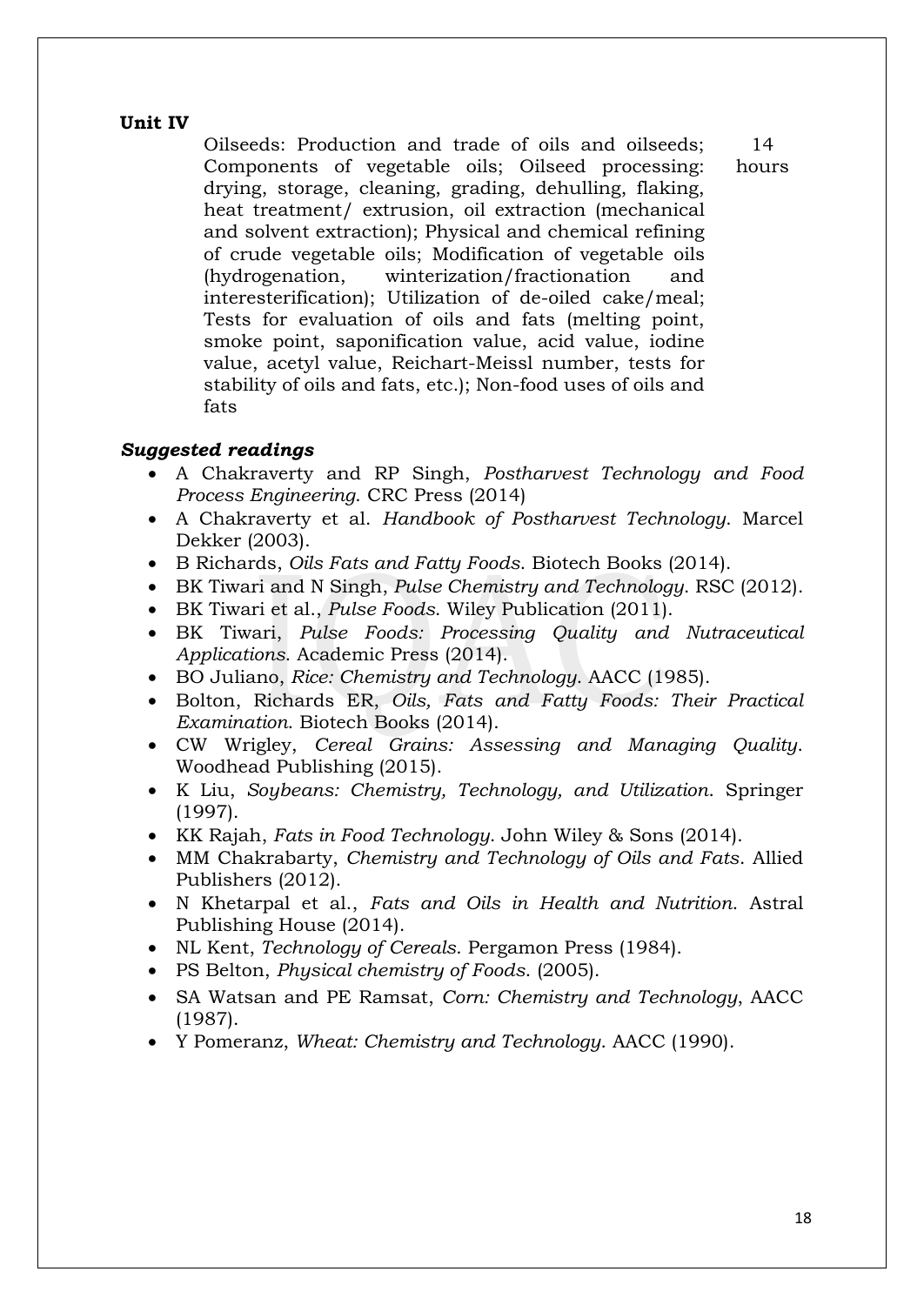## **Course Code: FST.523 Course Title: Food Engineering and Unit Operations**

|  | I. |  |
|--|----|--|
|  |    |  |

### **Objective**

*The main objective of this course is to make students familiar with engineering aspects of food processing and acquaint them with recent advances of food engineering and unit operations*

## **Unit I**

Engineering properties of foods and their applications in food processing 14 hours

Material and energy balance: Basic principles, total mass balance and component mass balance. Material balance calculations involved in dilution, concentration and dehydration. Heat balance calculations

Fluid flow: Nature and classification of fluids; Newtonian and Non-Newtonian fluids, streamline and turbulent flow; Viscosity and its measurement; Flow measurement devices (Pitot tube, Orifice meter, Venturimeter). Pressure and its measurement (Simple and Differential manometers)

Raw material preparation: Cleaning; Sorting; Grading; Peeling

#### **Unit II**

Size reduction: Size reduction in food processing; Forces applied for size reduction; Equipment. Mixing: Theory; Mixers for liquids of low or moderate viscosity (Paddle agitators, turbine agitators and propeller agitators); Mixers for high viscosity pastes (Pan Mixer, horizontal mixer and dough mixer); Mixers for dry solids (tumbler mixer and vertical screw mixer). Screening: Definitions; Types of screens; Factors affecting screening.

Filtration and centrifugation: Filtration theory; Types of filtration (pressure filtration, vacuum filtration and centrifugal filtration); Filtration methods (bed filters, plate and frame filters, leaf filters, continuous rotary filters); Centrifuge equipment (Liquid-liquid centrifuges, centrifugal clarifiers, desludging and dewatering centrifuges).

### **Unit III**

Heat transfer in food processing: Thermal properties of foods; Modes of heat transfer; Systems for heating and cooling (steam injection and steam infusion, tubular, scrapped surface, plate heat, shell and tube heat exchangers).

Refrigeration and freezing: Refrigeration system and its components; Refrigeration cycle and refrigeration load; Freezing curve; Food Freezing systems (Indirect and direct contact freezers e.g. Plate freezers, Air blast freezers, and immersion freezing); Freezing time calculation.

### **Unit IV**

14 hours

16 hours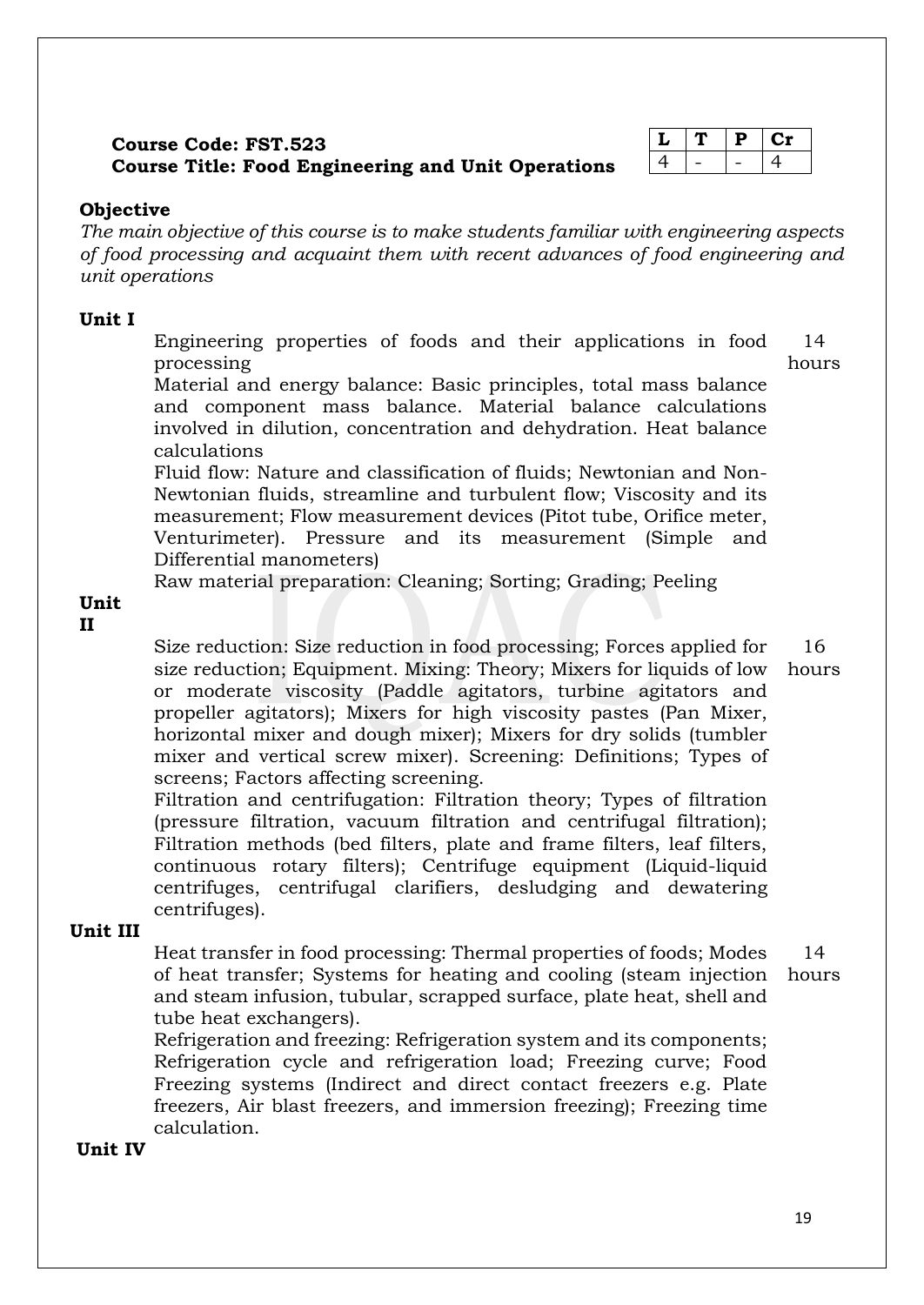Evaporation and dehydration: Parts of an evaporator; Types of evaporators (Batch type pan evaporator, Natural circulation evaporator, Rising film evaporator, Falling film evaporator, Rising/Falling film evaporator, Forced circulation type evaporator, Agitated thin film evaporator). Vapour recompression systems; Free moisture content; Bound moisture content; Critical moisture content; Equilibrium moisture content; Constant and falling rate drying period; Types of dryers (tray drier, tunnel drier, roller or drum drier, fluidized bed drier, spray drier, pneumatic drier, rotary drier, trough drier, bin drier, vacuum drier and freeze drier). 16 hours

Distillation: Classification of distillation; Equilibrium or Flash distillation; Simple batch or Differential distillation; Simple steam distillation; Distillation with reflux

Leaching: Rates of leaching; Leaching equipment (fixed bed leaching, moving bed leaching, agitated solid leaching).

- A Chakraverty and RP Singh, *Postharvest Technology and Food Process Engineering*. CRC Press (2014)
- DR Heldman and DB Lund, *Handbook of Food Engineering*. CRC (2017).
- G Saravakos and AK Kostaropoulos, *Hand Book of Food Process Equipment*. Springer (2002).
- J Brennan, *Food Processing Handbook*. Wiley (2006)
- K Marwaha, *Food Process Engineering: Theory and Laboratory Experiments*. Genetech Books (2015).
- L Mathur, *Food Science Engineering and Technology*. SBS Publisher (2016).
- LJ Callisto, *Essentials in Food and Control Engineering.* Reference New York (2015).
- McCabe et al, *Unit Operations of Chemical Engineering.* McGraw-Hill (2014).
- RP Singh and DR Heldmann, *Introduction to Food Engineering*. Academic Press (1993).
- RT Toledo, *Fundamentals of Food Process Engineering*. CBS Publisher (1993).
- Z Berk, *Food Process Engineering and Technology*. Elsevier (2013).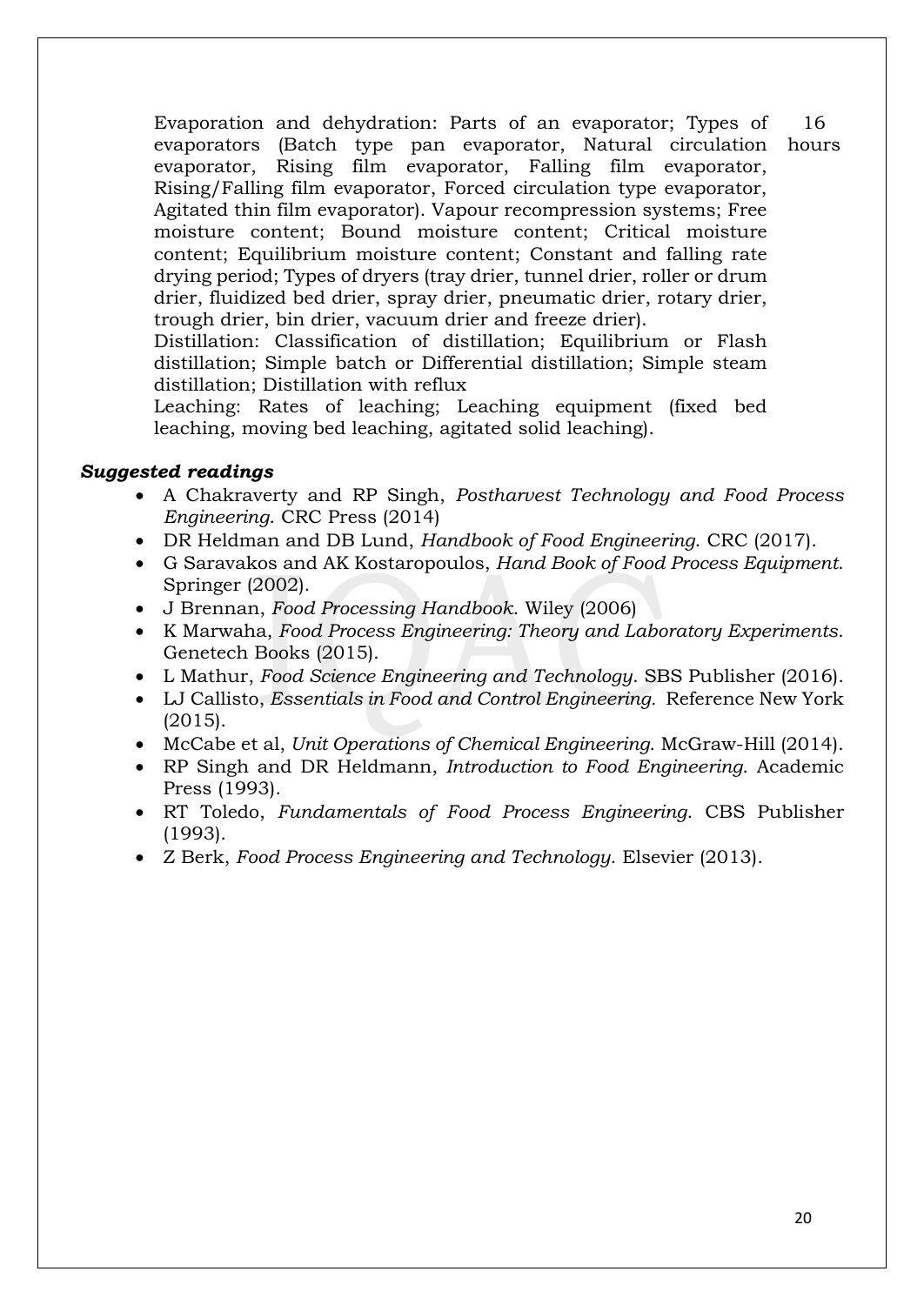## **Course Code: FST.524 Course Title: Processing of Fruits and Vegetables**

|  | J. |  |
|--|----|--|
|  |    |  |

## **Objective**

*The objective of this course is to expose the learner to various aspects of handling technologies and methods of preservation of fruits and vegetables to reduce their post-harvest losses*

### **Unit 1**

Current status of fruits and vegetable processing in 15 hours India. Post-harvest handling of fruits and vegetables: Classification and composition of fruits and vegetables and their nutritional value; Respiration (RQ, climacteric and Non climacteric fruits), Assessment of maturity indices; Biochemical changes during ripening; Post harvest handling operation of common fruits and vegetables; Edible coatings; Methods of storage (refrigerated, CAS, MAS, ZECC and hypobaric storage);

## **Unit 2**

Canning of fruits and vegetables; Impact of canning on 15 hours nutritional value of fruits and vegetables; Aseptic canning of fruits and vegetables: Operation; Equipment; Specifications. Spoilage of canned fruits and vegetable; Minimal processing of fruits and vegetables; Fresh cut fruits and vegetables (produce for the fresh-cut processing, treatments to ensure safety, additives to preserve quality)

## **Unit 3**

Juice Processing: Method of juice Equipment; Preservation; Enzymatic maceration; Juice concentration (methods, processing and flavour retention); Specifications; Preparations of jams, jellies, preserves and candied fruits: Pectin and related compounds; Role of pectin and theories of gel formation; Preparation of dietetic jellies extraction: 15 hours

### **Unit 4**

Manufacturing of preserves and candied fruits; 15 hours Specifications; Processing of tomato products: Puree; Paste; Ketchup; Soup; Specifications; Processing of potato products: Flour; Chips; Fries; Nutritive value of potato products; Acrylamide in potato products; Production and properties of potato starch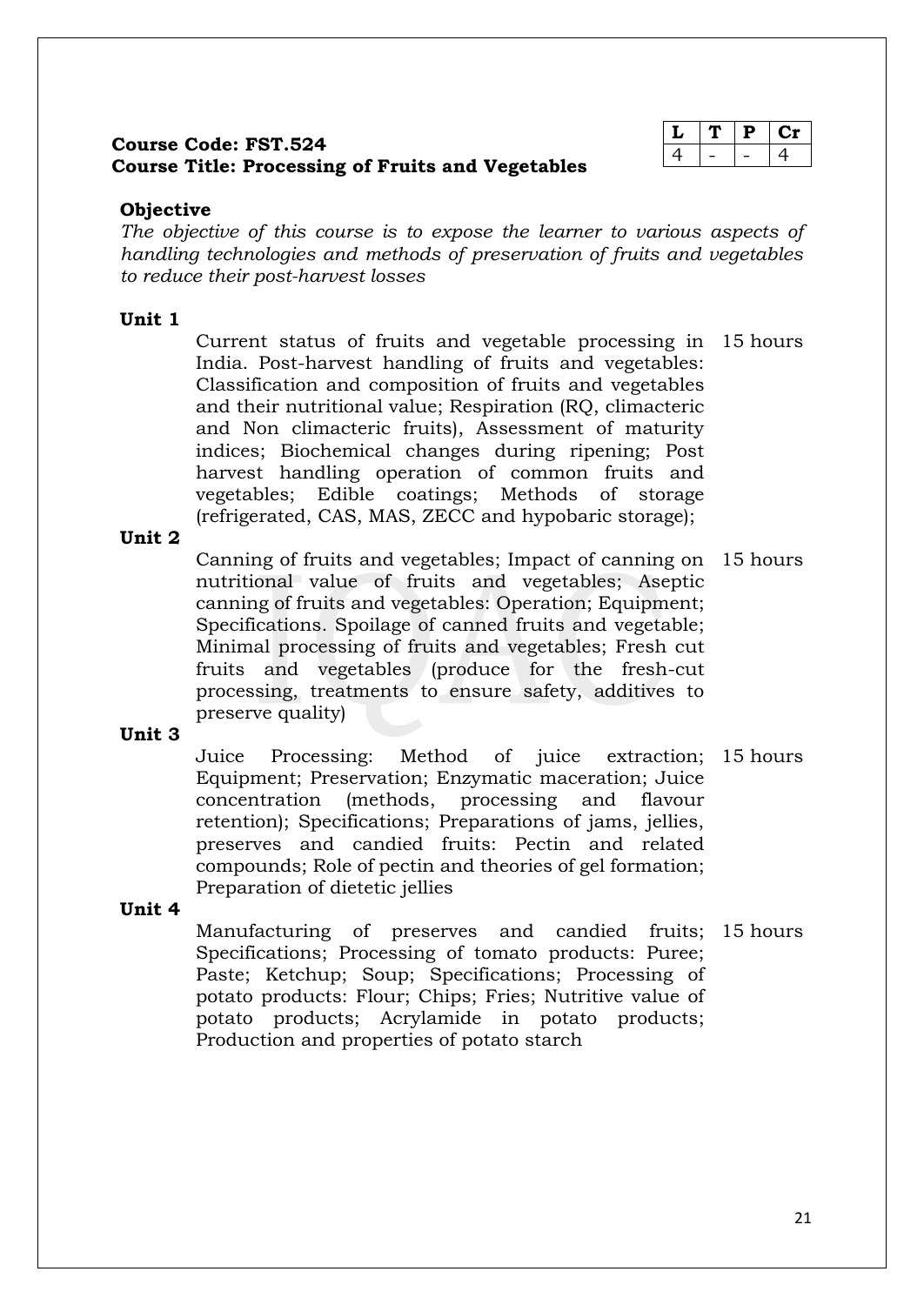## *Suggested readings*

- AK Jaiswal, *Food Processing Technology: Impact on Product Attributes*. CRC Press (2017)
- G Lal, *Preservation of Fruits and Vegetables*. ICAR (2015).
- J Jethro, *Tropical Fruit Processing*. AP Publisher (2014).
- LR Verma and VK Joshi, *Post-harvest Technology* of Fruit and Vegetables. Indus Publishing Company (2016).
- NS Rathore, *Post-harvest Management and Processing of Fruits and Vegetables*. ICAR (2012).
- S Thaper, *Home Presentation of Fruits and Vegetables*. Punjab Agricultural University (2007).
- SK Chattopadhyay, *Handling Transportation and Storage of Fruits and Vegetable*. Gene Tech Books (2015).
- WV Cruses, *Commercial Fruit and Vegetables Processing*. Agribios (2012).

## **Course Code: FST.525**

**Course Title: Lab-Cereals, Legumes and Oilseed Analysis**

| c. | D |  |
|----|---|--|
|    |   |  |

## **S.N. Practical**

- 1. Determination of physicochemical properties of cereals, legumes and oilseeds.
- 2. Determination of husk content of covered cereals.
- 3. Determination of physicochemical properties of wheat flour and whole wheat meal.
- 4. Determination of cooking properties of rice.
- 5. Isolation of wheat starch and gluten.
- 6. Determination of amylose content of starches.
- 7. Morphological properties of different cereal starches.
- 8. Determination of germination capacity of barley.
- 9. Laboratory milling of wheat and rice.
- 10. Manufacturing of different baked products and their quality evaluation.
- 11. Stabilization of oats and tetrazolium test for germ viability.
- 12. Preparation and evaluation of legume protein concentrates/isolates.
- 13. Parboiling of paddy and quality evaluation of parboiled rice.
- 14. Rheological properties of wheat flour dough.
- 15. Determination of viability of barley using tetrazolium test
- 16. Extraction and evaluation of oil from oilseeds

Lab practical may be added/modified depending on the availability of *materials and facilities as well as latest advancements.*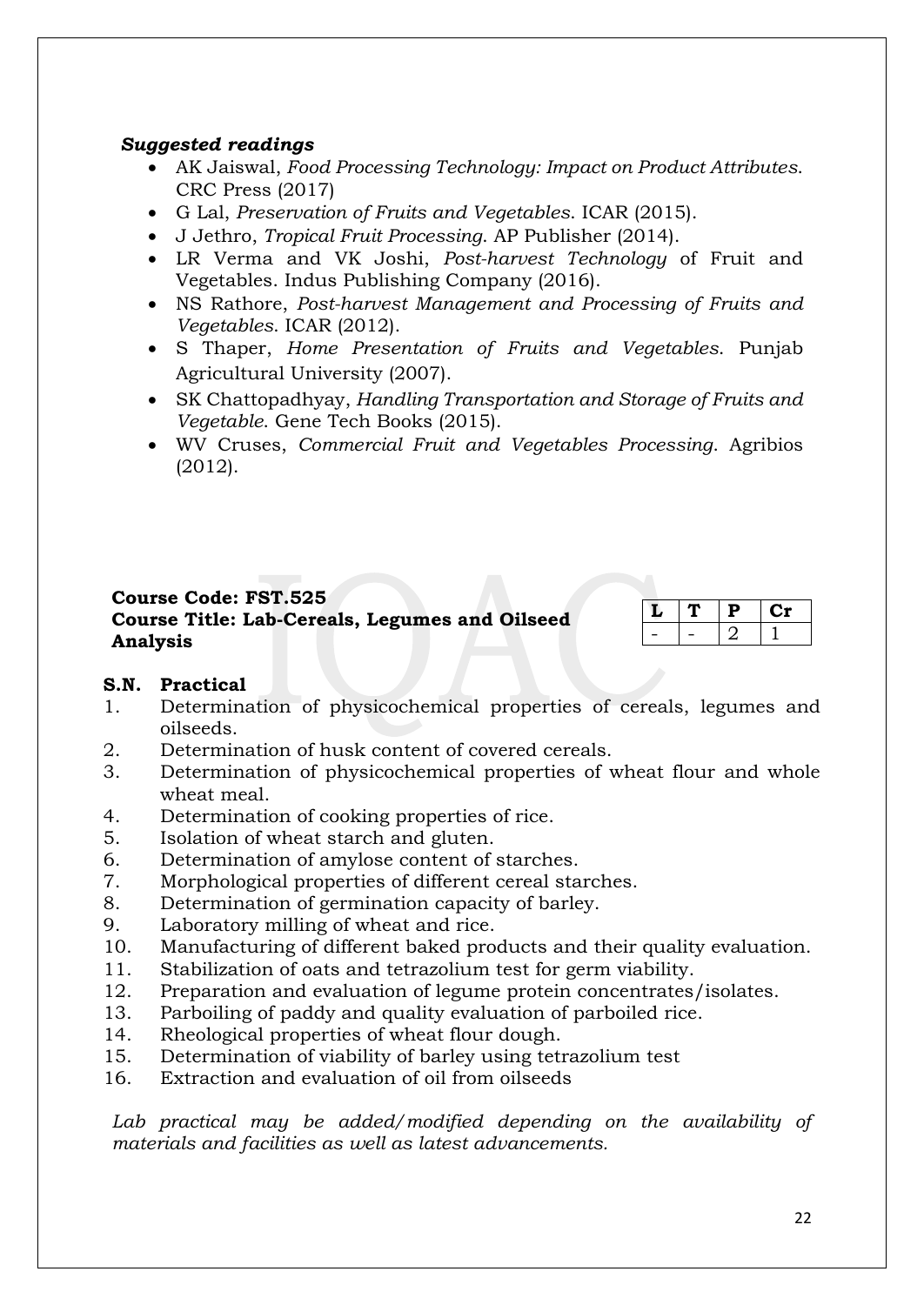**Evaluation criteria:** The course shall be evaluated on the basis of attendance (10% weightage), lab record (20% weightage), oral viva-voce (20% weightage) and written and practical performance in end semester examination (20% and 30% weightage, respectively).

### **Course Code: FST.526 Course Title: Lab-Food Engineering**

|  | н |  |
|--|---|--|
|  |   |  |

#### **S.N. Practical**

- 1. Determination of viscosity of liquid foods.
- 2. Study the working principle and operation of various types of grinders.
- 3. Study the working principle and operation of various types of crushers.
- 4. Study components and working principle of domestic refrigerator.
- 5. Determination of particle size distribution and average particle size (sieve analysis).
- 6. Working principle and operation of belt conveyor, screw conveyor, bucket elevator
- 7. Determination of freezing time of selected foods.
- 8. Study the working principles and operation of an evaporator.
- 9. Study the working principle and operation of a spray freeze drier
- 10. Determination of drying time of various foods

Lab practical may be added/modified depending on the availability of *materials and facilities as well as latest advancements.*

**Evaluation criteria:** The course shall be evaluated on the basis of attendance (10% weightage), lab record (20% weightage), oral viva-voce (20% weightage) and written and practical performance in end semester examination (20% and 30% weightage, respectively).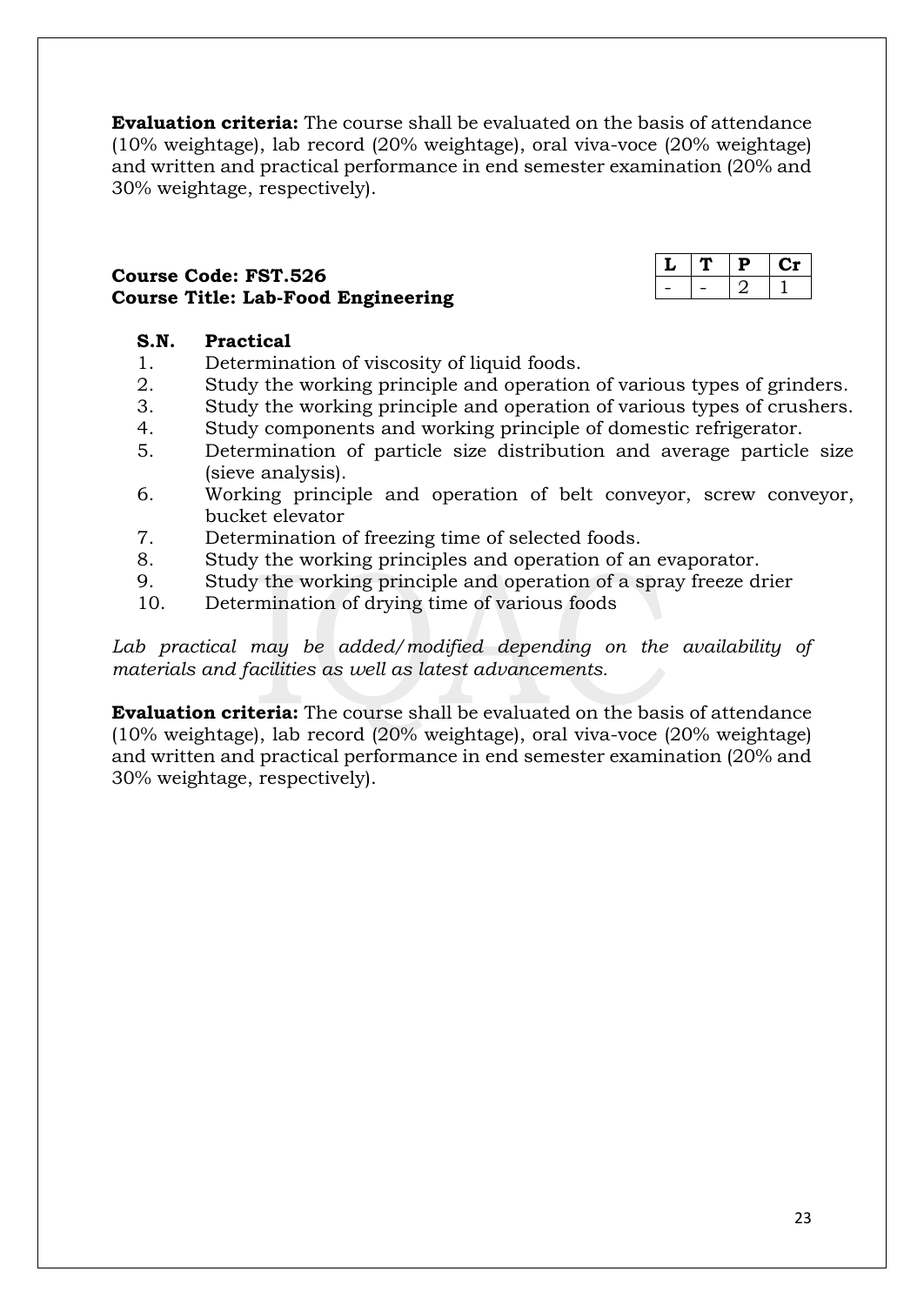## **Course Code: FST.527 Course Title: Lab-Fruits and Vegetable Processing**

|  | D |  |
|--|---|--|
|  |   |  |

## **S.N. Practical**

- 1. Morphological characteristics of fruits
- 2. Preparation and analysis of syrups
- 3. Determination of PLW by the use of different packaging materials and temperature.
- 4. Cut out examination of fruit cans
- 5. Preparation and quality evaluation of fruit juice concentrates
- 6. Preparation and quality evaluation of jam and jellies
- 7. Dehydration of fruits and vegetables
- 8. Freezing of fruits and vegetables
- 9. To determine change in characteristics of fruit during storage at low temperature.

Lab practical may be added/modified depending on the availability of *materials and facilities as well as latest advancements.*

**Evaluation criteria:** The course shall be evaluated on the basis of attendance (10% weightage), lab record (20% weightage), oral viva-voce (20% weightage) and written and practical performance in end semester examination (20% and 30% weightage, respectively).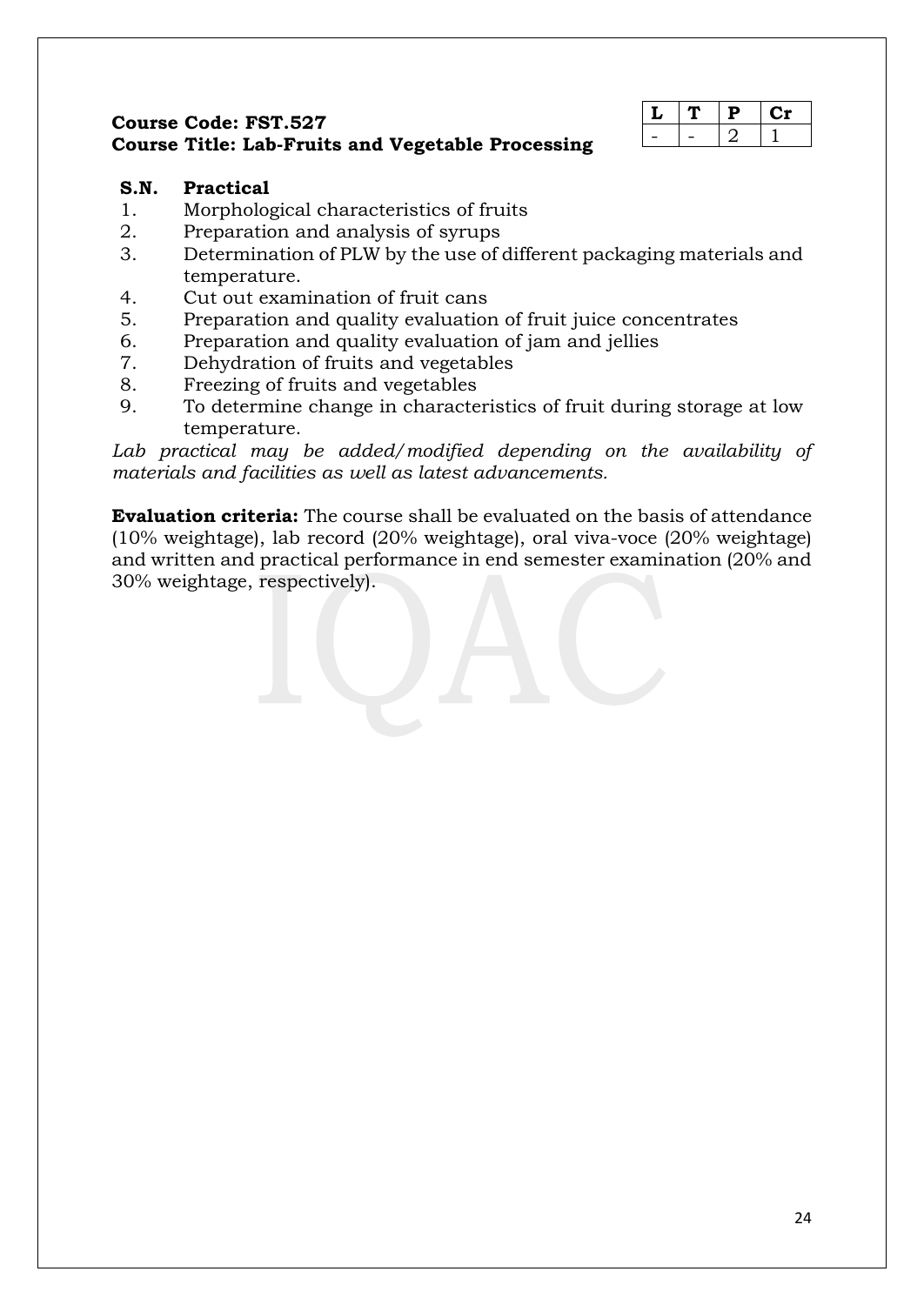## **Course Code: FST.528 Course Title: Fermented Foods**

#### **Objective**

*This course has been designed to acquaint the students with the processing technology of fermented foods and relevance of fermentation in food processing.*

#### **Unit I**

Microorganisms used in food fermentation; Beneficial uses of microorganisms in foods; Fermentation; Classification of food fermentations (alcoholic, lactic and acetic acid fermentations); Advantages of fermentation; General methods of fermentation (aerobic fermentation, anaerobic fermentation, solid state fermentation and submerged fermentation) 14 hours

#### **Unit II**

Starter cultures: Introduction, history, concentrated cultures, starter culture problems, yeast and mold cultures 16 hours

Fermented milk and milk products (cheese, cultured cream, curd/dahi, kefir; kumis; yogurt, bulgarian milk, acidophilus milk, etc.); Health benefits of fermented milk products

Fermented fruits and vegetables (pickles; kimchi; sauerkraut, etc.)

Soy-based fermented foods (miso, natto, temph, soy sauce, sofu, etc.)

#### **Unit III**

Fermented indigenous products (dosa; idli; dhokla, wari, bhatura, utppam, jabeli, wada, etc.) Alcoholic beverages based on fruit juices (wine, vinegar, etc), cereals (whisky, beer, vodka, etc.) and sugar cane 14 hours

(rum)

Fermented meat and fish products (sausage, pickle, fish paste, sauce, etc.); Bioactive compounds in fermented foods

#### **Unit IV**

Fermentative production: Baker's yeast; Aminoacids (glutamic acid, lysine); Organic acids (citric and lactic acid); Enzymes; Polysaccharides (dextran, xanthan, pullulan, alginate, etc.); Single cell proteins. 14 hours

25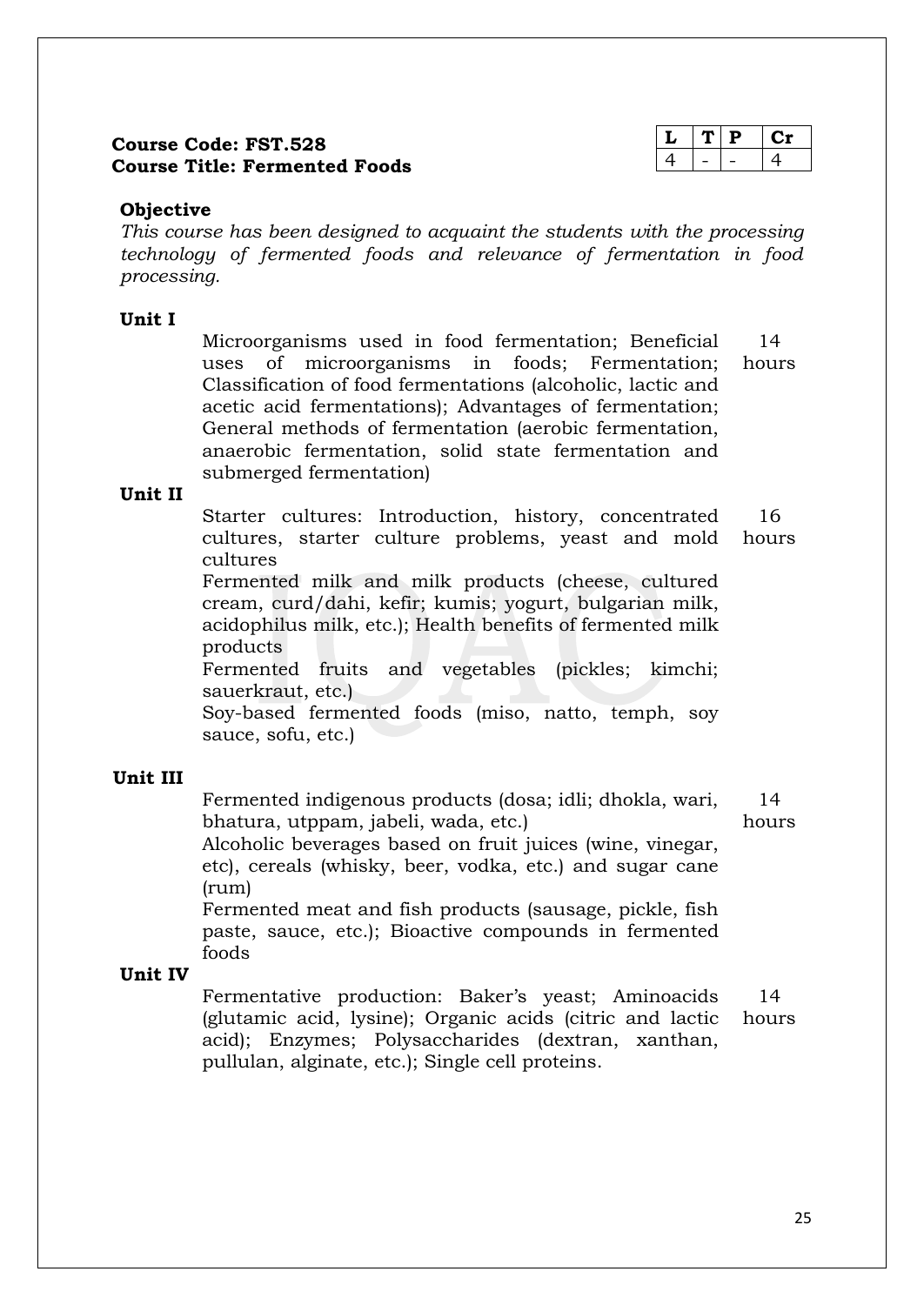- B Ray and A Bhunia, *Fundamental Food Microbiology*. CRC Press (2018)
- D Montet, *Fermented Foods: Biochemistry and Biotechnology*. CRC Press (2016).
- DJ Owens, *Indigenous Fermented Foods of Southeast Asia*. CRC Press (2015)
- J Frias, *Fermented Foods in Health and Disease Prevention*. Academic Press (2017).
- PF Stanbury, *Principles of Fermentation Technology*. Elsevier (2017).
- PS Panesar and SS Marwaha, *Biotech in Agriculture and Food Processing*. Taylor and Francis (2014).
- SC Prescott and CG Dunn, *Industrial Microbiology*. Agrobios (2011).
- SS Marwaha and JK Arora, *Biotech Strategies in Agro-processing*. Asiatech (2003).
- SS Marwaha and JK Arora, *Food Processing Biotech: Application*. Asia Tech Publication (2000).

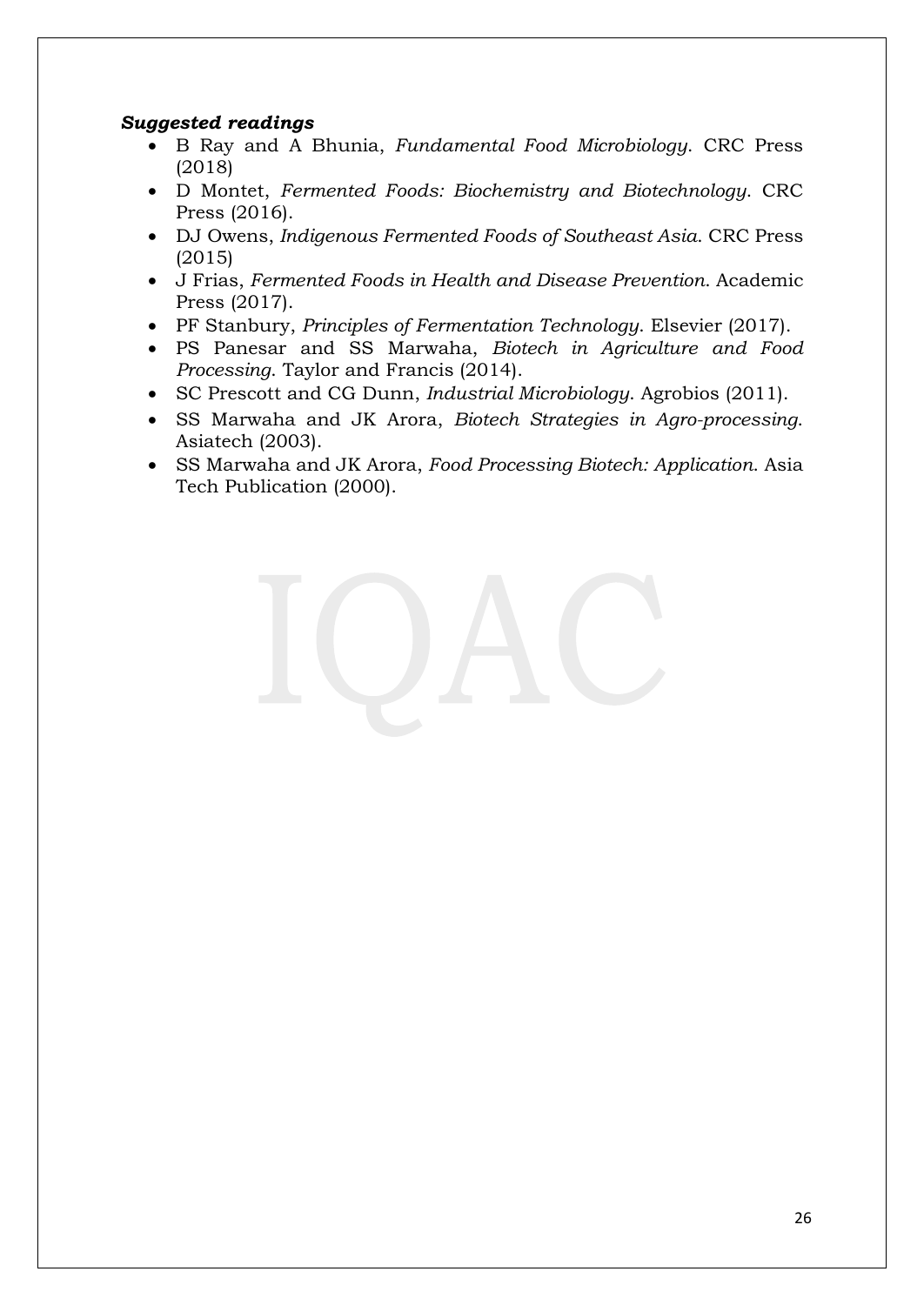## **Course Code: FST.529 Course Title: Beverages Technology**

|  | ъ. |  |
|--|----|--|
|  |    |  |

#### **Objective**

*Through the study of this course the students shall understand the processing technology of alcoholic and non-alcoholic beverages*

#### **Unit I**

Types of beverages and their importance; Status of 15 beverage industry in India hours

Packaged drinking water: Definition; Technology; Quality evaluation; Methods of water treatment, BIS quality standards of bottled water;

Soft drinks: Types; Role of various ingredients of soft drinks; Technology of carbonated soft drinks, synthetic beverages and sports drinks; Microbial stability of carbonated beverages

Tea: Types; Technology of black tea, green tea, pickled tea, instant tea and decaffeinated tea; Quality evaluation and grading

#### **Unit II**

Coffee: Cultivation; Technology; Fermentation of coffee 15 beans; Changes during fermentation; Drying; Roasting; hours Process flow sheet for the manufacture of coffee powder, instant coffee; Decaffeination; Quality grading

Cocoa and chocolate-based beverages: Fermentation; Drying; Storage and transport; Cleaning and roasting of beans; Nibs, alkalizing, roasting and sterilizing (NARS) process; Kibbling and winnowing; Grinding; Deodorization; Alkalization; Pressing; Packaging; Cocoabased beverages; Changes during procession of cocoa

#### **Unit III**

Beer: Ingredients of beer; Characteristics of barley for 15 malting and brewing; Problem of dormancy and water hours sensibility; Steeping techniques; Germination of barley; Kilning techniques; Changes during malting; Quality evaluation of malt; Mashing; Beer adjuncts; Filtration and boiling of wort; Changes during wort boiling; Hops; Fermentation; Lagering (objectives and techniques); Spoilage of beer; Chill haze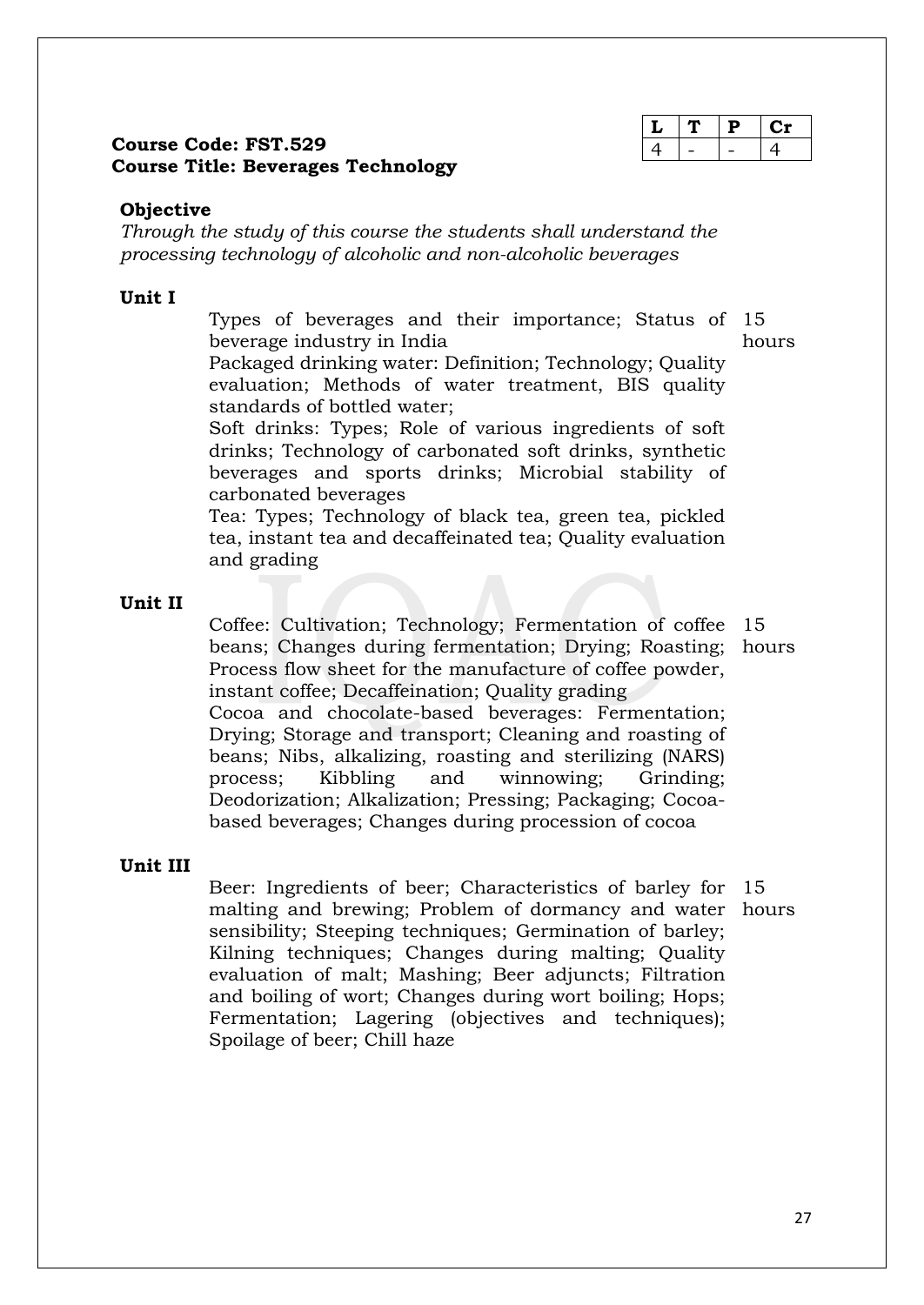### **Unit IV**

Wine: Types; Production of the must and pressing; 15 Fermentation; Maturation; Filtration, clarification and hours bottling; Special wines; Colouring and flavouring compounds in wine; Quality evaluation and control Distilled alcoholic beverages: Types; Principle of distillation; Manufacturing of distilled alcoholic beverages like whisky, brandy, rum, gin, vodka, etc.; Flavour and aroma compounds in whisky, rum, brandy, gin and vodka

- B Escher, *Bioanalytical Tools in Water Quality Assessment*. Iwa Publishing (2012).
- JG Woodroof and GF Phillips, *Beverages: Carbonated and Non-Carbonated*. AVI Publication (1974).
- MJ Lewis and TW Young, *Malting and Brewing Science* (1981).
- NN Potter, *Food Science*. CBS Publishers (2007).
- P Quevauviller, *Analytical Methods for Drinking Water*. John Wiley (2006).
- PS Panesar and SS Marwaha, *Biotech in Agriculture and Food Processing*. Taylor and Francis (2013).
- V Vaclavik and CW Elizabeth, *Essentials of Food Science*. Springer (2014).
- Varnam and S Sutherland, *Beverages: Technology, Chemistry and Microbiology*. Chapman and Hall (1994).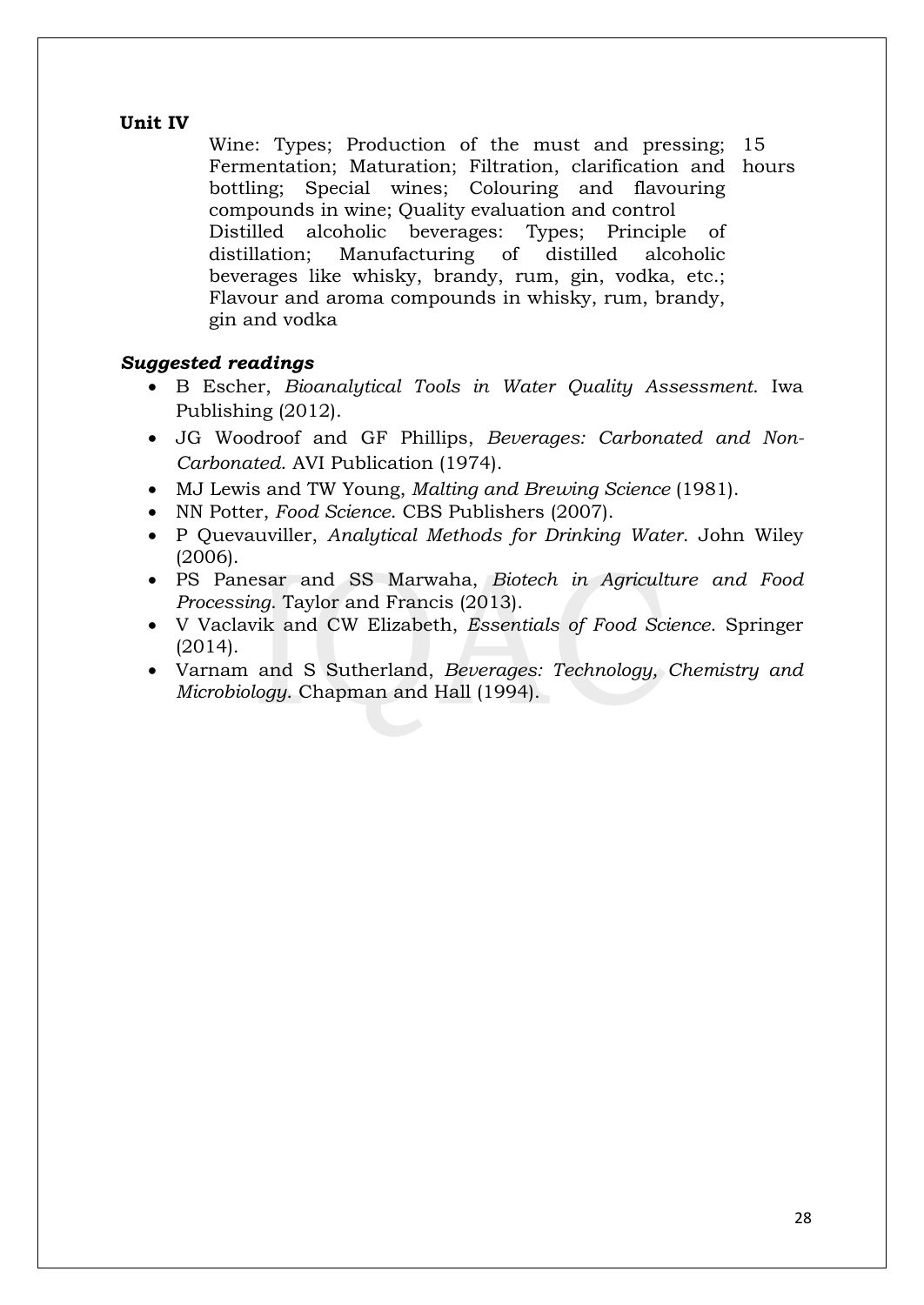#### **Course Code: STA-503 Course Title: Basic Statistics for Sciences**

**Objectives**: *To provide the understanding and use of Statistical techniques for students of other departments.*

**Descriptive Statistics:** Meaning, need and importance of statistics. Attributes and variables. Measurement and measurement scales. Collection and tabulation of data. Diagrammatic representation of frequency distribution: histogram, frequency polygon, frequency curve, ogives, stem and leaf plot, pie chart.

**Unit II** 8 hours **Measures:** Measures of central tendency, dispersion (including box and whisker plot), skewness and kurtosis. Linear regression and correlation (Karl Pearson's and Spearman's) and residual plots.

**Unit III** 8 hours **Random variables and Distributions:** Discrete and continuous random variables. Discrete Probability distributions like Binomial, Poisson and continuous distributions like Normal, F and student-t distribution.

**Unit IV** 8 hours Differences between parametric and non-parametric statistics. Confidence interval, Errors, Levels of significance, Hypothesis testing. **Parametric tests:**  Test for parameters of Normal population (one sample and two sample problems) z-test, student's t-test, F and chi-square test and Analysis of Variance (ANOVA). **Non-Parametric tests: One sample**: Sign test, signed rank test, Kolmogrov-Smirnov test, run test. Critical difference (CD), Least Significant Difference (LSD), Kruskal–Wallis one-way ANOVA by ranks, Friedman two-way ANOVA by ranks.

### **Recommended Books:**

1. P. L. Meyer, *Introductory Probability and Statistical Applications*, Oxford & IBH Pub, 1975.

2. R. V. Hogg, J. Mckean and A. Craig, *Introduction to Mathematical Statistics*, Macmillan Pub. Co. Inc., 1978.

## **Suggested Readings**:

1. F. E. Croxton and D. J. Cowden, *Applied General Statistics*, 1975.

2. P. G. Hoel, *Introduction to Mathematical Statistics*, 1997.

 $T | P | Cr$  $0 0 2$ 

**Unit I** 8 hours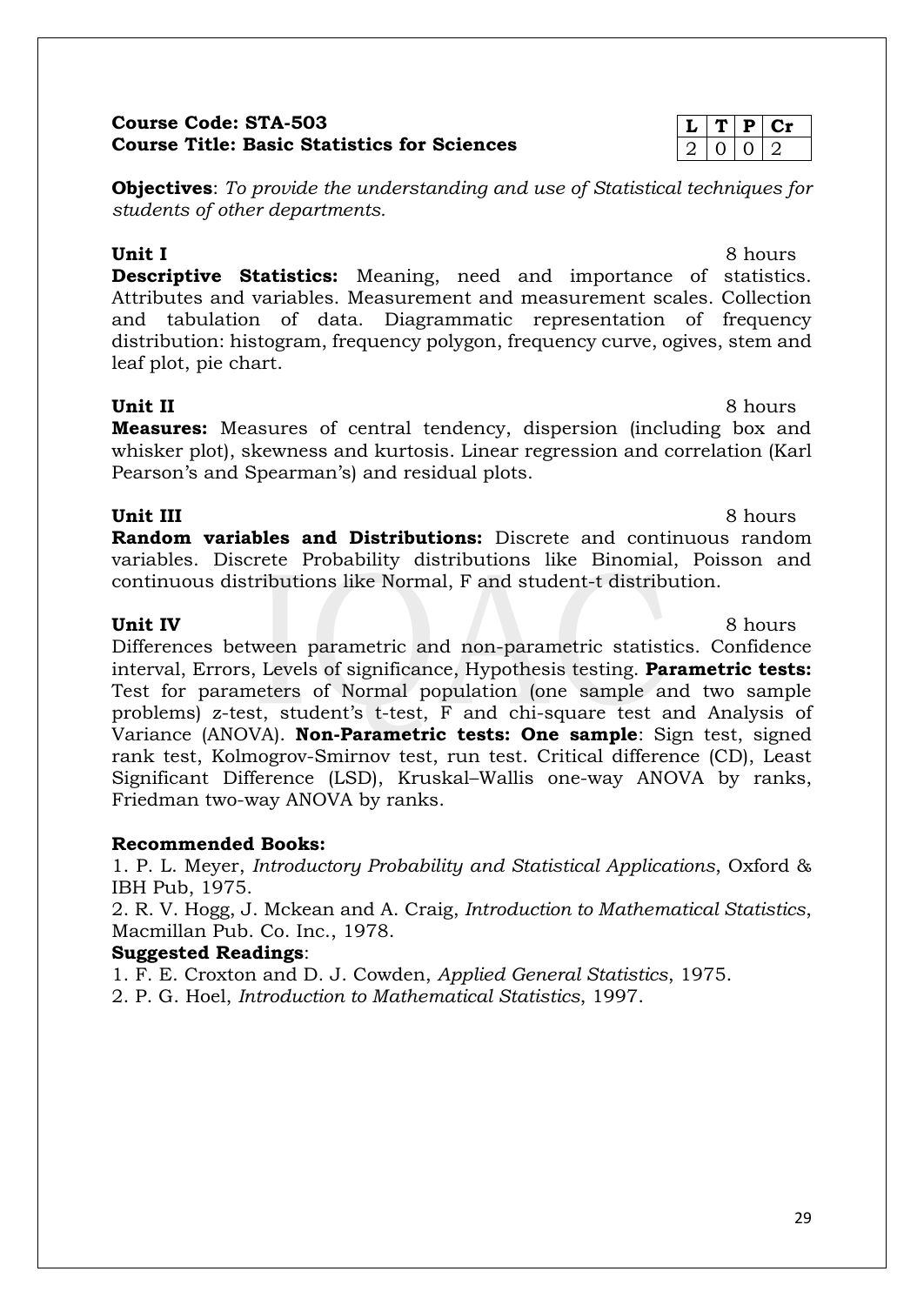## **Course Code: FST.551 Course Title: Processing of Milk and Milk Products**

|  | D |  |
|--|---|--|
|  |   |  |

#### **Objective**

*This course will acquaint the students with fundamental and applied aspects of milk and milk products*

#### **Unit I**

Definition of milk; Composition of milk of various milk animals; Factors affecting composition of milk; Physicochemical and nutritional properties of milk; Factors affecting quality and quantity of milk produced by milk animals; Sources of milk contamination; Quality evaluation and testing of milk; Procurement and transportation of market milk 15 hours

#### **Unit II**

Aseptic and Membrane processing of milk and whey (applications of RO, UF and MF); Processing technology hours and regulations agencies, standards/specifications for full-cream, standardized, toned, double-toned, skim, reconstituted, recombined, toned, double-toned, standardized; flavoured, filled-milk, etc.

Cream: Types of creams; Composition of cream; Production methods; Neutralization of cream; Ripening of cream for butter making (natural ripening, ripening with starter cultures)

#### **Unit III**

Butter: Types; Composition; Preparation of butter; Churning theories; Defects (causes and prevention) Condensed and evaporated milk: Standards; Composition; Nutritive Value; Manufacture; Defects (causes and prevention) hours

Milk powders: Standards; Composition; Nutritive value; Process of manufacture; Defects (causes and prevention); Instantisation

### **Unit IV**

Cheese: Classification, Composition; Nutritive value; Process of manufacture of cheddar, mozzarella and hours processed cheese 15

Ice cream: Standards; Composition; Nutritive value, Process of manufacture, Ingredients and their roles; Defects (causes and prevention)

Indigenous milk products: Ghee, Dahi, Desi Butter, Chhanna, Khoa, Srikhand, rabri, etc.

### *Suggested readings*

 *Analysis of Milk and Milk Products* by Milk Industry Foundation (2014).

15

15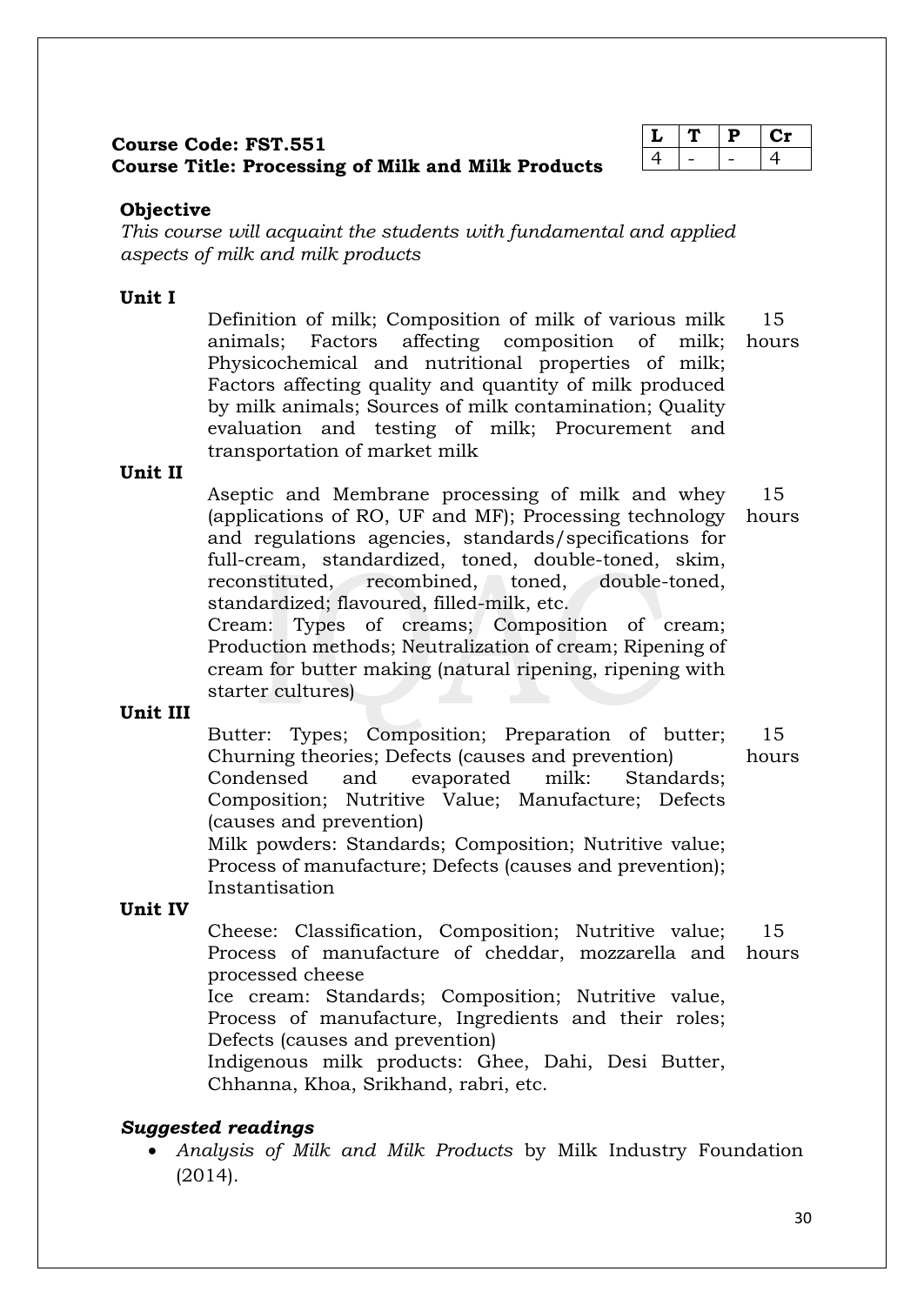- BK Mishra, *Dairy and Food Product Technology*. Biotech Books (2016).
- C Shortt, *Handbook of Functional Dairy Products*. CRC Press (2014).
- D Ward, *Dairy Science and Technology*. Larsen & Keller (2017).
- H Subrota, *Dairy Product Technology*. Astral (2015).
- J Coimbra, *Engineering Aspects of Milk and Dairy Products*. CRC Press (2010).
- M Sararela and TM Sandholm, *Functional Dairy Products*. Woodhead Publishing Ltd. (2014).
- P Gangasagare, *A Textbook of Traditional Dairy Products*. Oxford Book Company (2018).
- R Early, *The Technology of Dairy Products*. Springer Science (2010)
- R Sharma, *Production Processing & Quality of Milk Products*. International Book Distributing Co. (2006).
- RC Chnadan and A Kilara, *Dairy Ingredients for Food Processing*. Wiley (2011).
- RD Boer, *From Milk By Products to Milk Ingredients*. John Wiley & Sons (2014).
- RK Robinson, *Modern Dairy Technology Volume 1, 2 Advances in Milk Processing*. Springer (1994).
- S De, *Outlines of Dairy Technology*. Oxford University Press (2015).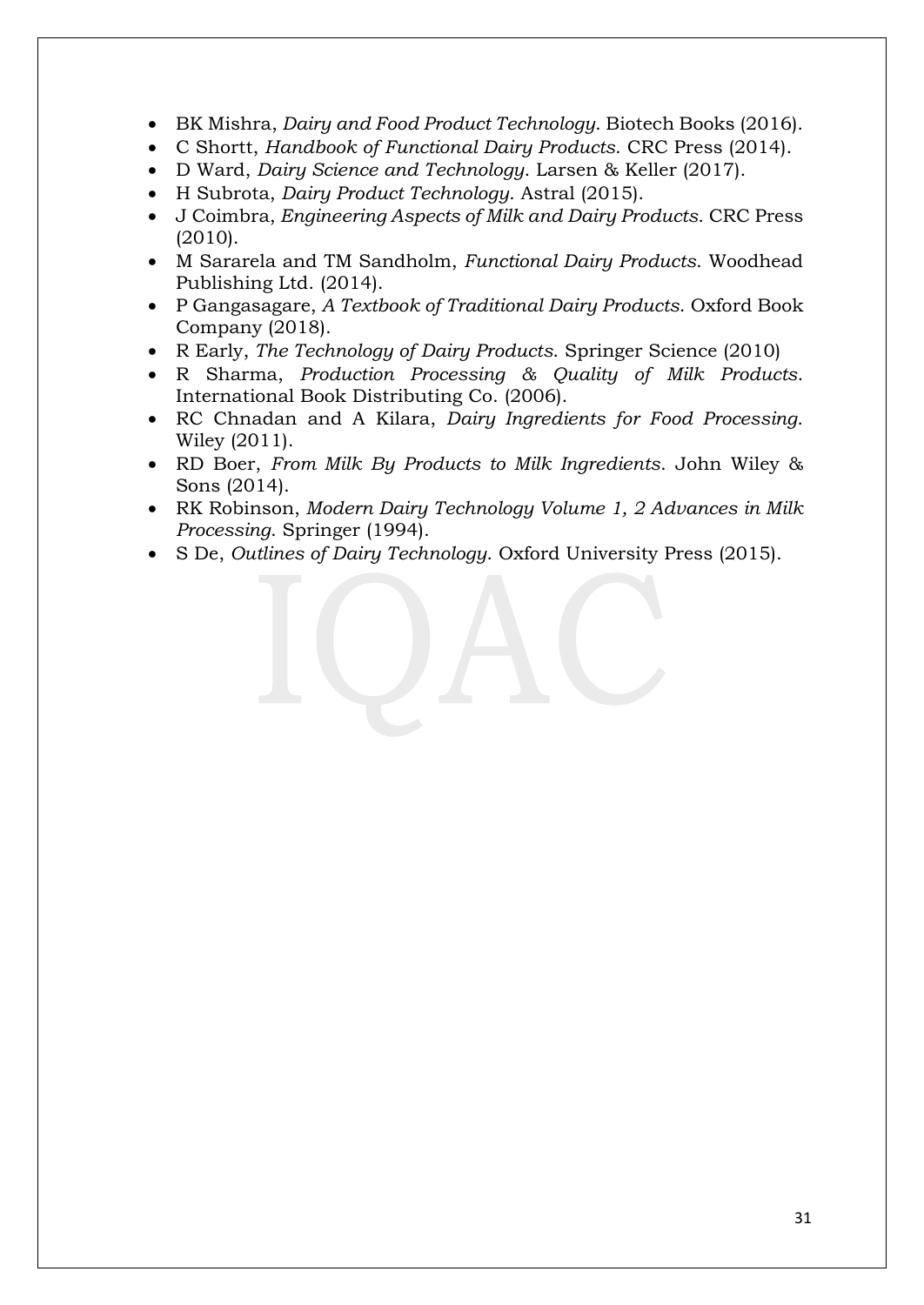## **Course Code: FST.552 Course Title: Application of Enzymes in Food Processing**

#### **Objective**

*The course will educate the students about fundamental principles of enzymes and their applications in food processing for quality enhancement of various foods*

#### **Unit I**

Nomenclature; General properties; Classification; Sources of enzymes; Production and purification of hours enzymes; Factors affecting enzymatic activity; Mechanism of enzyme inhibition; Immobilization of enzymes 15

Enzymes in cereal processing: Enzymatic production of modified starches, corn syrups containing glucose, maltose, glucose, fructose, etc.; Significance of enzymes in baking industry (amylases, protease, gluco-oxidases, lipase, xylanases and transglutaminase)

#### **Unit II**

Enzymes in dairy industry: Indigenous enzymes involved in antimicrobial and antiviral activity of milk; Exogenous enzymes in dairy industry (proteinases, lipase, beta-galactosidase, lysozyme, glucose-oxidase, superoxide dismutase, sulfhydryl oxidase, catalyse, lacto-peroxidase and transglutaminase);Hydrolysis of lactose in milk and whey; Use of enzymes for determining milk quality; Production and use of microbial enzymes for dairy processing; Enzymes in cheese production (coagulant technology, rennin and its formation, enzymes in cheese preservation) hours

### **Unit III**

Importance and application of enzymes in fruits processing: Distribution of pectic substances and pectin enzymes in fruits; Commercial pectinases; Specific applications of enzymes in juice technology like clarification, debittering, etc.

Enzymes in meat industry: Enzymes used for meat processing (proteases and peptidases, lipases, transglutaminase, oxidative enzymes and glutaminase); Enzymatic tenderization of meat; Enzymatic generation of flavours in meat products

15 hours

15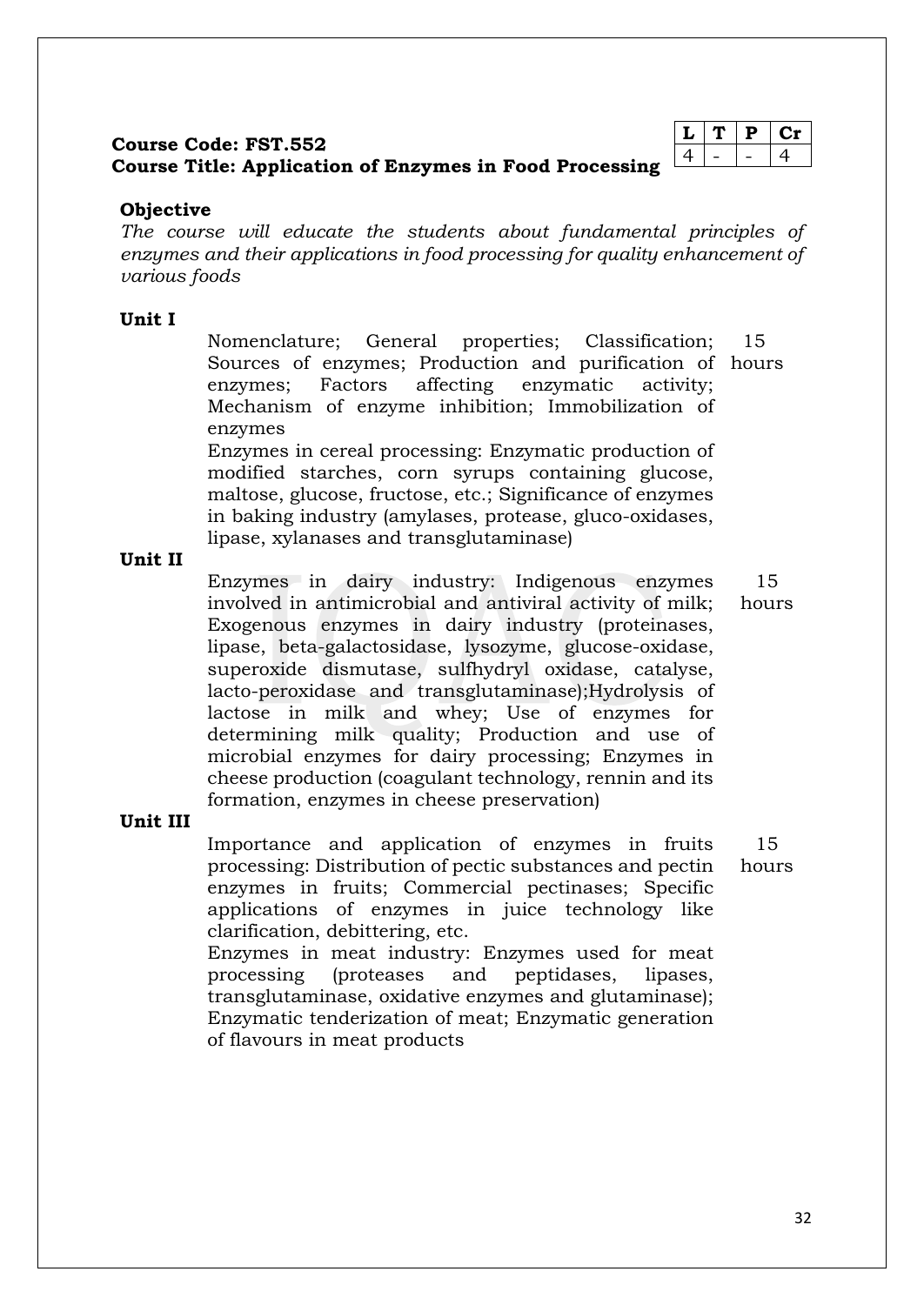## **Unit IV**

Enzymes in brewing: Brewing with high and very high levels of adjuncts; Improving filtration; Chill-proofing; Making new and special beers; Extending shelf life of packaged beer 15 hours

Enzymatic modification of proteins and lipids (production, isolation, purification, hydrolysis, esterification, application of lipase in fats and oils); Enzyme as analytical tool (importance, biosensor, transducer)

- AN Shukla, *Industrial Enzymology*. Discovery Publishing House (2009).
- JR Whitaker *Handbook of Food Enzymology*. CRC press (2016).
- PS Panesar et al., *Enzymes in Food Processing:Fundamentals and Potential Applications*. I.K. International Publishing House (2013).
- RJ Whitehurst and MV Oort, *Enzymes in Food Technology*. Wiley-Blackwell (2010).
- S Shanmugam and K Kumar, *Enzyme Technology*. I.K. International Publishing (2009).
- T Nagodawithana and G Reed, *Enzymes in Food Processing*. Academic Press (1993)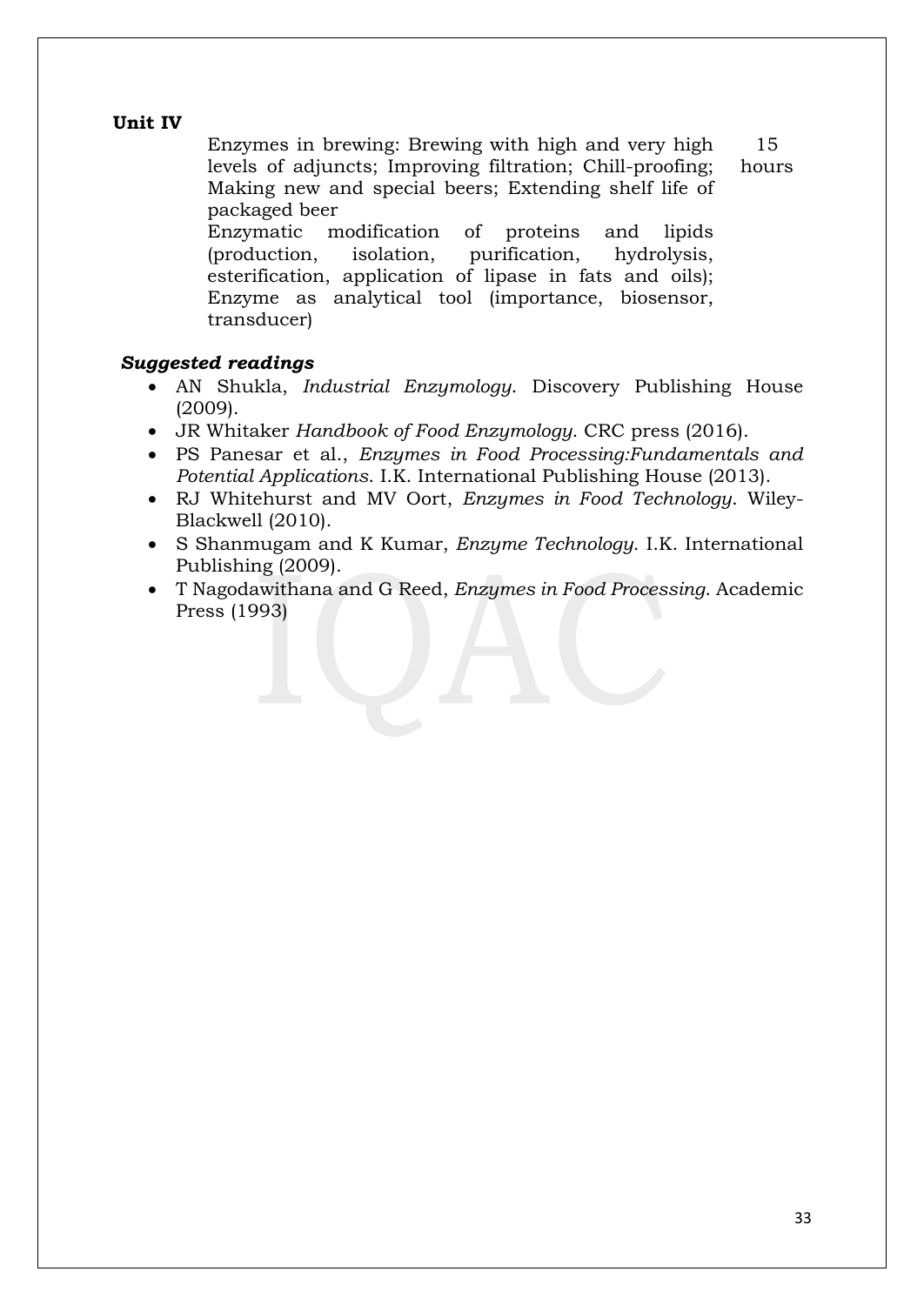### **Course Code: FST.553 Course Title: Lab-Milk and Milk Products**

### **S.N. Practical**

- 1. Platform tests of milk (Acidity, Clot on boiling, Alcohol test, MBR test).
- 2. Determination of milk fat content.
- 3. Determination of specific gravity using lactometer.
- 4. Determination of SNF and TS content of milk using lactometer.
- 5. Detection of common adulterants and preservatives of milk.
- 6. Preparation and quality evaluation of butter.
- 7. Preparation of and quality evaluation of ghee from cream and butter.
- 8. Preparation of flavoured milk.
- 9. Preparation and quality evaluation of Khoa.
- 10. Preparation and quality evaluation of chhanna/paneer.
- 11. Preparation and quality evaluation of curd and yoghurt.

Lab practical may be added/modified depending on the availability of *materials and facilities as well as latest advancements.*

**Evaluation criteria:** The course shall be evaluated on the basis of attendance (10% weightage), lab record (20% weightage), oral viva-voce (20% weightage) and written and practical performance in end semester examination (20% and 30% weightage, respectively).

|                                |  |  | $ \mathbf{T} \mathbf{P} C_{\mathbf{r}}$ |
|--------------------------------|--|--|-----------------------------------------|
| <b>Course Code: FST.543</b>    |  |  |                                         |
| <b>Course Title: Seminar-I</b> |  |  |                                         |

#### **Objective**

*To improve scientific aptitude and presentation skills of students, they will present credited seminars on a relevant subject specific topic. They will prepare and submit a report on the same.*

**Evaluation criteria:** Seminars shall be evaluated based on report submission, contents, presentation skills, innovation and interaction session (equal weightage).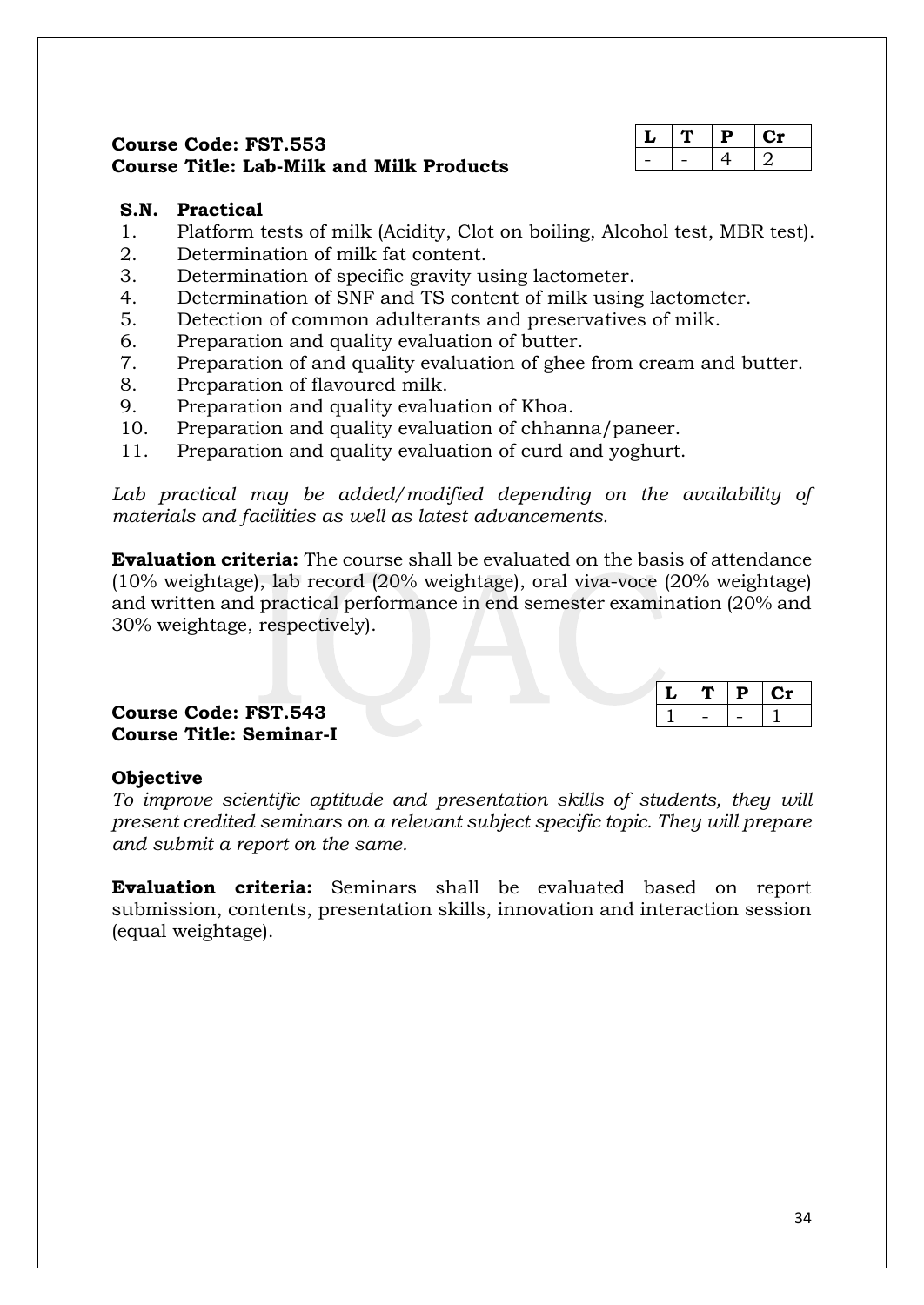### **Course Code: FST.599 Course Title: Project work**

|  | ٠ |   |
|--|---|---|
|  | . | n |

### **Objective**

*To provide students the opportunity to put into the competences acquired through study of various courses in order to improve scientific aptitude and ability to work independently. In addition, upon successful completion students will learn how to review the literature and write a project report.* 

**Evaluation criteria:** Students are required to carry out one project work of 12 credits in III and IV semesters (6 credits in each) as per the course structure. In the III semester, students shall search the research problem/idea and finalize the tentative outline of the same which shall be evaluated through a presentation to committee constituted as per the University rules applicable from time to time. In the IV semester, the project work shall be completed as outlined/planned in the III semester and the project report shall be submitted to the Department before the start of the end semester examination. The report shall be evaluated by committee constituted for the purpose as per the University rules.

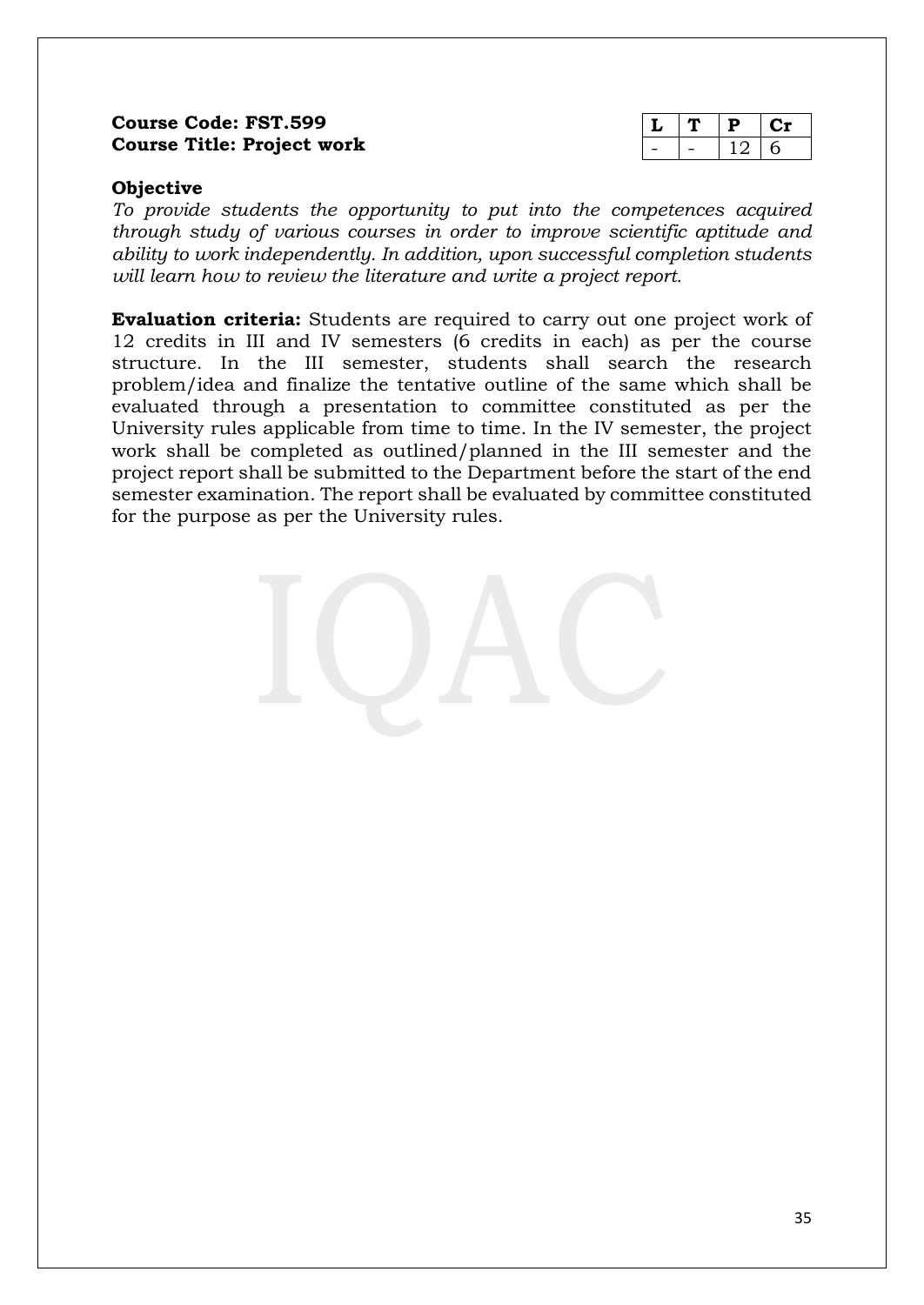## **Course Code: FST.571 Course Title: Food Safety, Regulation and Policy**

|  | г |  |
|--|---|--|
|  |   |  |

### **Objective**

*This course has been designed to educate students about various quality attributes of foods and aspects of food safety. They will also learn about various regulating agencies and food laws being implemented in India. Further, they will be introduced with Govt. policies relevant to food processing industry.*

### **Unit I**

Food safety: Definition; Need; Factors affecting food safety Concept of quality control: Objectives, importance and 15 hours

functions of quality control; Quality attributes of foods: Size and shape; Colour and gloss; Viscosity and consistency; Texture; Taste; Objective methods for measurement of colour, texture and consistency

### **Unit II**

Methods of quality assessment of fruits and vegetables, cereals and cereal products, dairy product, fats and oils, meat and meat products, poultry and eggs, oils and fats, spices, etc. 15

hours

Sensory characteristics of food (colour, taste, aroma, texture), Panellist (Types, ideal panellist requirement), sensory test (testing laboratory, sample preparation, Types of sensory test-difference, rating, sensitivity, testing time, design of sensory experiment-evaluation card)

## **Unit III**

Food laws and regulations: Importance and application of food regulatory system; Food Safety and Standards Act, 2006 (transition from PFA, FPO, MMPO, MFPO); AGMARK; BIS; QCI; Export promotion bodies and inspection council; International Food Regulation/Authorities (WTO, SPS, TBT Bilateral agreement, Codex Alimentarius, ISO) 15 hours

### **Unit IV**

Food safety management and quality control systems: Total Quality Management; ISO 22000; Quality assurance; GMP; GLP; Sanitary and hygienic practices; **HACCP** 15 hours

Food Policy: Category management in Retail; Company Act; Corporate Social Responsibility in India; Public Distribution System in India; Policy initiatives by the Government in food processing sector; Agricultural Export Zone of India; Mega Food Parks scheme, etc

36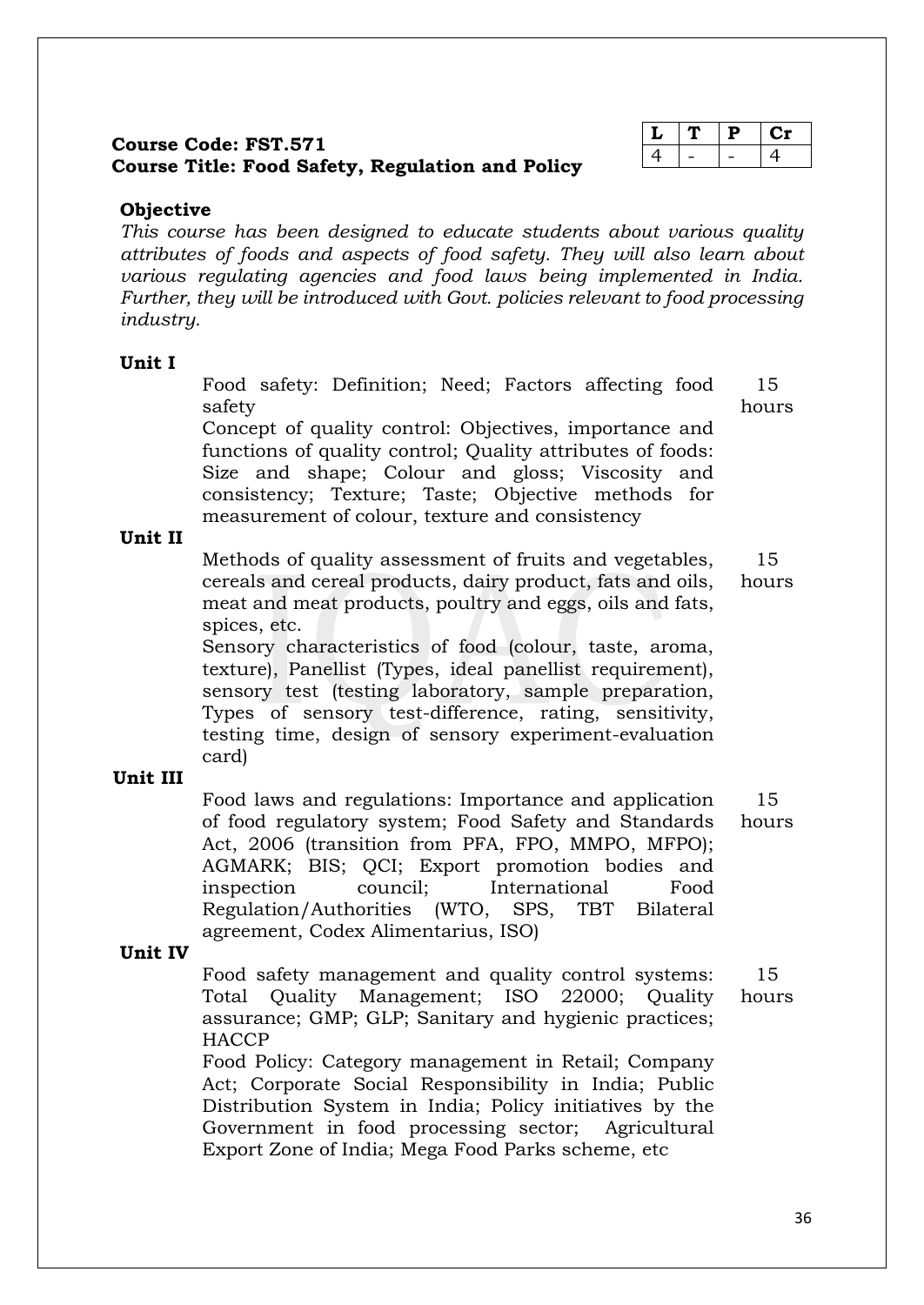- A Kramer and BA Twigg, *Quality Control for the Food Industry*. AVI Publishing Company (1990).
- A Vasconcellos, *Quality Assurance for the Food Industry: A Practical Approach.* CRC Press (2003).
- CW Wrigley, *Cereal Grains: Assessing and Managing Quality*. Woodhead Publishing (2015).
- H Lawless, *Quantitative Sensory Analysis: Psychophysics Models and Intelligent Design*. Wiley Blackwell (2013).
- K Kapiris, *Food Quality*. Intech Publisher (2014).
- L Nollet, *Handbook of Food Analysis*. CRC Press (2015).
- M Clute, *Food Industry Quality Control Systems*. CRC Press (2017).
- N Khetarpaul, *Food Analysis*. Daya Publicing House (2016).
- R Marsili, *Flavour Fragrance and Odour Analysis*. CRC Press (2012).
- RC Beier, *Pre-harvest and Postharvest Food Safety*. Wiley India (2016).
- RMS Cruz et al., *Methods in Food Analysis.* CRC Press (2014).
- S Otles, *Methods of Analysis of Food Components and Additives*. CRC Press (2012).
- S Sehgal, *A Laboratory Manual of Food Analysis*. Panima Educational Book (2016).
- Sohrab, *A Practical Guide for Implementation of Integrated ISO-9001 HACCP System for the Food Processing Industry*. Allied Publishers Ltd. (2001).
- Y Motarjemi, *Food Safety Management: A practical Guide for the Food Industry.* Academic Press (2014).
- YC Daniel, *Instruments Methods for Quality Assurance in Foods*. Marcel Dekker Inc (2017).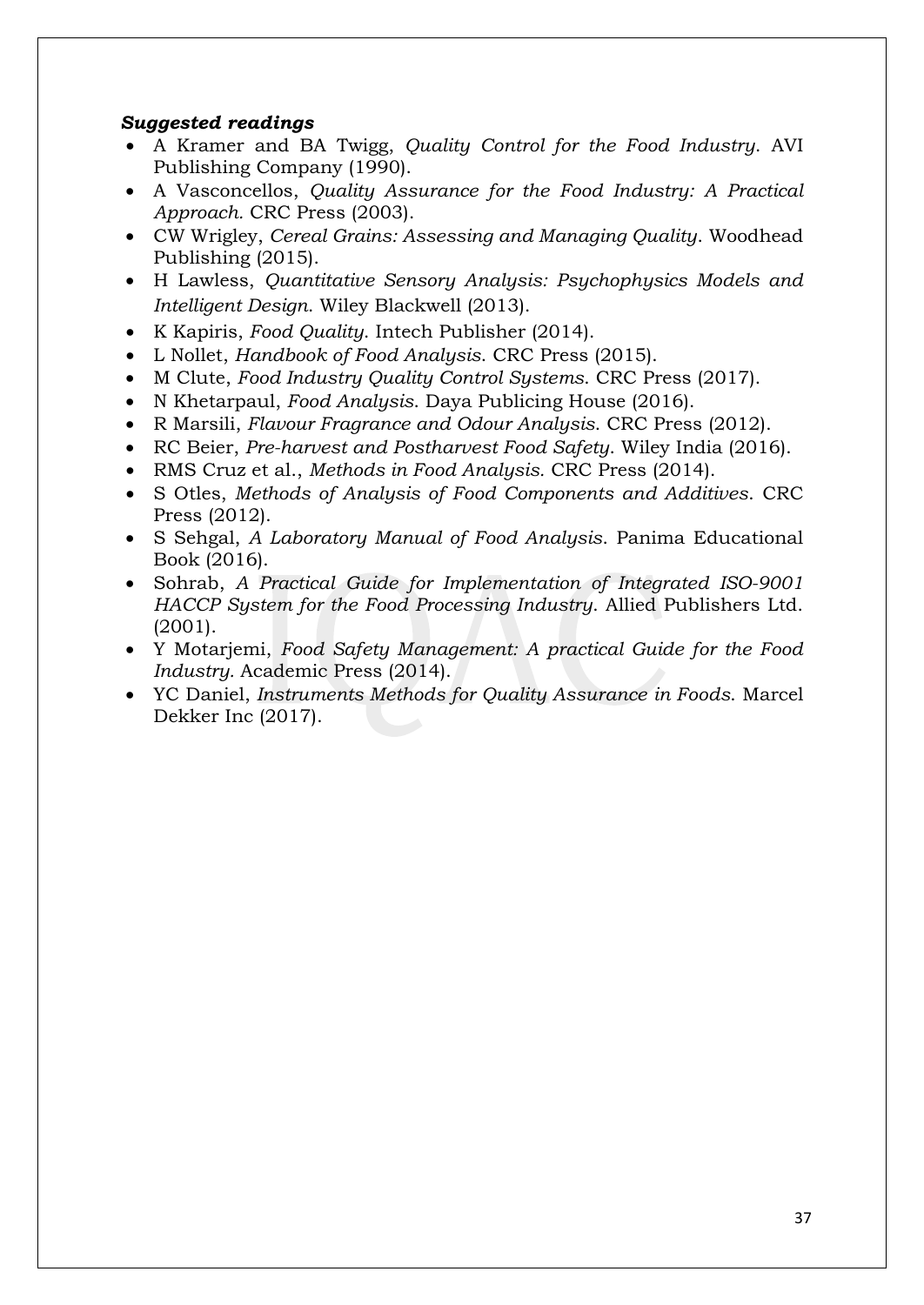## **Course Code: FST.572 Course Title: Poultry, Meat and Fish Processing**

|   | D |   |
|---|---|---|
| 4 |   | 4 |

## **Objective**

*The course will provide students with an understanding of scientific aspects of processing and applications of egg, poultry, meat and fish and their products in the food industry*

## **Unit I**

Eggs: Structure; Composition; Nutritive value; Grading; Internal quality (evaluation and factors affecting egg quality); Preservation of whole eggs; Packaging of whole eggs; Functional properties; Microbial spoilage; Freezing and pasteurization of liquid eggs; Mechanism and factors affecting gelation and foaming properties of eggs; Technology of egg products (egg powders and frozen egg products) 15 hours

### **Unit II**

Poultry: Status of poultry and meat industry in India; Types; Composition; Nutritive value; Factors affecting quality of poultry meat; Poultry slaughtering and dressing (operation and equipment); Changes during freezing and thawing of poultry meat 15 hours

Meat: Chemical composition and nutritive value of meat; Structure of meat tissue; Pre-mortem condition and their effect on post mortem quality; Post-mortem biochemical changes; Factors affecting post-mortem changes; Muscle concentration and relaxation; Eating properties of meat; Cooking quality of meat; Preslaughter operations and slaughtering operations

### **Unit III**

Principles, equipment and applications of mechanical deboning; Preservation of meats by chilling, freezing, freeze drying, pickling, curing, cooking and smoking, dehydration, irradiation, chemical and biological preservatives; Tenderization

Preparation, preservation and equipment for manufacture of meat Comminuted/minced meat product; Quality evaluation of sausages

Fish: Type and Classification; Quality; Storage; Products (fish pickle, dried fish & fish protein hydrolysate, surimi, etc.)

15 hours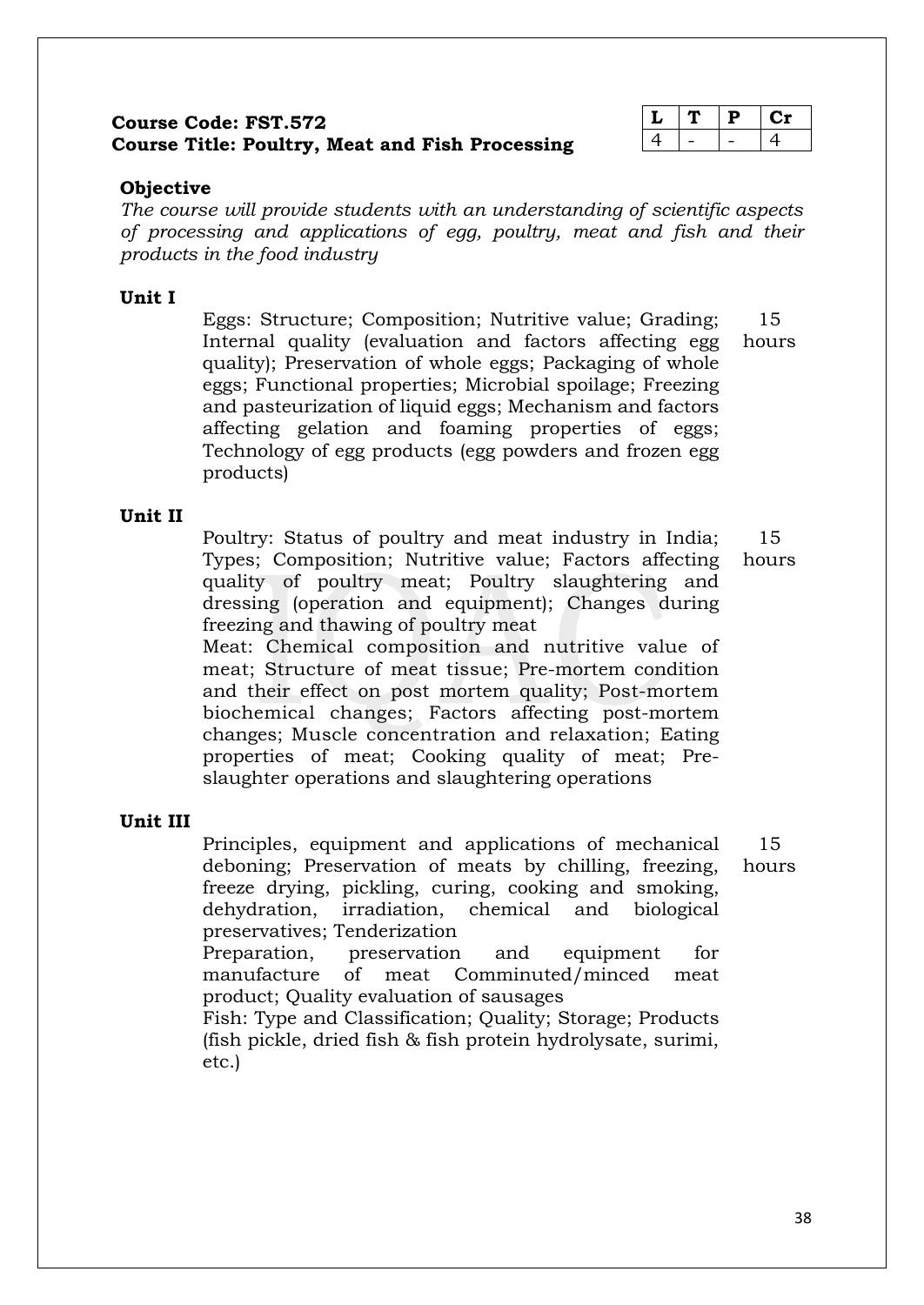## **Unit IV**

Sanitation and safety in meat industry: Food safety management in meat industry; Inspection and safety standards in meat industry; Pesticide and drug residue in poultry meat; Pathogenic microorganisms on processed poultry; Factors affecting microbial growth in poultry; Effects of processing on pathogen load; Application of HACCP in poultry meat processing industry 15 hours

- AM Pearson and TA Gillett, *Processed Meats*. CBS Publishers (1996).
- GC Mead, *Poultry Meat Processing and Quality*. Woodhead Publishing Ltd. (2004).
- I Guerrero-Legarreta, *Handbook of Poultry Science and Technology*. Wiley (2010).
- *Lawrie's Meat Science* Woodhead Publishing (2017).
- LS Boziaris, *Seafood Processing: Technology, Quality and Safety*. John Wiley and Sons Ltd. (2014).
- NN Potter, *Food Science*. CBS Publishers (2007).
- R Fernandes, *Microbiology Handbook of Meat products*. Medtech (2017).
- SC Ricke, *Organic Meat Production and Processing*. Wiley-Blackwell (2012).
- Sohrab, *A Practical Guide for Implementation of Integrated ISO-9001 HACCP System for the Food Processing Industry*. Allied Publishers Ltd. (2001).
- YH Hui, *Handbook of Meat and Meat Processing*. CRC Press (2012).
- YH Hui, *Meat Science and Applications*. Marcel Dekker (2001).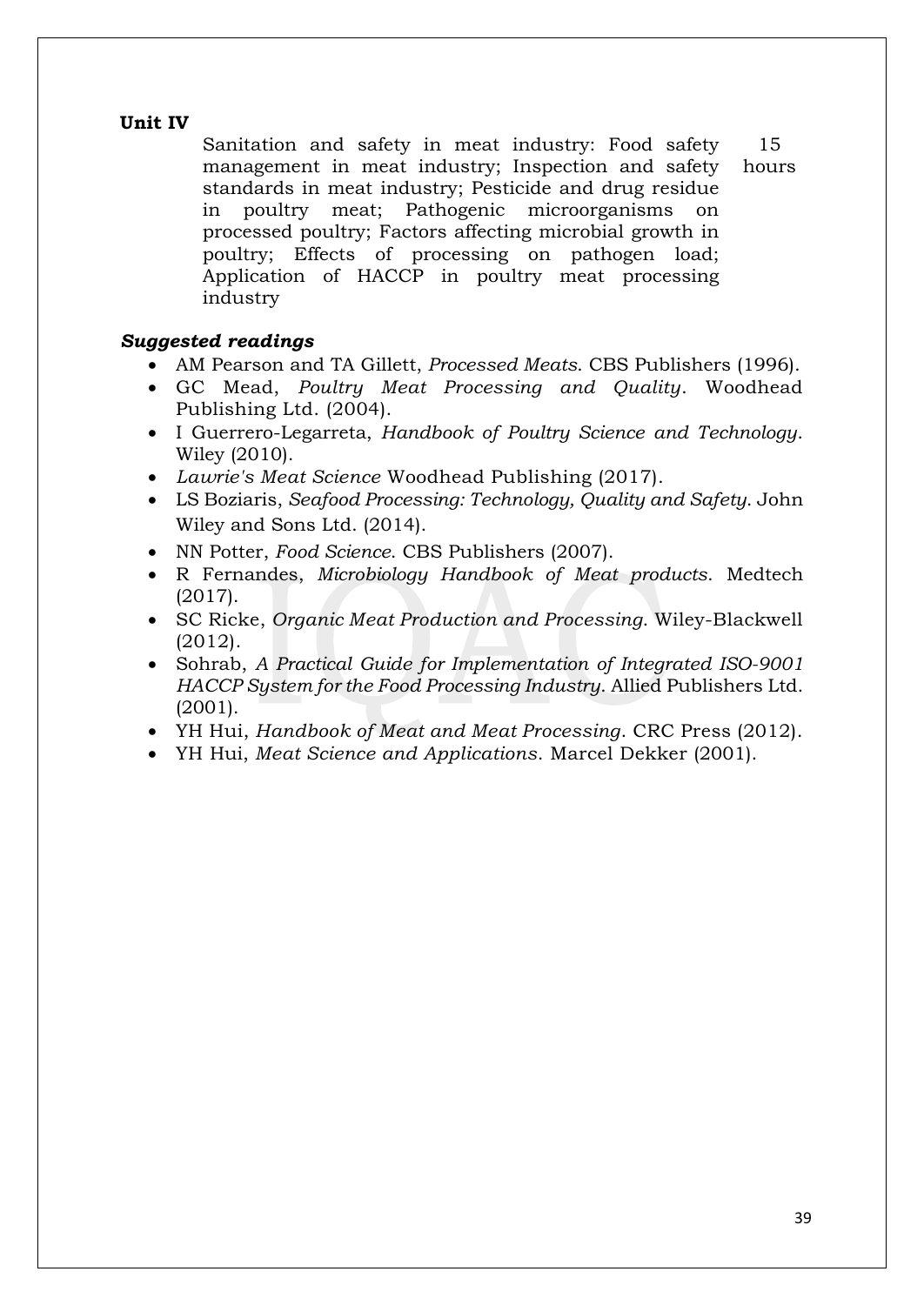|  | u. |  |
|--|----|--|
|  |    |  |

## **Course Code: FST.573 Course Title: Technology of Spices, Sugar and Chocolate**

## **Objective**

*Upon the study of this course, the students shall have understanding of the composition, processing technology of spices, essential oils, sugars and chocolate confectionary.*

### **Unit I**

Classification; Composition; Health benefits; Forms, 15 hours functions and applications of spices; Processing technology of major spices (black pepper, small cardamom, ginger, chilli and turmeric); Processing of white pepper; Technology of onion, ginger and garlic pastes and powders; Other spices: Fennel, celery, dill, onion, clove, nutmeg, saffron, cumin, coriander, cinnamon, fenugreek, garlic, mace, clove, mint and vanilla; Organic spices: Concept, standard and quality

### **Unit II**

Oleoresins and Spice emulsions (method manufacture, chemistry of the volatiles); Cryo-milling of spices; Microbial contamination and insect infestation in spices and its control; Fumigation and irradiation of spices 15 hours

Essential oils: Sources; Production; Adulteration; Analysis; Biological activities; Phototherapeutic and industrial uses

### **Unit III**

Cane sugar technology: Composition of cane and cane 15 hours juice; Manufacturing of sugar (process and equipment); Cane preparation and juice extraction; Screening, Clarification; Evaporation; Sugar boiling; Crystallization; Centrifugal separation; Drying and storage; Deterioration of sugar during storage and its prevention; By-products of sugar industry and their utilization

### **Unit IV**

History of chocolate; Cocoa beans and production; 15 hours Ingredients in chocolate (crystalline and amorphous sugar; lactose, glucose and fructose; milk and other dairy ingredients); Cocoa butter properties; Processing of cocoa beans (cleaning, roasting and winnowing; grinding of nib, production of cocoa butter and cocoa powder); Refining; Conching; Chocolate; Tempering; Moulding; Enrobing and panning; Packaging requirements and material used for packaging of chocolate; Health effects of chocolate confectionary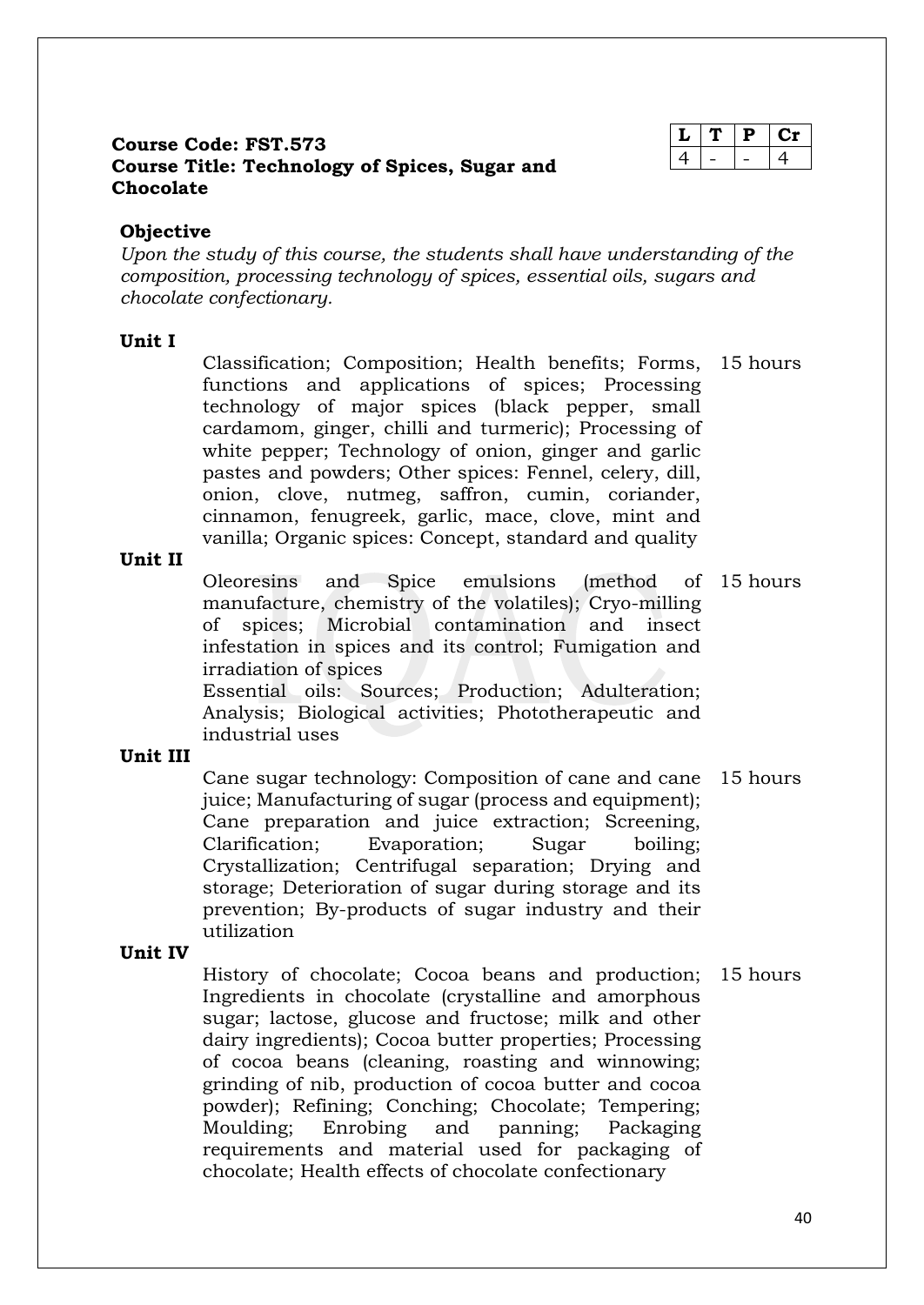- A Chakraverty et al., *Handbook of Postharvest Technology*, Marcel Dekker (2003).
- DA Patil, *Spices and Condiments: Origin, History and Applications*. Astral Publishing House (2013).
- JG Woodroof et al., *Hand Book of Sugars for Processors, Chemists and Technologists*. AVI Publication (1973).
- K Husnu Can Baser and G Buchbauer, *Handbook of Essential Oils: Science, Technology, and Applications*. CRC Press (2016).
- KV Peter, *Handbook of Herbs and Spices*, CRC Press (2000).
- NN Potter, *Food Science*. CBS Publishers (2007).
- R Lees and B Jackson, *Sugar Confectionery and Chocolate Manufacture*. Blackie Academic and Professional (1992).
- S Raghavan, *Handbook of Spices, Seasonings and Flavorings*. CRC Press (2007).
- V Vaclavik and CW Elizabeth, *Essentials of Food Science*. Springer (2014).
- VB Singh, *Spices*. New Age International (2008).

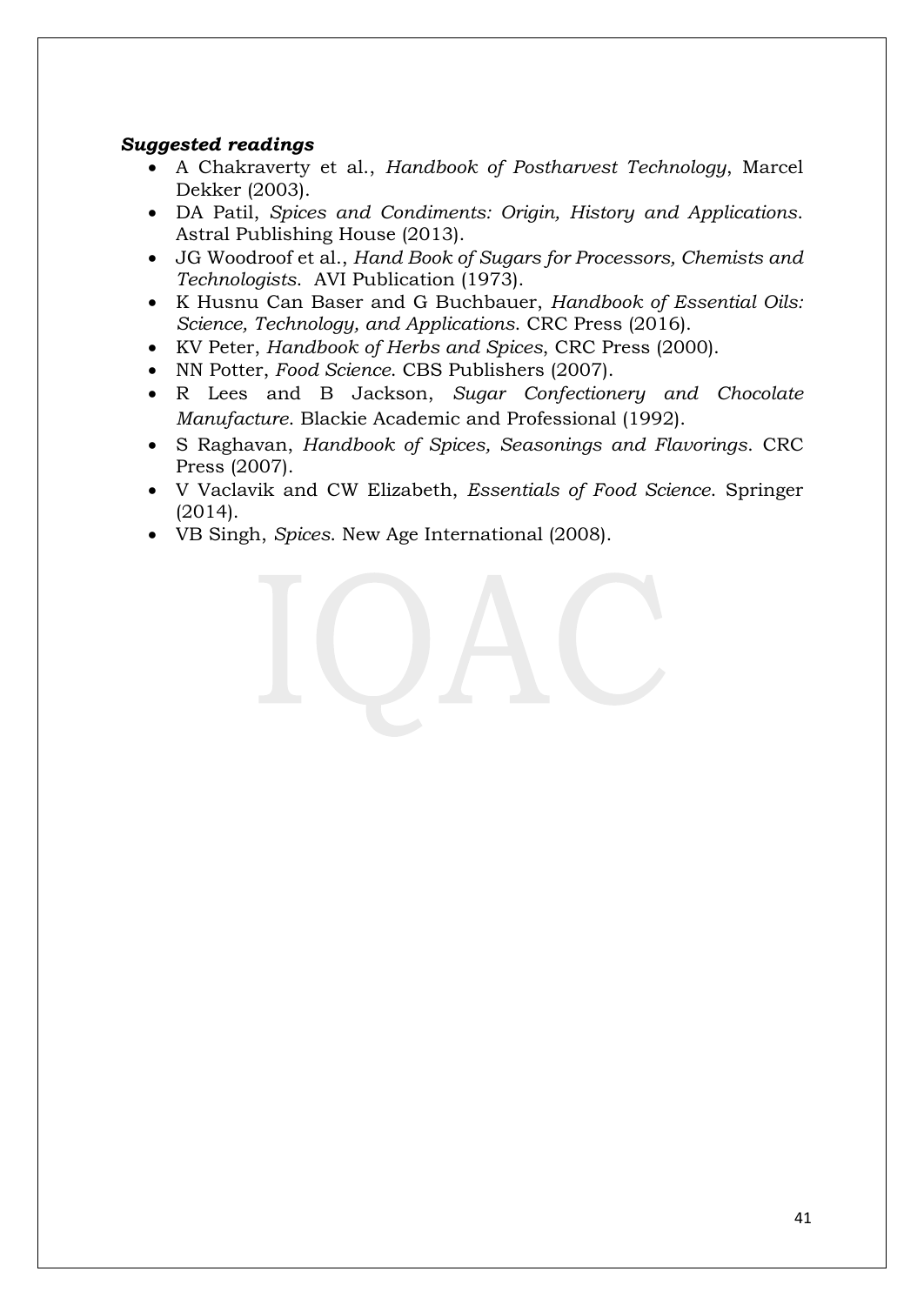## **Course code: FST.574 Course Title: Lab-Food Quality**

|   | D |  |
|---|---|--|
| - |   |  |

## **S.N. Practical**

- 1. Test for assessment of quality of milk -estimation and fat and SNF
- 2. Test for assessment of quality of cereals
	- a) Estimation of Amylose content in rice
	- b) Estimation of gluten content in dough
	- c) Estimation of 1000kernel weight, porosity, bulk density, density, Angle of repose
	- d) Quality and safety of rice-mycotoxins determination
- 3. Test for assessment of quality of pulses
	- a) Evaluation of cooking quality of legume
	- b) Estimation of 1000-grain weight, porosity, bulk density, density, Angle of repose
- 4. Test for assessment of quality of fats and oils-physical and chemical parameters.
- 5. Determination of different components of egg (albumin content, yolk content and shell content)
- 6. Sensory test difference test (paired comparison test, duo trio test, triangle test); Rating test -Ranking test, Hedonic test, Single sample difference test, Two sample difference test.

Lab practical may be added/modified depending on the availability of *materials and facilities as well as latest advancements.*

**Evaluation criteria:** The course shall be evaluated on the basis of attendance (10% weightage), lab record (20% weightage), oral viva-voce (20% weightage) and written and practical performance in end semester examination (20% and 30% weightage, respectively).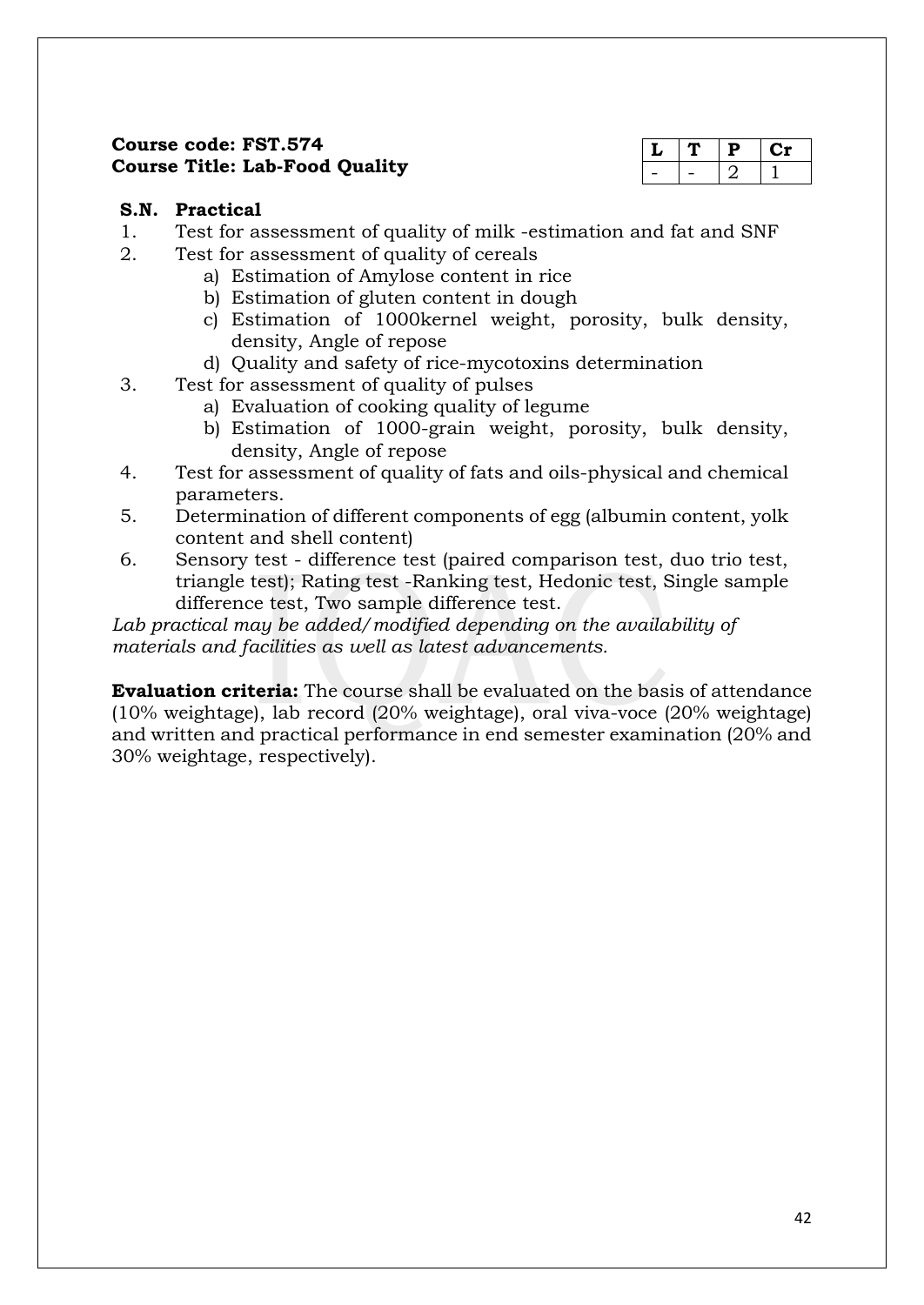## **Course Code: FST.575 Course Title: Competitive Exam Preparatory Course**

|  | н |  |
|--|---|--|
|  | _ |  |

## **Objective**

*The students shall be trained to compete in various national level examinations for getting opportunity in academics and research and development.*

- The syllabus of various national competitive examinations (e.g. ICAR, FSSAI, FCI, etc) would be discussed with the students.
- Mock test schedule will be shared and test will be conducted accordingly.
- Four mock tests will be conducted in the semester. Each test shall comprise of 50 MCQs of 25% weightage from the syllabus of the competitive examination.

**Evaluation Criteria:** The marks obtained by the students in all 4 mock tests counted/added for the final course result.

#### **Course Code: FST.576 Course Title: Analytical Techniques - Principles and Applications L T P Cr**   $4$   $2$

## **Objective**

*Upon the study of this course, the students will have understanding of basics of analytical techniques and how they are used for analysis of various foods.*

- Basics and analytical applications of UV/Vis Spectrophotometer, Atomic Absorption Spectrometer and FTIR in food industry
- Basics and analytical application of chromatographic techniques in food analysis/fractionation
- Principles and applications of viscometers for the determination of viscosity of different foods
- Basics and analytical separation/purification applications of centrifugal equipment in food processing
- Morphological characterization of different food samples

Lab practical may be added/modified depending on the availability of *materials and facilities as well as latest advancements.*

**Evaluation criteria:** The course shall be evaluated on the basis of attendance (10% weightage), lab record (20% weightage), oral viva-voce (20% weightage) and written and practical performance in end semester examination (20% and 30% weightage, respectively).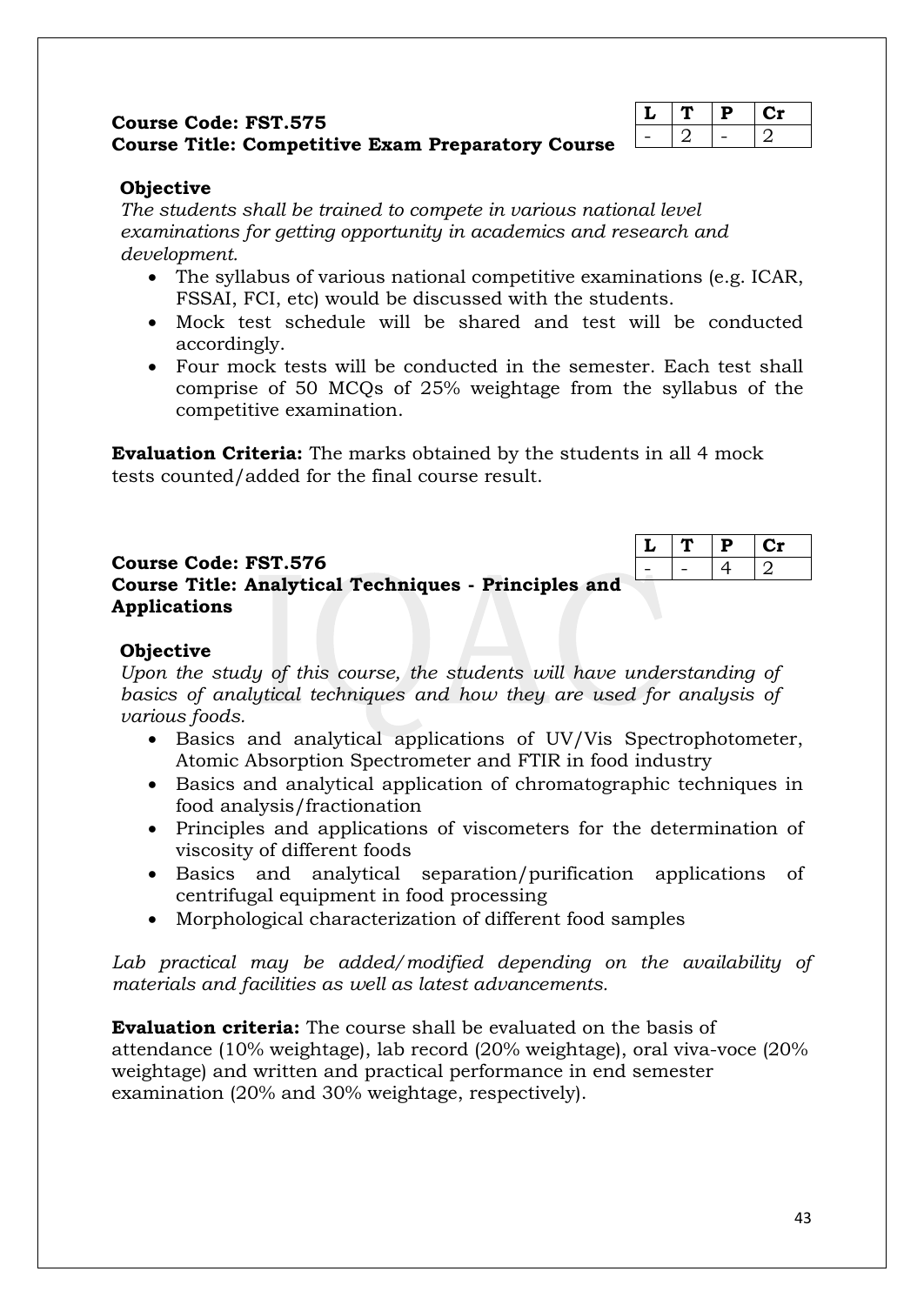#### **Course Code: FST.544 Course Title: Seminar-II**

#### **Objective**

*To improve scientific aptitude and presentation skills of students, they have to present credited seminars on a relevant subject specific topic. The students are also required to prepare and submit a report on the same.*

**Evaluation criteria:** Seminars shall be evaluated based on report submission, contents, presentation skills, innovation and interaction session (equal weightage).

|  | <b>Course Code: FST.599</b>  |
|--|------------------------------|
|  | <b>Course Title: Project</b> |

|  | P | Œ |
|--|---|---|
|  |   | Ω |

#### **Objective**

*To provide students the opportunity to put into the competences acquired through study of various courses in order to improve scientific aptitude and ability to work independently. In addition, upon successful completion students will learn how to review the literature and write a project report.* 

**Evaluation criteria:** Students are required to carry out one project work of 12 credits in III and IV semesters (6 credits in each) as per the course structure. In the III semester, students shall search the research problem/idea and finalize the tentative outline of the same which shall be evaluated through a presentation to committee constituted as per the University rules applicable from time to time. In the IV semester, the project work shall be completed as outlined/planned in the III semester and the project report shall be submitted to the Department before the start of the end semester examination. The report shall be evaluated by committee constituted for the purpose as per the University rules.

|   | D |  |
|---|---|--|
| – | _ |  |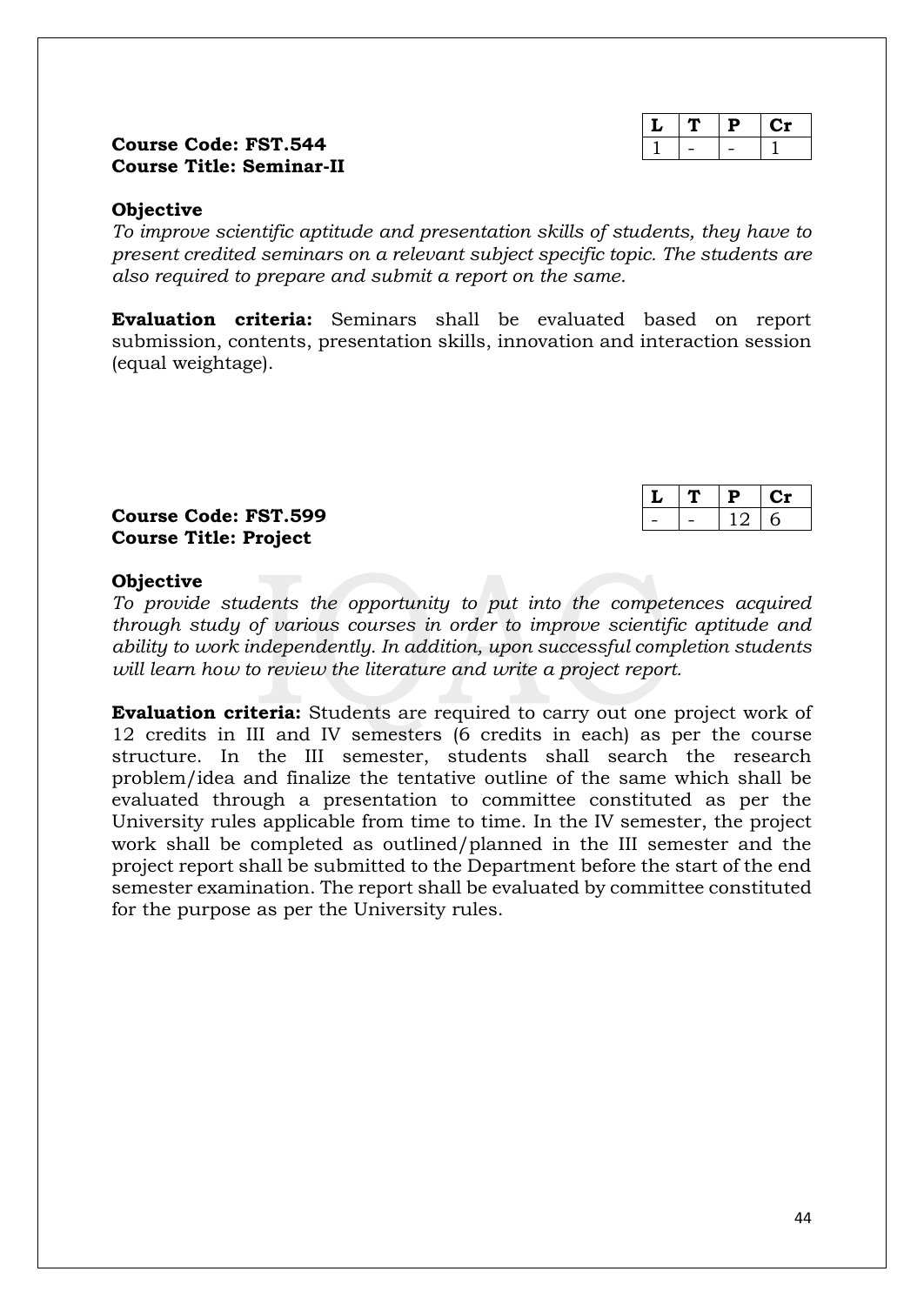## **Interdisciplinary courses offered to other Departments**

## **Course No. FST.512**

**Course Title: Food regulation, quality and Safety Assessment**

|  | в |  |
|--|---|--|
|  |   |  |

#### **To be offered in 1st semester of the academic year**

#### **Objective**

*To educate students about the quality attributes of foods and food laws and their relevance in food industry*

**Unit I Lectures** Food regulatory bodies in India; Food Safety and Standards Act, 2006 and various other regulations/agencies dealing with inspection, certification and quality assurance in India (PFA, FPO, MMPO, MPO, AGMARK, BIS); Labelling rules 8 **Unit II** Food safety management and quality control systems: Total Quality Management; Quality assurance; GMP; GLP; Sanitary and hygienic practices; HACCP; Export 7

#### **Unit III**

import policy

Concept of quality control: Objectives, importance and functions of quality control 7

Quality attributes of foods: Size and shape; Colour and gloss; Viscosity and consistency; Texture; Taste; Objective methods for measurement of colour, texture and consistency

#### **Unit IV**

Sensory evaluation: Difference test (paired comparison, duo-trio, triangle tests); Determination of threshold value for various odours; Selection of judging panel; Training of judges for recognition of certain common flavour and texture defects using different types of sensory tests 8

- A Kramer and BA Twigg, *Quality Control for the Food Industry*. AVI Publishing Company (1990).
- A Vasconcellos, *Quality Assurance for the Food Industry: A Practical Approach*. CRC Press.
- K Kapiris, *Food Quality*. Intech Publisher (2014).
- M Clute, *Food Industry Quality Control Systems*. CRC Press (2017).
- RC Beier, *Pre-harvest and Postharvest Food Safety*. Wiley India (2016).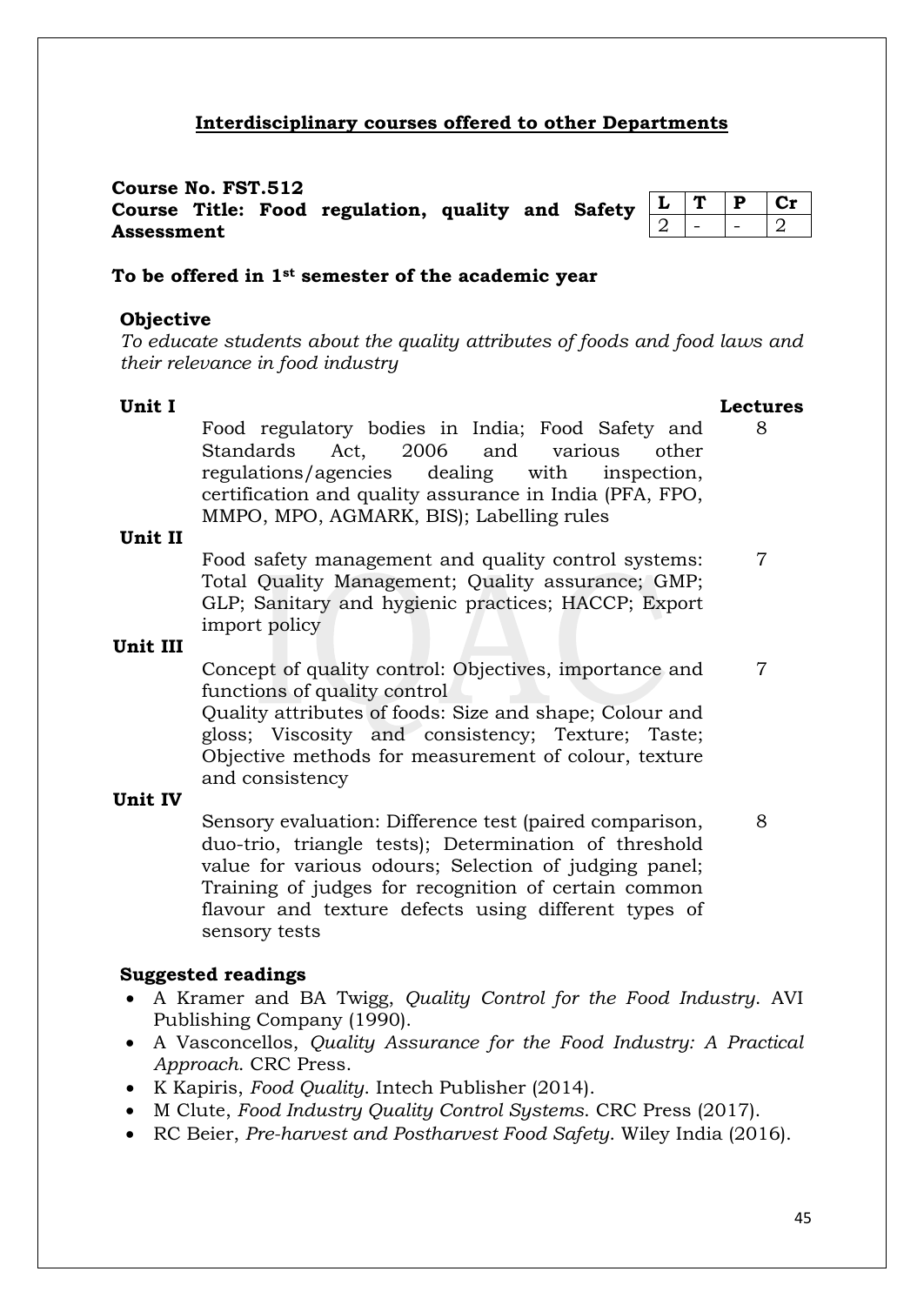- Sohrab, *A Practical Guide for Implementation of Integrated ISO-9001 HACCP System for the Food Processing Industry*. Allied Publishers Ltd. (2001).
- Y Motarjemi, *Food Safety Management: A practical Guide for the Food Industry*. Academic Press (2014).

#### **Course No. FST.529 Course Title: Introduction to Nutrition and Specialty Foods**

|   | J. |  |
|---|----|--|
| _ | _  |  |

### **To be offered in semester 2nd of the academic year**

#### **Objective**

*To provide an understanding about the speciality foods and their requirements*

#### **Unit I Lectures** 8

7

7

8

Definitions (food, diet, nutrients, nutrition, adequate/good nutrition, nutritional status, malnutrition, nutritional care, health); Functions of food; Food types and groups; Concept of balanced diet Nutrition values of food constituents - Carbohydrates,

proteins, lipids, minerals and vitamins

#### **Unit II**

Therapeutic nutrition; Foods and diets recommended and restricted in blood, circulatory and cardiac diseases, coeliac disease, diabetes and obesity

Introduction to speciality foods: Specialty foods for gluten and lactose intolerants, heart patients and obese people and their potential in India viz a viz developed world

#### **Unit III**

Types of lactose intolerance; Symptoms; Causes; Prevalence; Approaches for preparation of low lactose and lactose-free milk products- Probiotic and non-probiotic techniques

Types, symptoms, causes and prevalence of gluten intolerance and coeliac disease; Approaches for preparation of gluten-free baked foods; Allowed and restricted ingredients; Gluten-free labelling

#### **Unit IV**

Prevalence and risk factors for coronary heart diseases; Diet and coronary heart diseases relationship; Probiotics, prebiotics and role of omega 3 fatty acids in their prevention. Prevalence and causes of obesity; measurement of obesity - body mass index (BMI); Dietary and non-dietary approaches for treatment of severe obesity (VLCD and Gastroplasty); Natural and synthetic nonnutritive sweeteners